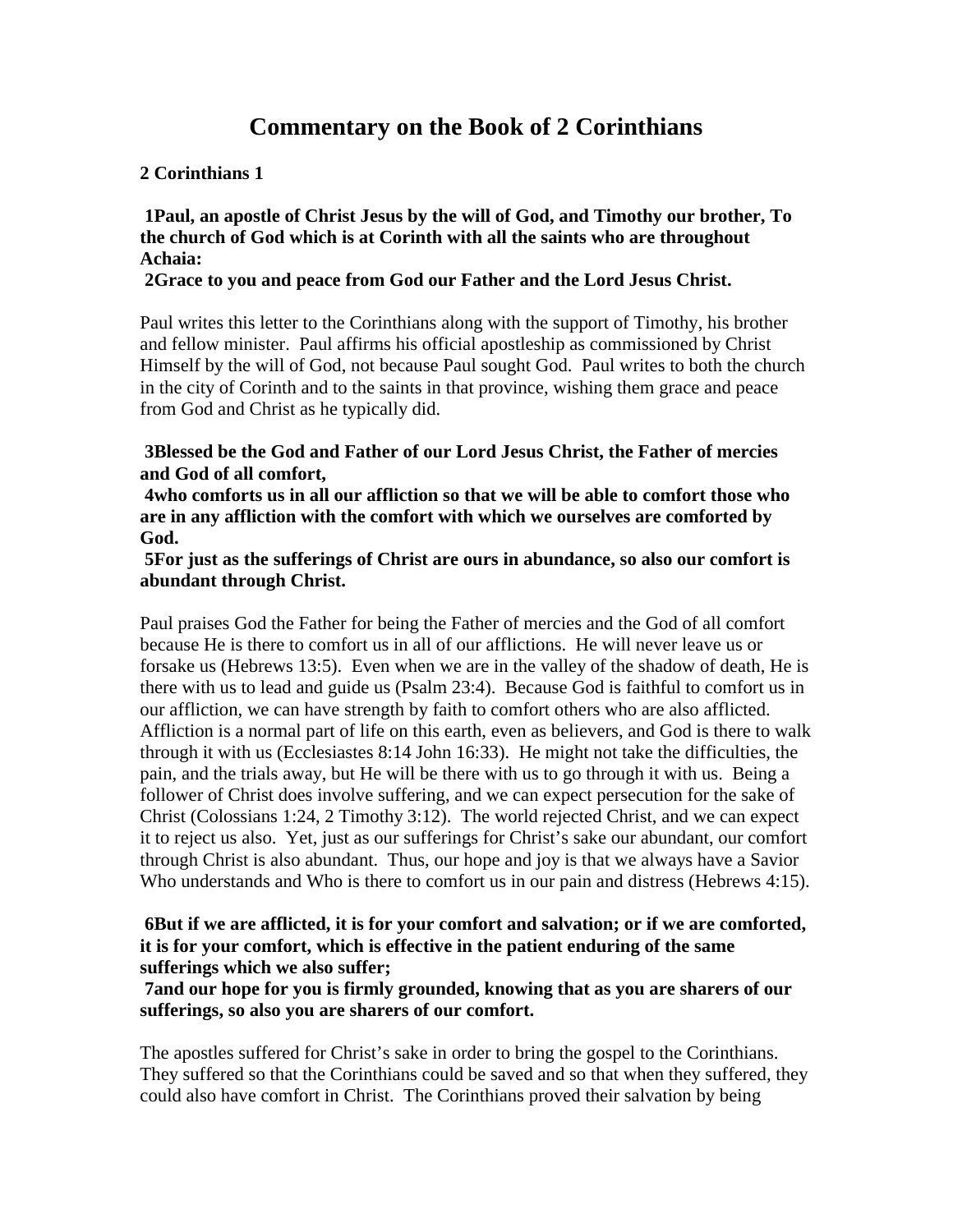willing to endure under trial and persecution and by the fact that they still had hope and joy during the difficulty because they knew the comfort of Christ.

**8For we do not want you to be unaware, brethren, of our affliction which came to us in Asia, that we were burdened excessively, beyond our strength, so that we despaired even of life;** 

**9indeed, we had the sentence of death within ourselves so that we would not trust in ourselves, but in God who raises the dead;** 

**10who delivered us from so great a peril of death, and will deliver us, He on whom we have set our hope. And He will yet deliver us,** 

**11you also joining in helping us through your prayers, so that thanks may be given by many persons on our behalf for the favor bestowed on us through the prayers of many.** 

Paul communicates to the Corinthians very vulnerably in that he says that he experienced times of suffering that were so great that he even despaired of life itself as did the brothers with him. They suffered excessively in Asia such that their human strength was gone, but God still comforted them even when they looked death square in the eye. They had no hope but to trust God because their very existence was dependent upon His grace and intervention alone. This surely deepened their capacity to trust God and to be able to acknowledge their absolute need for the Lord. Many times trials are for that very purpose, so that God can teach us to trust Him, which works best when it is no longer possible to even attempt to trust in ourselves. God did deliver them from such a great danger of death, and Paul believed that God would continue to preserve their lives until they had accomplished their ministry and calling. God is the One Whom they hope in exclusively because of His demonstrated and proven power to deliver. Paul is confident that God will keep looking out for them and comforting them, due in part to the prayers of the saints at Corinth. This is so that many people have an opportunity to participate in the work of the kingdom and who can be rewarded accordingly. Prayer is an invaluable ministry that bestows favor and blessing upon those prayed for, which, in turn, returns the blessing to those who do the praying because of the eternal rewards sure to come.

# **12For our proud confidence is this: the testimony of our conscience, that in holiness and godly sincerity, not in fleshly wisdom but in the grace of God, we have conducted ourselves in the world, and especially toward you.**

Paul's confidence is that he has maintained a pure testimony in holiness and godly sincerity before the church. He has not served by fleshly wisdom and strength but by the grace of God. He has ministered to the world and to the church, particularly to the Corinthians, to whom he had been especially careful not to rest on human abilities but on the grace of God and upon the power of the message of the gospel itself (1 Corinthians 1:17). He doesn't need to fear as to whether his labor will count for eternity because he is sure that it was God's grace that enabled him to do all that he did. He didn't compromise along the way, but what was left from his labor was true genuine fruit of God.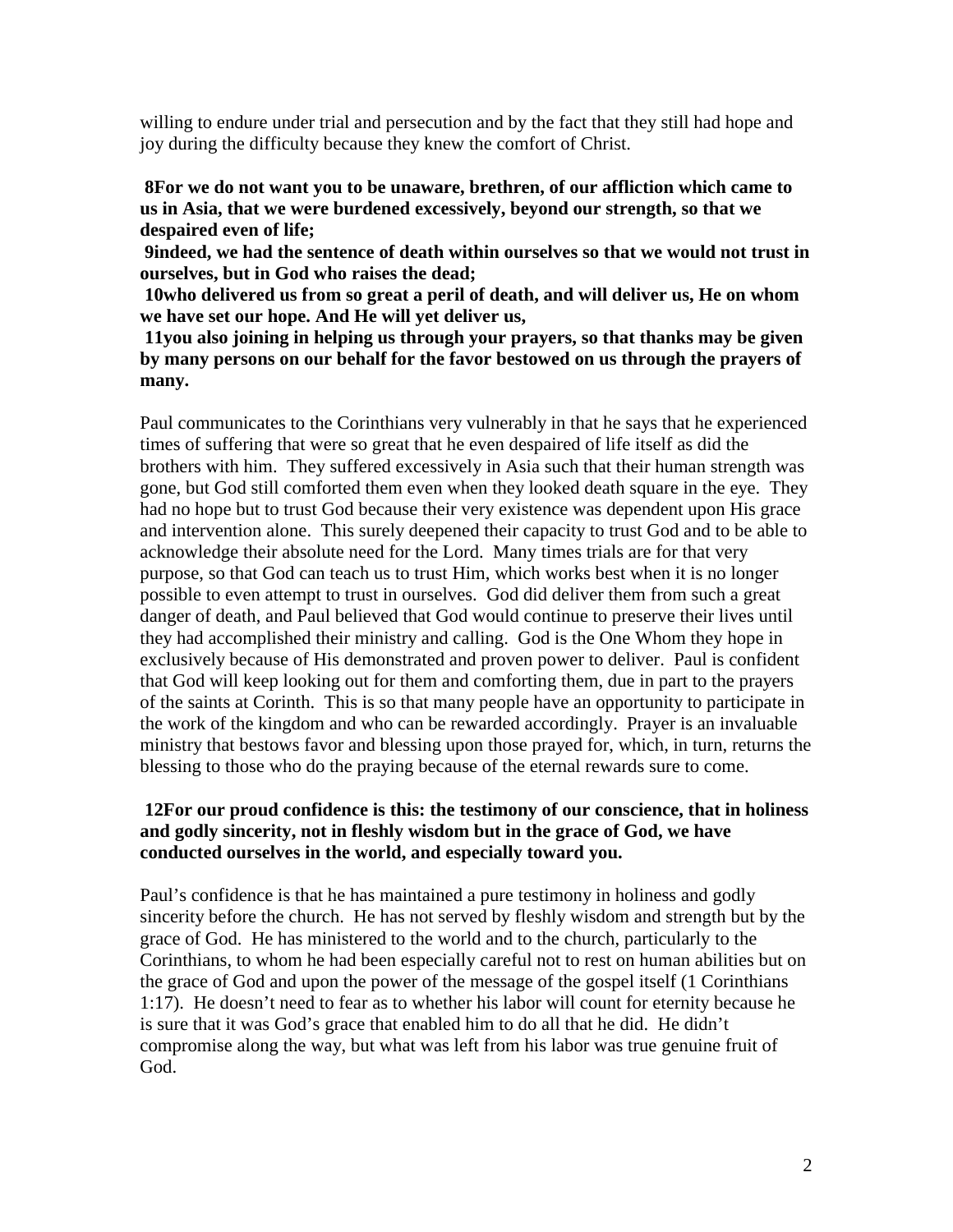**13For we write nothing else to you than what you read and understand, and I hope you will understand until the end;** 

**14just as you also partially did understand us, that we are your reason to be proud as you also are ours, in the day of our Lord Jesus.** 

Paul was fully straightforward with the Corinthians, having no ulterior motive and being free of any deception (2 Corinthians 7:2, 11:9). He wrote what they had read and understood, and he was fully forthright and honest. He wants them to have full confidence in his integrity and to grow in their understanding of their kinship in Christ. They are Paul's boast because of the fruit God had cultivated in their lives, and the Corinthians could likewise be proud of having a chance to know and fellowship with Paul and the apostles, faithful men of God who loved them. Each will be able to rejoice greatly when they see each other in heaven. The faith of the apostles led to conversions at Corinth, and the Corinthians' faith to respond gave Paul fruit and rewards. So both win and benefit, and thus both should fully trust one another.

#### **15In this confidence I intended at first to come to you, so that you might twice receive a blessing;**

**16that is, to pass your way into Macedonia, and again from Macedonia to come to you, and by you to be helped on my journey to Judea.** 

In 1 Corinthians 16:5-7, Paul had said that he had planned to go to Corinth on his way to Macedonia and then again on his way back. He wanted to twice enjoy their fellowship and be a blessing to them. For some reason, he wasn't able to keep his plans to come the first time. Thus, some likely attacked his integrity, and this is why he felt compelled to argue for his credibility and trustworthiness.

**17Therefore, I was not vacillating when I intended to do this, was I? Or what I purpose, do I purpose according to the flesh, so that with me there will be yes, yes and no, no at the same time?** 

**18But as God is faithful, our word to you is not yes and no.** 

**19For the Son of God, Christ Jesus, who was preached among you by us--by me and Silvanus and Timothy--was not yes and no, but is yes in Him.** 

**20For as many as are the promises of God, in Him they are yes; therefore also through Him is our Amen to the glory of God through us.** 

Paul did not break a promise to the Corinthians, but he had merely said that he was going to try to come. He didn't lie to them as if he couldn't be trusted, saying one thing and planning another. But as God is faithful, Paul says that his word is faithful. When he says "yes," he means "yes," and when he says "no," he means "no." Christ, Whom Paul and Silvanus and Timothy preached to the Corinthians, is not One Who waffles, but He is sure. He doesn't change, and His promises always are true because He is always faithful. Nothing can thwart His plans, promises, and purposes. Because they fear Christ and follow Him as Lord, Paul's claim is that he and his brothers in Christ will tell the Corinthians the truth. They are trustworthy because their Savior is trustworthy Who gives them the grace to keep their word to the glory of God.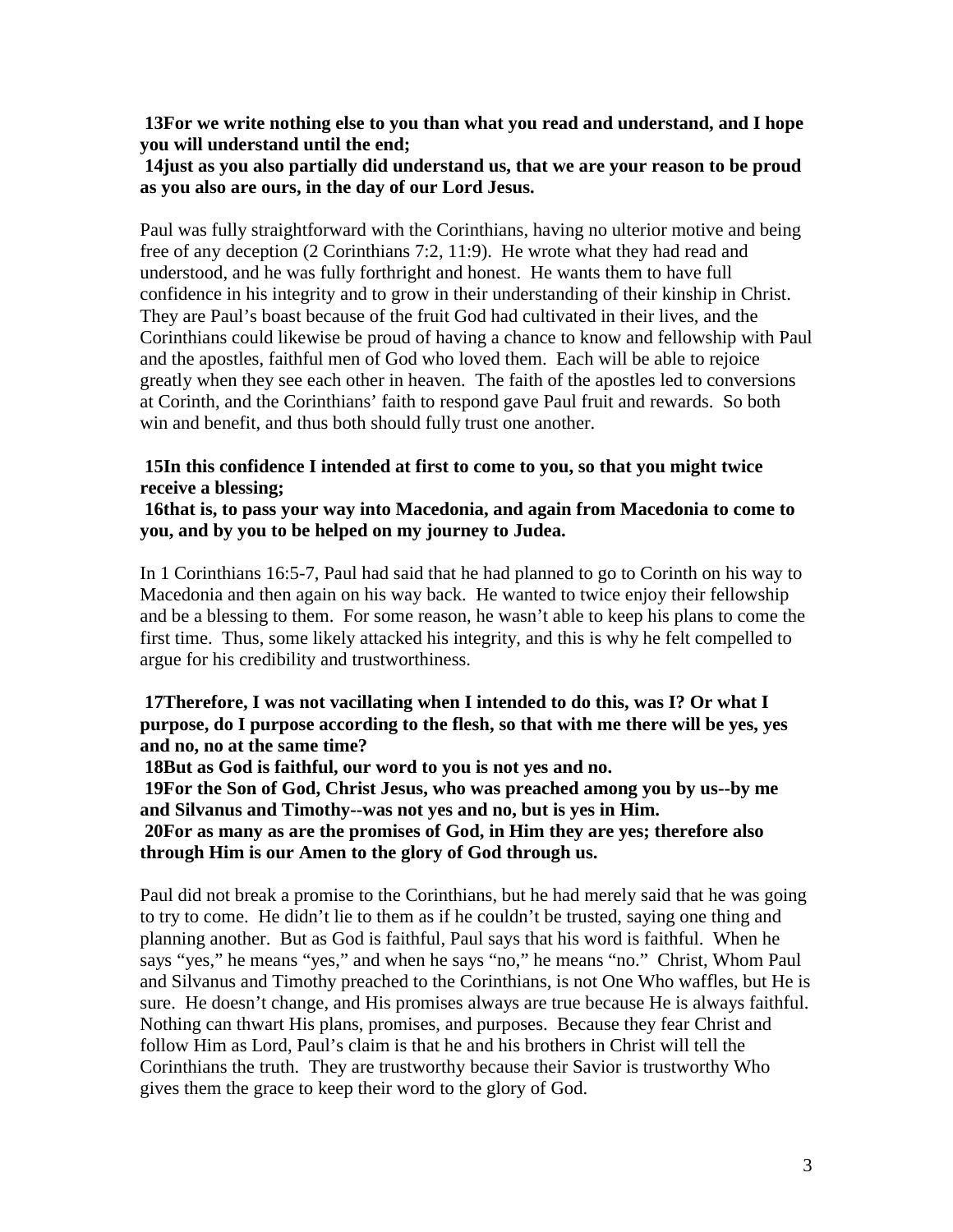**21Now He who establishes us with you in Christ and anointed us is God, 22who also sealed us and gave us the Spirit in our hearts as a pledge. 23But I call God as witness to my soul, that to spare you I did not come again to Corinth.** 

# **24Not that we lord it over your faith, but are workers with you for your joy; for in your faith you are standing firm.**

God was the One Who called the apostles, Who saved them, Who used them to save the Corinthians, Who sealed them with the promise of salvation (Ephesians 4:30), and Who anointed them, setting them apart by the commission of God for service. They are sure of their future in heaven, and they are sure that they are changed people because of the grace of God. Thus, they are adamant that their integrity is in tact, and that they didn't break their commitment to the Corinthians. Paul explains why he chose not to come, and he says that it was for the good of the Corinthians. He wanted to spare them his having to come and rebuke them yet again. Evidently, as the next couple verses indicate, he would have had to reprimand them and cause them sorrow. They hadn't repented to the extent that they needed, and Paul wanted to wait until they did before coming to them again. Paul didn't make this decision as if he was abusing his apostolic right and lording his authority over them. He really believed that he needed to wait for his brothers in the Lord whose faith was real to start to live it out. He wanted to give them time because he loved them and wanted to be able to rejoice with them when he came. He didn't break his commitment, but something merely caused him to reevaluate his earlier plans. His change of plans was then for the good of the Corinthians.

# **2 Corinthians 2**

**1But I determined this for my own sake, that I would not come to you in sorrow again.** 

**2For if I cause you sorrow, who then makes me glad but the one whom I made sorrowful?** 

**3This is the very thing I wrote you, so that when I came, I would not have sorrow from those who ought to make me rejoice; having confidence in you all that my joy would be the joy of you all.** 

**4For out of much affliction and anguish of heart I wrote to you with many tears; not so that you would be made sorrowful, but that you might know the love which I have especially for you.** 

Paul's first letter to the Corinthians was a harsh rebuke of the varieties of sin that they had going on in their fellowship. He caused them sorrow, no doubt, but having to say those things to the believers was hard for him as well. It caused him great sorrow, and he determined for his own sake of not having to go through that again that he would not go to them if he would have to rebuke them again. He didn't want to have to deal with more sorrow on account of their sin. The Corinthians were supposed to bring Paul joy, and if they brought him sorrow, then who would be there to bring him joy in his visit? Paul's desire was that the Corinthians would have a joy that he could share and be encouraged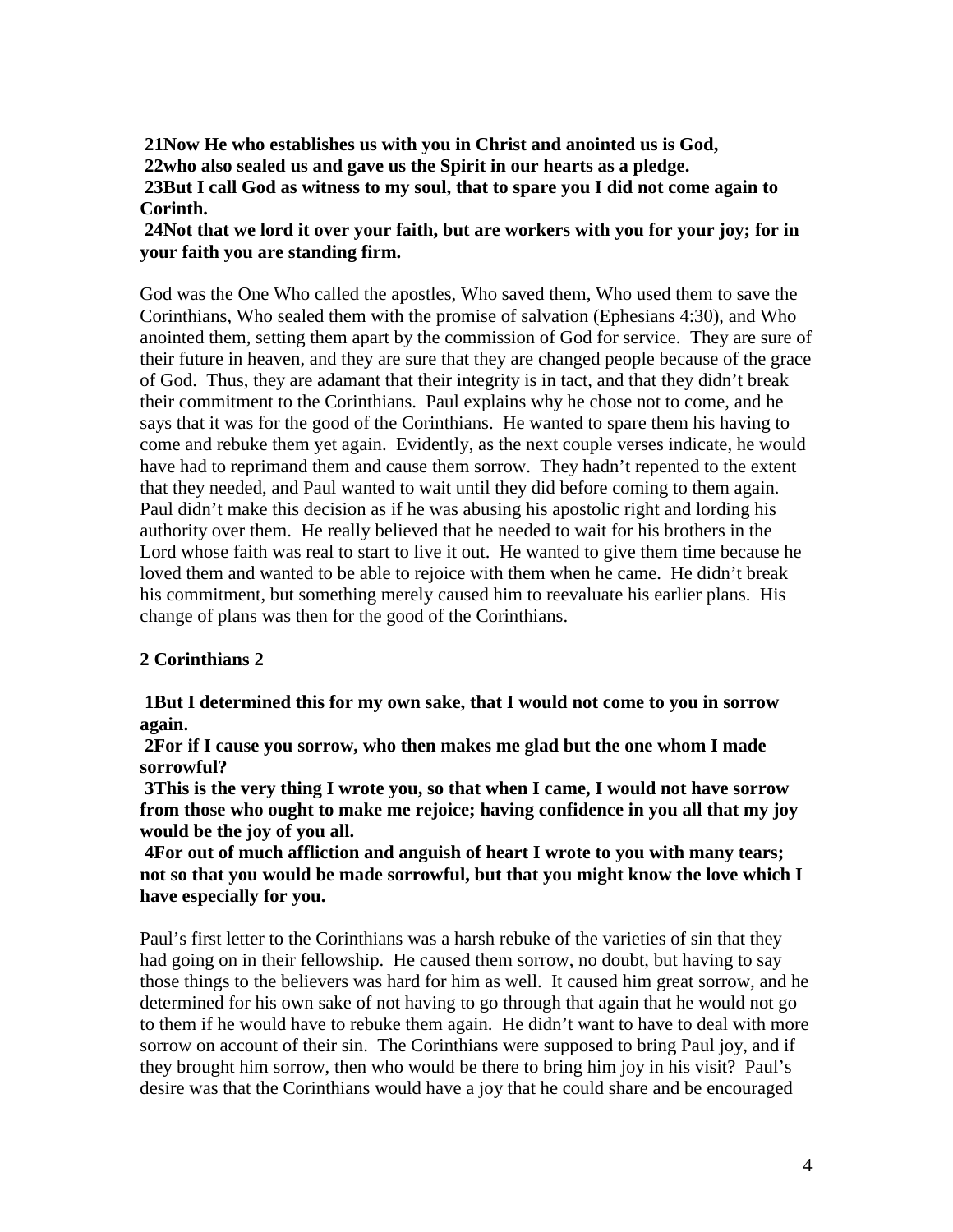from. His first letter brought him much anguish and sorrow, but he knew it was necessary because he loved them and knew that they needed to be reprimanded and exhorted to change. He didn't want to bring them sorrow as if he enjoyed reprimanding them, but his purpose was to lead them to truth so that their joy could be full.

**5But if any has caused sorrow, he has caused sorrow not to me, but in some degree- -in order not to say too much--to all of you.** 

**6Sufficient for such a one is this punishment which was inflicted by the majority, 7so that on the contrary you should rather forgive and comfort him, otherwise such a one might be overwhelmed by excessive sorrow.** 

**8Wherefore I urge you to reaffirm your love for him.** 

**9For to this end also I wrote, so that I might put you to the test, whether you are obedient in all things.** 

**10But one whom you forgive anything, I forgive also; for indeed what I have forgiven, if I have forgiven anything, I did it for your sakes in the presence of Christ,** 

### **11so that no advantage would be taken of us by Satan, for we are not ignorant of his schemes.**

Paul had written to the Corinthians in 1 Corinthians 5 to put out an unrepentant professing brother from the fellowship, which evidently they did. He was testing them to see if they would be obedient, and they were. This act of putting someone out of the fellowship because of his or her sin was very difficult, and it brought sorrow on Paul and also on the church as a whole. It is not a delightful thing to exercise church discipline, but it is a necessary thing. It appears that this person who had been disciplined had repented because Paul says that his punishment had been sufficient. The church had done rightly not to associate with him any longer, but it was now time, because of his changed heart, to forgive and comfort him. To not receive a penitent sinner back is to blaspheme the grace of God, Who is always willing to forgive when we confess our sin (1 John 1:9). To reject a repentant person or to never treat them as new and clean is to overwhelm them with undue sorrow. Rather than reject such a one or always treat them as a sinner, these need to be loved and forgiven, received back with open arms and warm hearts. This person needed the church to reaffirm its love for him, to associate with him again, and to welcome him back into fellowship. Paul also forgave such a one so that the church would not be made victim by Satan's schemes. Satan would love to divide the church with some receiving the brother and others rejecting him or by causing the brother to feel overwhelming sorrow. Neither of these things should happen, and Paul wanted to make sure of that. We know that Satan seeks division and destruction, and we should be proactive, following God's Word, so that we don't give him an opportunity.

# **12Now when I came to Troas for the gospel of Christ and when a door was opened for me in the Lord,**

**13I had no rest for my spirit, not finding Titus my brother; but taking my leave of them, I went on to Macedonia.**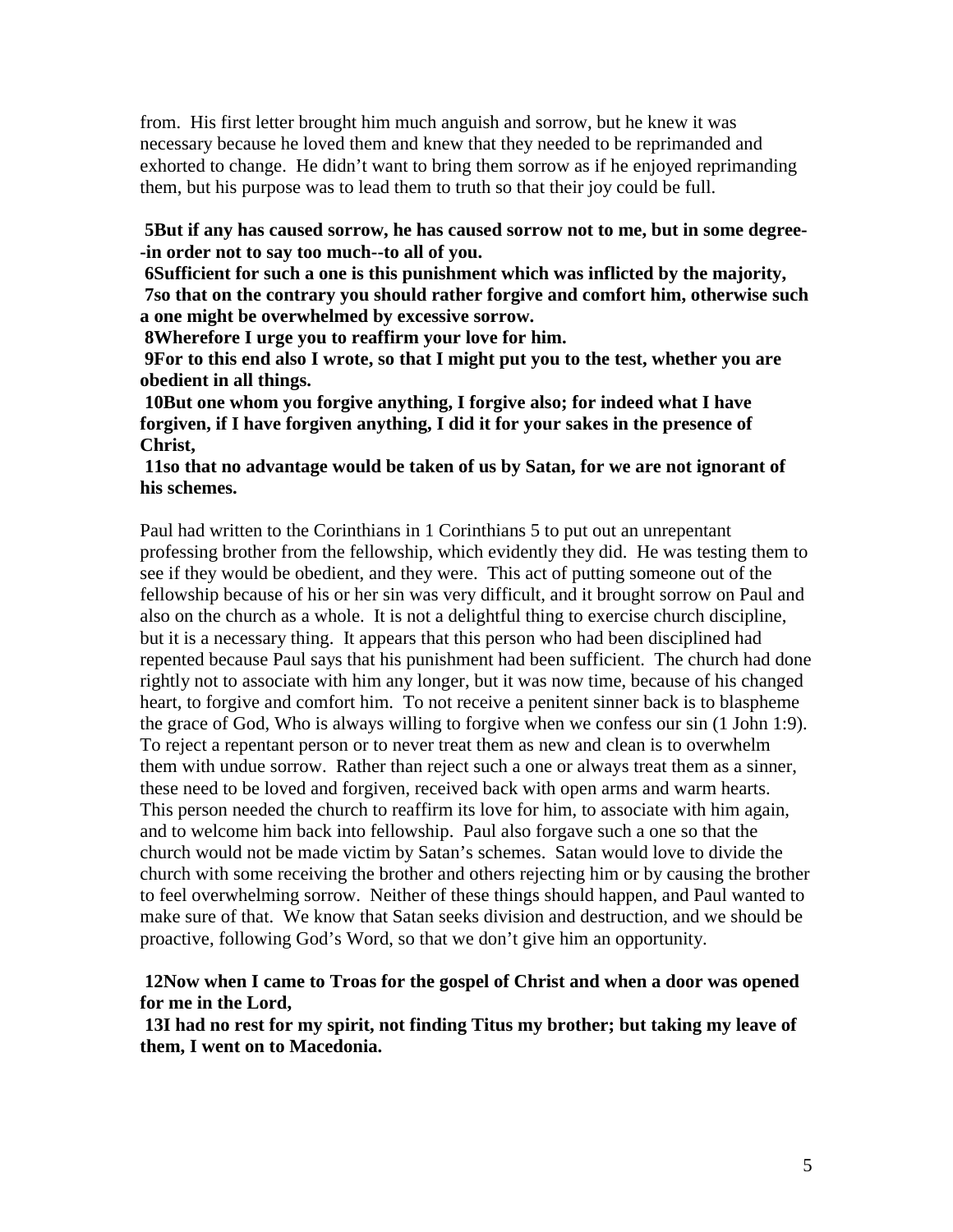Paul, choosing not to go to Corinth, went on to Troas, where the Lord opened a door for the gospel. The gospel cannot be forced, but the Lord gives opportunities as He allows and designs. We must wait for these and look for them, praying for them all the while. Paul wanted to meet Titus there, but he couldn't find him. Thus, he was troubled in his spirit, and he decided to pass on the open door and go back to Macedonia. His hope would be to cross paths with Titus.

# **14But thanks be to God, who always leads us in triumph in Christ, and manifests through us the sweet aroma of the knowledge of Him in every place. 15For we are a fragrance of Christ to God among those who are being saved and among those who are perishing;**

# **16to the one an aroma from death to death, to the other an aroma from life to life And who is adequate for these things?**

Despite his concern and disappointment, Paul could rejoice knowing that God was sovereign and in charge of all things. Like a conquering king, we are led in triumph spiritually by our Savior Who has been given all authority (Matthew 28:18-20). Wherever we are, we can trust that Christ can and will manifest Himself through us as we love others and walk in holiness. If we do this, we can be a fragrance that leads people to eternal life, but for those who are perishing, we will be an aroma unto death, reminding them that they deserve hell (Romans 1:32). Other Christians should be able to identify us by our changed selves (2 Corinthians 5:17), and the world should also be able to distinguish us as being different (John 13:34-35). We are not adequate for what Christ does, but Christ in and through us is perfectly adequate. His grace is sufficient (2 Corinthians 12:9-10).

# **17For we are not like many, peddling the word of God, but as from sincerity, but as from God, we speak in Christ in the sight of God.**

Paul and the apostles did not try to sell the Word of God as if it would have certain appeal to the selfish and greedy nature of man. Rather, they spoke the truth with a motive of full sincerity even though the world would perceive it as foolishness. They made sure that those listening knew they were hearing what was from God and not mere ideas of man. Paul didn't view his calling as some sort of career or a means toward earthly, worldly gain. Rather, he spoke as Christ led Him and in fear of the Lord, knowing that he had a stewardship and the opportunity to gain heavenly rewards (1 Corinthians 9:16-17).

# **2 Corinthians 3**

**1Are we beginning to commend ourselves again? Or do we need, as some, letters of commendation to you or from you?** 

**2You are our letter, written in our hearts, known and read by all men; 3being manifested that you are a letter of Christ, cared for by us, written not with ink but with the Spirit of the living God, not on tablets of stone but on tablets of human hearts.**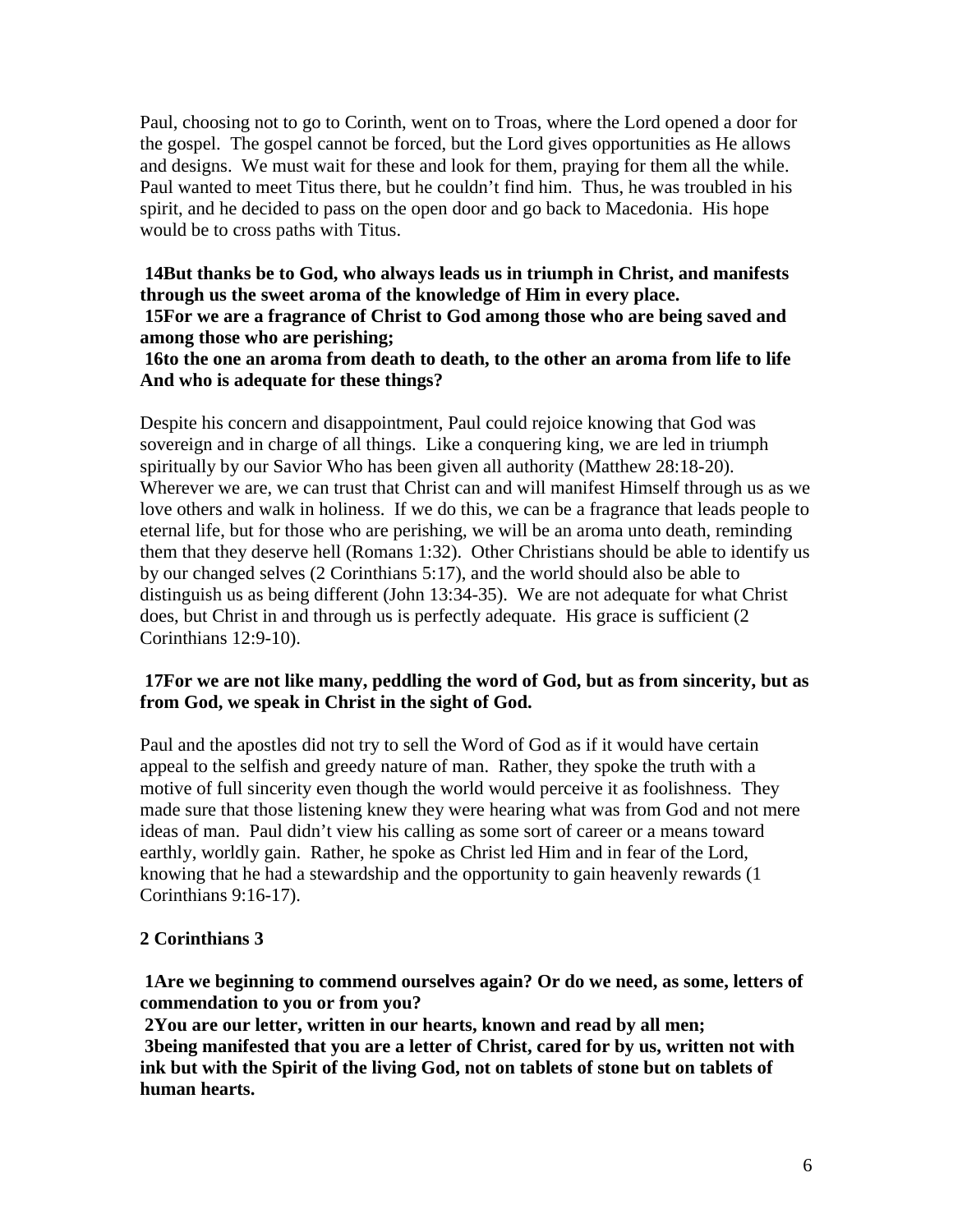#### **4Such confidence we have through Christ toward God.**

Lest any would accuse Paul of being proud or drawing attention to himself, which he obviously wasn't, he pointed out that he didn't carry with him letters of commendation as if he was trying to impress his listening audience. The only evidence he desired was that which Christ proved and accomplished. He didn't need any merit badges or popular endorsements. All he needed was Christ, and Christ proved that He was working through Paul because He changed the hearts of the Corinthians. They themselves were evidence of Paul's faithfulness to the gospel as salvation was written onto their hearts. Others could see the difference in their lives, and there was no doubt that Christ was behind it. Thus, Christ got the glory and not Paul. They were letters cared for by Paul as stewards of the gospel, but it was Christ Who enlightened their hearts and minds by the Spirit of God to receive the truth of God. The Corinthians came to faith not because they were impressed with Paul's abilities, intellect, or knowledge but because Christ convicted their hearts and enabled them to understand by His grace. The apostles' confidence rested not on any letter of commendation but upon the work of Christ in and through them. They needed no further evidence, used no further evidence, and desired no further evidence. Christ was their all in all, and He would deliver them and preserve their reputation for any who really sought to know the truth (2 Corinthians 1:10).

### **5Not that we are adequate in ourselves to consider anything as coming from ourselves, but our adequacy is from God,**

### **6who also made us adequate as servants of a new covenant, not of the letter but of the Spirit; for the letter kills, but the Spirit gives life.**

Paul makes a very powerful point about the sufficiency of Christ. No true spiritual fruit is of ourselves. The flesh cannot produce what is good, spiritual, and eternal, but Christ can and does this in the life of the believer. We can't take credit for any wisdom or knowledge we have, for it is from Christ (Colossians 2:3). We can't take credit for any gifting we have because it is of the Spirit. That which is good and right in our lives is also credited to the Spirit as the fruit of the Spirit (Galatians 5:22-23). We are dependent beings who can do nothing of eternal value on our own (John 15:5). We need Christ through and through, and it is God through His Word and Spirit that makes us adequate to do the good works He gives us to do (2 Timothy 3:16-17). The apostles and the church of Jesus Christ are servants of the new covenant, for the old has passed away. We are not under the Law as if we are trying to fufill it. None of us could do that (Galatians 3:24), but Christ did it for us (Romans 8:1-3). Thus, we are under grace, and we are not to leave in a legalistic fashion as if we are trying to earn the favor of God. God has given us His favor through Christ, and we cannot earn or deserve it. We have been given eternal life (John 17:3) and abundant life (John 10:10) through Christ, and there is no other life to be found. To try to gain life or preserve life by our own strength is destined for disappointment and failure. We are insufficient, but Christ in and through us is our sufficiency (2 Peter 1:3). Faith in Christ is thus the means to effective ministry, not our own human abilities.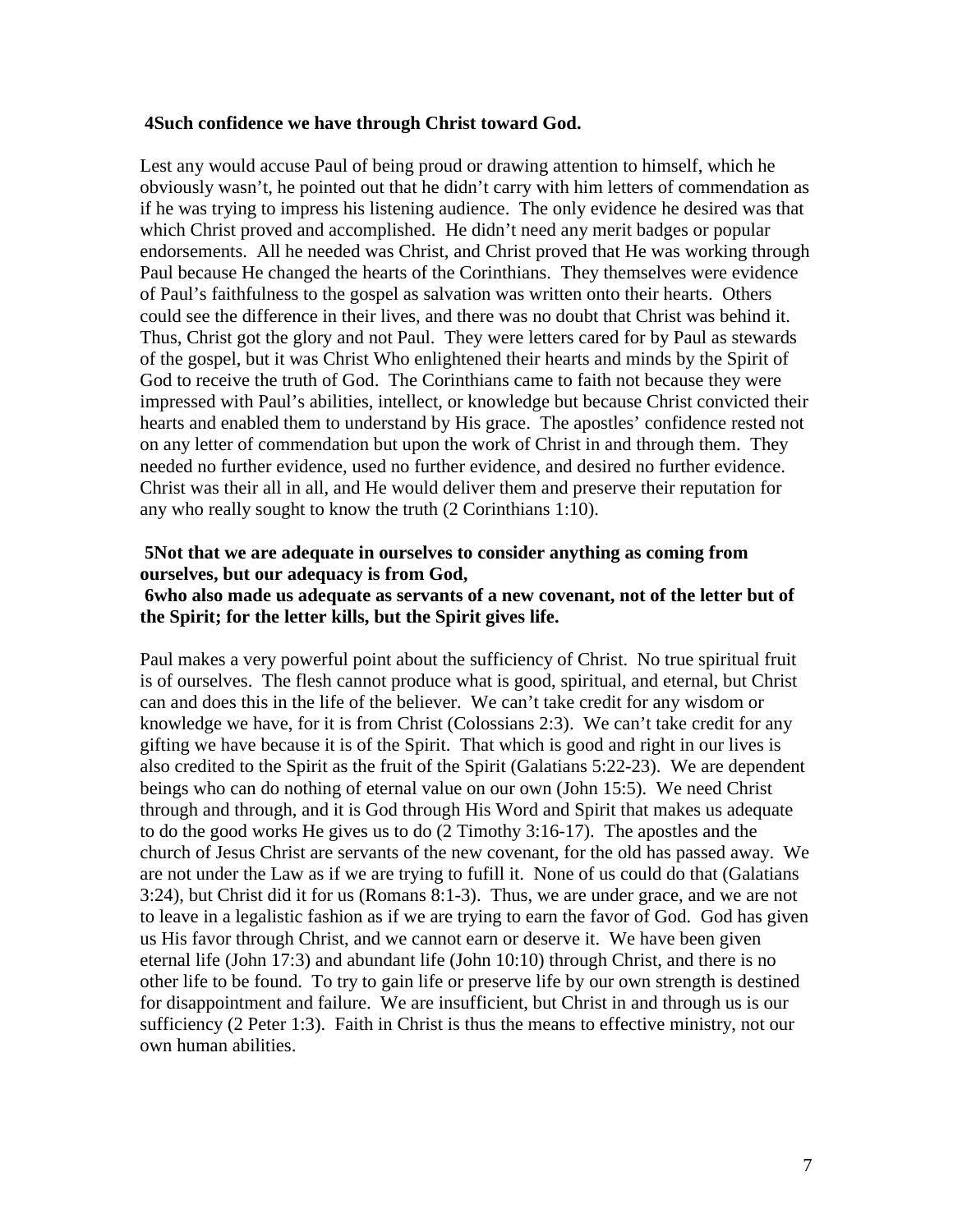**7But if the ministry of death, in letters engraved on stones, came with glory, so that the sons of Israel could not look intently at the face of Moses because of the glory of his face, fading as it was,** 

**8how will the ministry of the Spirit fail to be even more with glory? 9For if the ministry of condemnation has glory, much more does the ministry of righteousness abound in glory.** 

**10For indeed what had glory, in this case has no glory because of the glory that surpasses it.** 

**11For if that which fades away was with glory, much more that which remains is in glory.** 

The Law served to move us to die to ourselves because it showed us our sinfulness and inability to keep it. Thus, it was a tutor to point us to a Savior Who alone could save us and give us the grace we needed (Galatians 3:24). Yet even this covenant of death, as it were, on tablets of stone engraved by God, had a certain glory. When Moses came down from the mountain with the Ten Commandments, his face shown with the glory of God. It was a fading glory, but it was a glory nonetheless such that the people couldn't even look upon him. If the ministry of condemnation, the work of the Law, had glory, the ministry of the Spirit of God Who brings life through the new covenant of grace must have even more glory. If Moses had some glory from the Law, we, under grace, must radiate glory even more because of Christ and because it is a better covenant (Hebrews 7:22). In fact, we should have so much more, that relatively speaking, the old glory could be considered as nothing. The Law had glory even in fading, but we have a glory that shouldn't fade.

**12Therefore having such a hope, we use great boldness in our speech, 13and are not like Moses, who used to put a veil over his face so that the sons of Israel would not look intently at the end of what was fading away. 14But their minds were hardened; for until this very day at the reading of the old covenant the same veil remains unlifted, because it is removed in Christ. 15But to this day whenever Moses is read, a veil lies over their heart; 16but whenever a person turns to the Lord, the veil is taken away.** 

Because of the glory which is ours in Christ, we have great hope and should be motivated to speak openly about Christ with boldness. The glory is not we ourselves but Christ Himself in us. We aren't like Moses who had to veil the glory from sinful Israel whose hearts and minds were hardened. Even in Paul's day, the Jews remained hardened, refusing to receive Christ, who alone can remove a veil of faded glory which points to death. The Jews needed to respond to the new covenant of the Spirit and of life. But they were blind, with a veil lying over their hearts. Only when a person, Jews included, turn to Christ for salvation is the veil of blindness, darkness, and death taken away.

**17Now the Lord is the Spirit, and where the Spirit of the Lord is, there is liberty. 18But we all, with unveiled face, beholding as in a mirror the glory of the Lord, are being transformed into the same image from glory to glory, just as from the Lord, the Spirit.**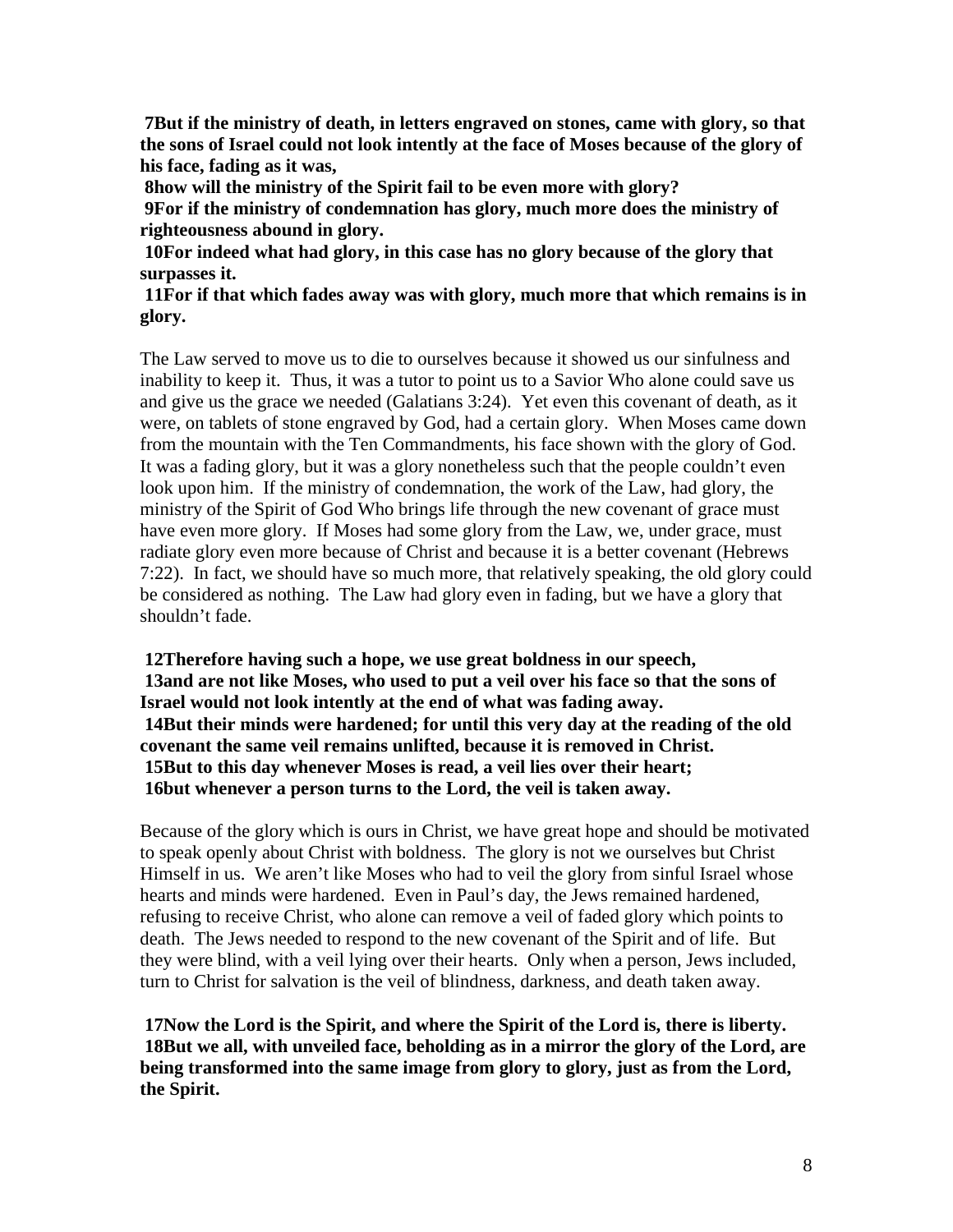The Lord is one and the same as the Spirit yet distinct, and where the Spirit is, there is true freedom because the Lord has the authority to set free. We are not under the letter of the law as if we need to live in fear and doubt of not performing up to God's expectations as a means of meriting His favor and love. We are justified by faith in the work of Christ which is complete (Romans 6:10). Thus, we have freedom from sin to be able to live as freedmen and worship God in obedience. Sin is bondage, but the Spirit gives life and peace. We are not blinded by a veil of sin and death, but we can see the glory of the Lord as if we are looking into a mirror. In the mirror is Christlikeness, and the glory and hope we have is that the Spirit of God is continually working on our hearts to transform us to be more and more like the image of Christ Whom we see in the mirror and Whom the Word of God reveals to us. Our glory is not our own, but it is Christ in us. Our glory is thus not fading, but enduring and becoming more and more pure and permeating as we are made more and more like Christ. This glory is evidence that one day we will be glorified when we are given new bodies and made perfect with Christ in heaven (Romans 8:17, 30).

# **2 Corinthians 4**

# **1Therefore, since we have this ministry, as we received mercy, we do not lose heart, 2but we have renounced the things hidden because of shame, not walking in craftiness or adulterating the word of God, but by the manifestation of truth commending ourselves to every man's conscience in the sight of God.**

We have a ministry under the new covenant to proclaim the reason for the glory we have which is transforming us to be like Christ and which has set us free from slavery to sin by the power of the Spirit of God. This is not because we were deserving, but it is because of the mercy of God given to us. Since Christ is continuing to work in our hearts to make us like Himself, we must not lose heart as if God is not going to finish the job (Romans 8:30, Philippians 1:6, Hebrews 12:1-2). He will, and He delights in using us to accomplish His purposes. It is our job to be faithful, firm, and persevering (1 Corinthians 15:58). We must continue to be disciplined by faith, walking not after evil but after that which is of righteousness (Galatians 5:16). That which is evil we must firmly renounce and reject, choosing the life that is in Christ so that we can walk in purity each day. We are not to be deceitful, cunning, or manipulative, nor are we to compromise the Word of God or change it to suit our agendas or rationalizations. If we compromise or yield to sin, then we will do a poor job of showing forth the glory of God. The glory of God can be seen by others as they see our lives changed and conformed to God's righteous and good commands. Their consciences know right from wrong (Romans 1:32), and they can see when a person does right. The power and glory is God's, and thus we who obey by faith can point others to God and His glory. It also establishes our testimony before men as being legitimate. God sees all, and we must walk in holiness before Him in order to be faithful, effective ministers of the gospel.

### **3And even if our gospel is veiled, it is veiled to those who are perishing,**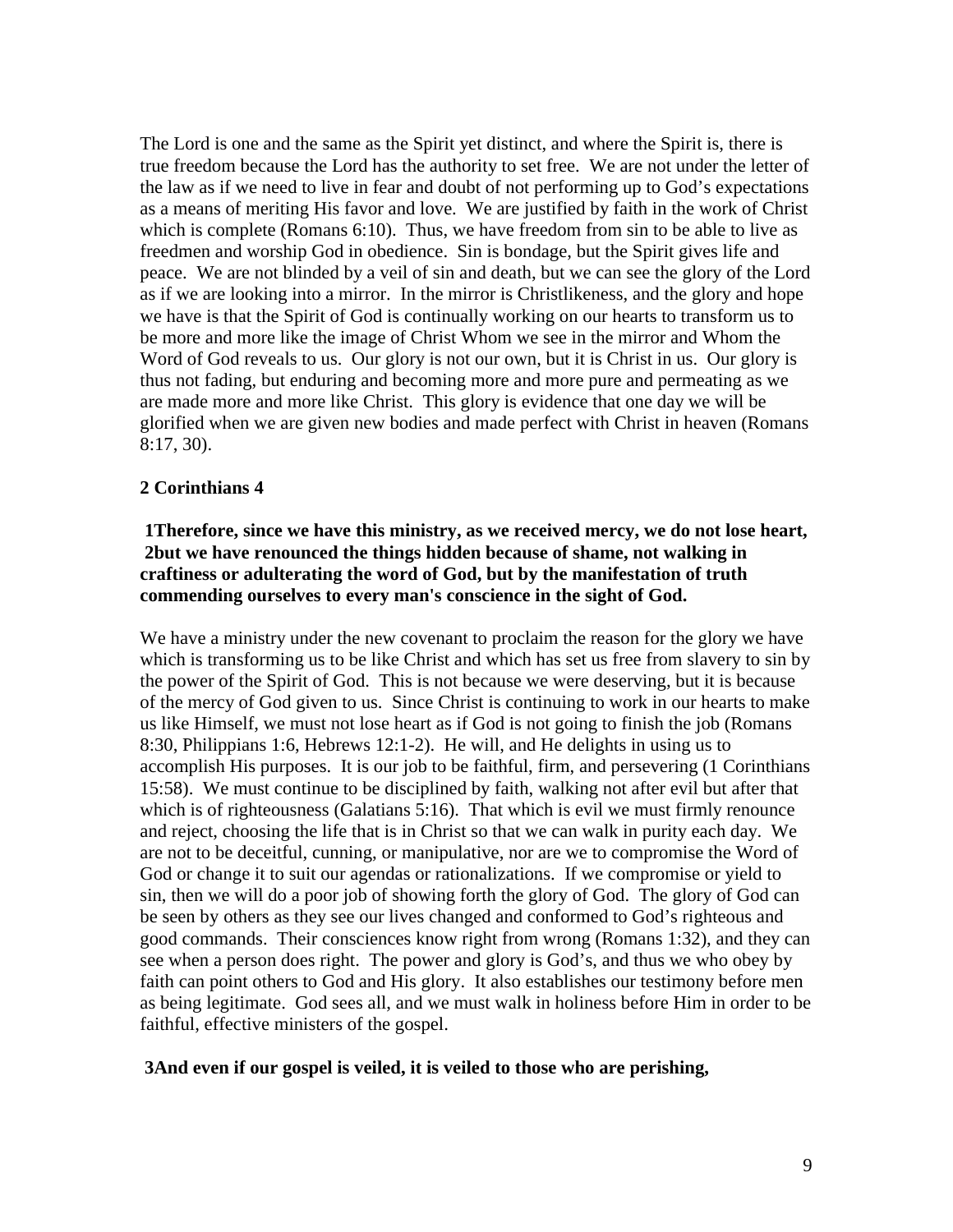### **4in whose case the god of this world has blinded the minds of the unbelieving so that they might not see the light of the gospel of the glory of Christ, who is the image of God.**

If people don't respond in faith, it ought not to be because our sin is veiling the gospel. It should be simply because a veil of blindness rests over the hearts of those who are children of the devil. They need the light of the gospel of the glory of Christ, but they are unable to see it because of the work of the god of this world, the devil himself. Perhaps God might be gracious to open the eyes of the lost as they see our love (John 13:34-35), our unity (John 17:21), our good works (Matthew 5:16), our hope (1 Peter 3:15), and our holiness (Hebrews 12:14).

#### **5For we do not preach ourselves but Christ Jesus as Lord, and ourselves as your bond-servants for Jesus' sake.**

**6For God, who said, "Light shall shine out of darkness," is the One who has shone in our hearts to give the Light of the knowledge of the glory of God in the face of Christ.** 

#### **7But we have this treasure in earthen vessels, so that the surpassing greatness of the power will be of God and not from ourselves;**

In ministry, it is not about the one doing the ministry but the One for Whom the ministry is done. The power is in the Savior and in the gospel, not in the flesh of man. So we must not preach anything that draws attention to ourselves, but we must recognize that we are servants of Christ. We have a great treasure in that we have Christ in our hearts. He has removed the veil from our eyes so that we could see the truth. Darkness has been replaced with the Light of Christ in us to shine through us to a dark world. In Christ we are able to see the truth, for we have received Him for Who He is. He is the One Who represents fully and perfectly the glory of God, and it is His face we are to seek. His face is what we want the world to see when they look at us. Yet the treasure of Christ is not us or of us but in us. We are but earthen vessels, mere jars of clay. We are feeble, frail, fragile, and fallible, yet Christ is the glory of God residing in us. The obvious conclusion then is that Christ is the surpassing greatness which the world needs to see, and it is not us. The power is not of us, but it is His. When a person comes to Christ, it is not because we are powerful but because our Savior is powerful. When ministry is accomplished, it is because it was done by the grace of God as Christ worked in and through us. We have no sufficiency or power in our own strength to accomplish spiritual things, but Christ is our hope and our source of power. He is our glory, and He is what the world needs to see. If we rely upon Him and His Word and not ourselves, the world will indeed see Him and not us. And that is what is supposed to happen. The weaker we are, the stronger He can be shown to be (2 Corinthians 12:9-10).

**8we are afflicted in every way, but not crushed; perplexed, but not despairing; 9persecuted, but not forsaken; struck down, but not destroyed; 10always carrying about in the body the dying of Jesus, so that the life of Jesus also may be manifested in our body.**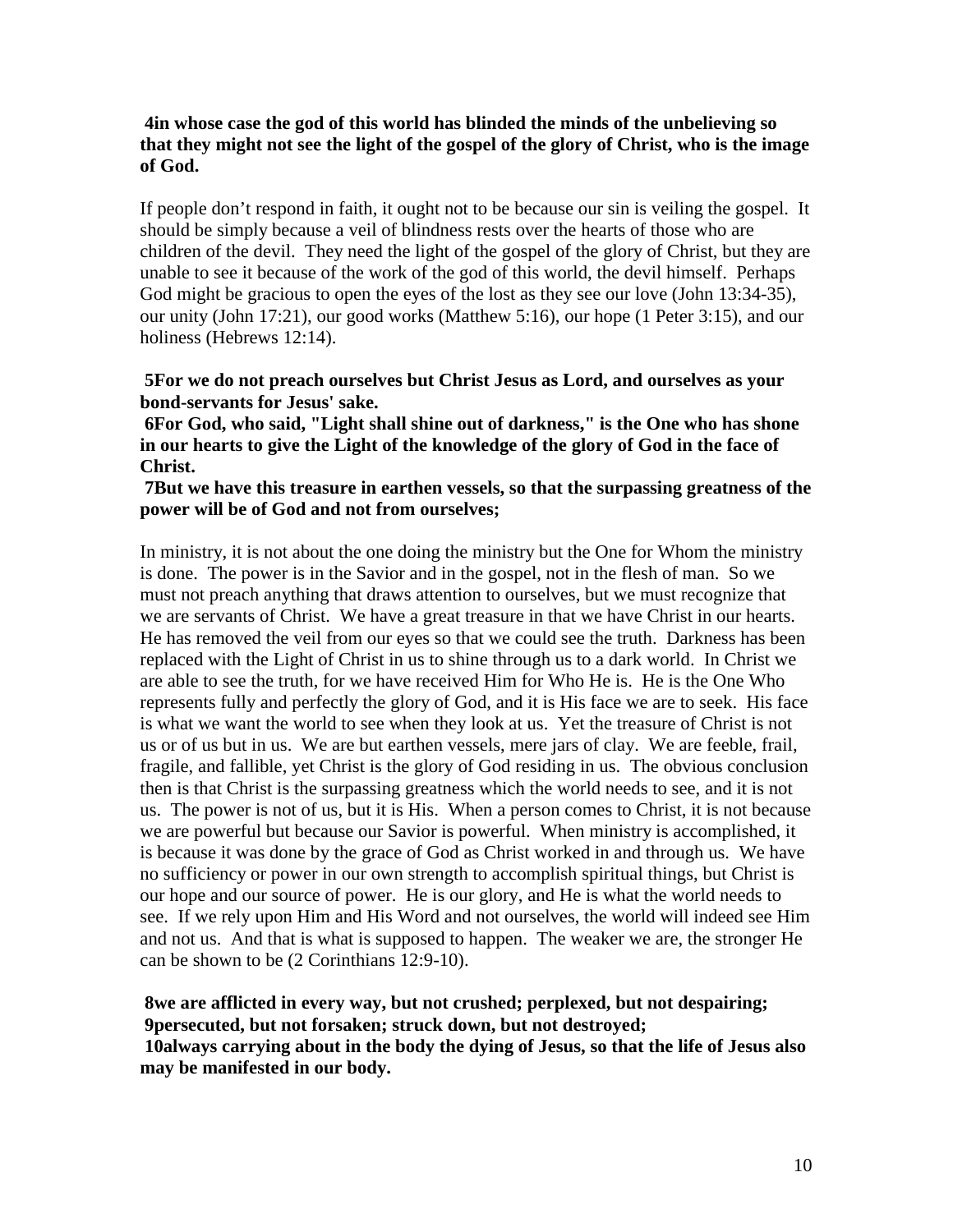### **11For we who live are constantly being delivered over to death for Jesus' sake, so that the life of Jesus also may be manifested in our mortal flesh. 12So death works in us, but life in you.**

The life of the apostles was one of great suffering as they had already alluded to. Affliction came to them in every way imaginable, but they were not crushed by it because God had delivered them in His strength and sufficiency. They had been perplexed, confused, and lacking resources in and of their own strength, but they did not despair because there was always hope with Christ. They were persecuted severely, but Christ was still there to comfort them (2 Corinthians 1:4-5), not forsaking or abandoning them. They had been brutally struck down, but the Lord had spared them from death. Their suffering for Christ's sake was part of their existence, but so was His power and life. They were constantly being made weaker and weaker such that Christ could show Himself stronger and stronger. They were being harshly treated so that the mercy and forgiveness of God could shine all the brighter. God's sustenance and grace while under fire is a great testimony to His existence, love, comfort, and provision. Death worked in the lives of the apostles such that they knew they could put no confidence in the flesh. It was weak, they were vulnerable, and they needed the grace of God just to live, let alone to do ministry. From this place of weakness, God could do mighty things, including working life in the Corinthians as they received the gospel and grew in their understanding of the Lord.

# **13But having the same spirit of faith, according to what is written, "I BELIEVED, THEREFORE I SPOKE," we also believe, therefore we also speak, 14knowing that He who raised the Lord Jesus will raise us also with Jesus and will present us with you.**

**15For all things are for your sakes, so that the grace which is spreading to more and more people may cause the giving of thanks to abound to the glory of God.** 

Quoting from the Greek translation of Psalm 116:10, Paul makes the point that his belief is sure which leads him to continue to speak the truth. He is willing to continue to endure hardship for the sake of Christ because he knows Christ is Who He said He was. He can confidently look forward to the future when he is resurrected to meet the resurrected Christ along with the resurrected saints, including the Corinthian believers. Paul serves and preaches so that more and more can come to Christ and move them to give thanks to the Lord for His grace to the glory of God. Salvation honors God as does those who preach the gospel. The fruit of salvation is hope, joy, and thanksgiving.

# **16Therefore we do not lose heart, but though our outer man is decaying, yet our inner man is being renewed day by day.**

**17For momentary, light affliction is producing for us an eternal weight of glory far beyond all comparison,** 

**18while we look not at the things which are seen, but at the things which are not seen; for the things which are seen are temporal, but the things which are not seen are eternal.**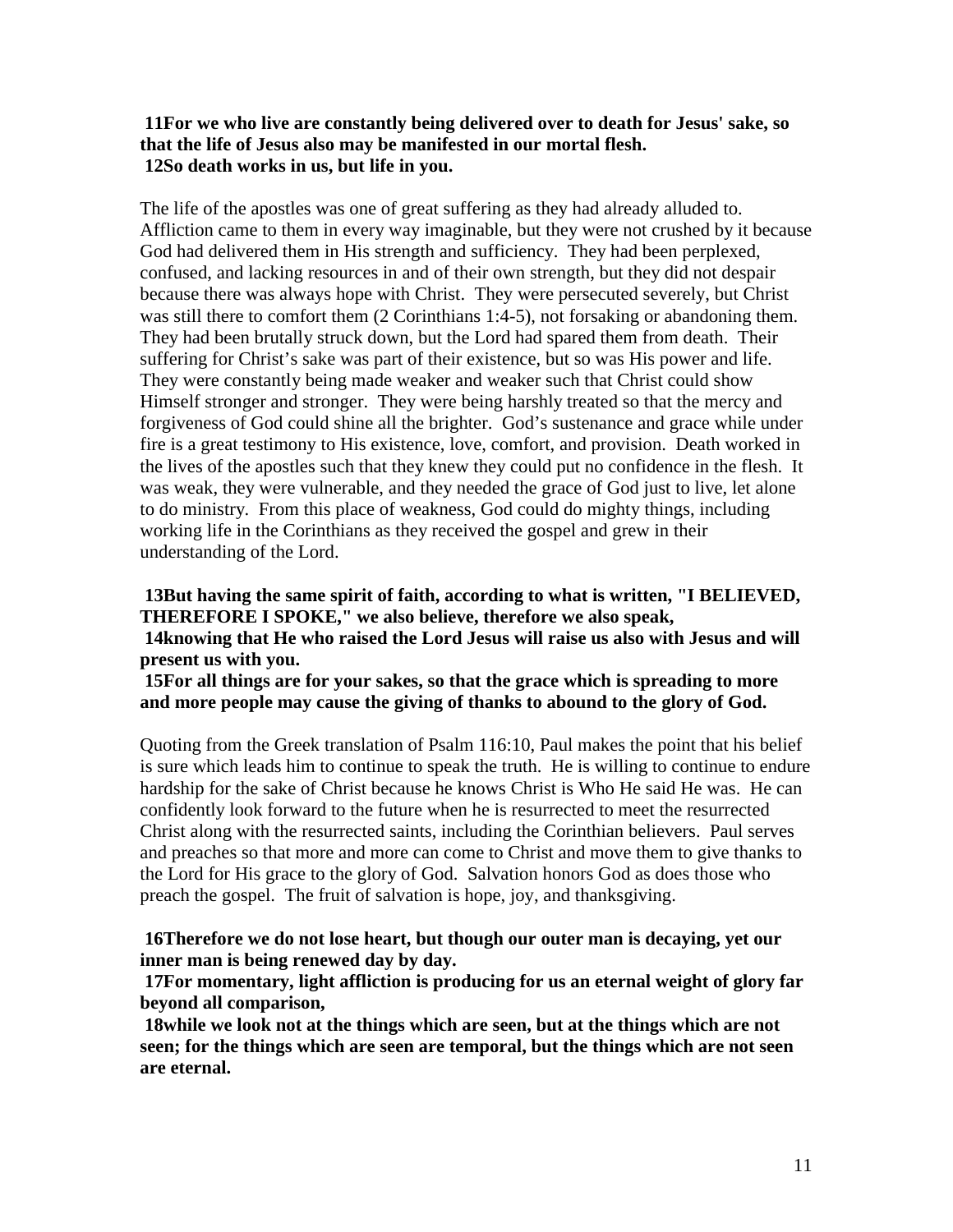In light of the hope of the future resurrection and inheritance with Christ, the apostles keep preaching the truth and persevering in righteousness. A strong belief in the Word of God leads to right practice. We are less likely to be deceived, to rebel, or to give up because we are certain of what we believe and what is to come. As life goes on, the body wears out and eventually dies. It can also get beat up from persecution as the apostles experienced. Yet the inner man continues to be renewed because Christ gives strength to do His will each day. It does not die, but it will live forever and be given a new immortal body. The affliction that takes place on earth is but momentary and light given the weight of the glory of eternity. The rewards and joy will be so great that the worst amount of suffering now is so slight in comparison with all of the rewards for being faithful even under persecution. We, like Paul, must keep our focus on the eternal which is not seen rather than on the pleasures of sin now, lest we lose heart or become unfaithful to Christ. What the eyes see is temporal, but what the heart must be devoted to is the eternal, which is not seen. Having an eternal perspective changes how we react to suffering, persecution, and sacrifice while on earth.

# **2 Corinthians 5**

**1For we know that if the earthly tent which is our house is torn down, we have a building from God, a house not made with hands, eternal in the heavens. 2For indeed in this house we groan, longing to be clothed with our dwelling from heaven,** 

**3inasmuch as we, having put it on, will not be found naked.** 

**4For indeed while we are in this tent, we groan, being burdened, because we do not want to be unclothed but to be clothed, so that what is mortal will be swallowed up by life.** 

While we are as yet in this feeble, earthly body, we groan, often in physical pain, for we long for our new body which will be a far better "tent" for our soul. Even if our body is destroyed and we die, we have the hope of a new body to come and a home in heaven. We will not be "naked," that is, abandoned to death or without hope. Indeed, we groan because we are so sure that the immortal is going to be so much better than the mortal. Thus, we want the new "clothes" of our new bodies.

# **5Now He who prepared us for this very purpose is God, who gave to us the Spirit as a pledge.**

**6Therefore, being always of good courage, and knowing that while we are at home in the body we are absent from the Lord--**

**7for we walk by faith, not by sight--**

**8we are of good courage, I say, and prefer rather to be absent from the body and to be at home with the Lord.** 

# **9Therefore we also have as our ambition, whether at home or absent, to be pleasing to Him.**

God has prepared us to suffer for Him now and to be glorified with Him later (Romans 8:30). It will happen, and the Spirit Who indwells us is given as a promise of God that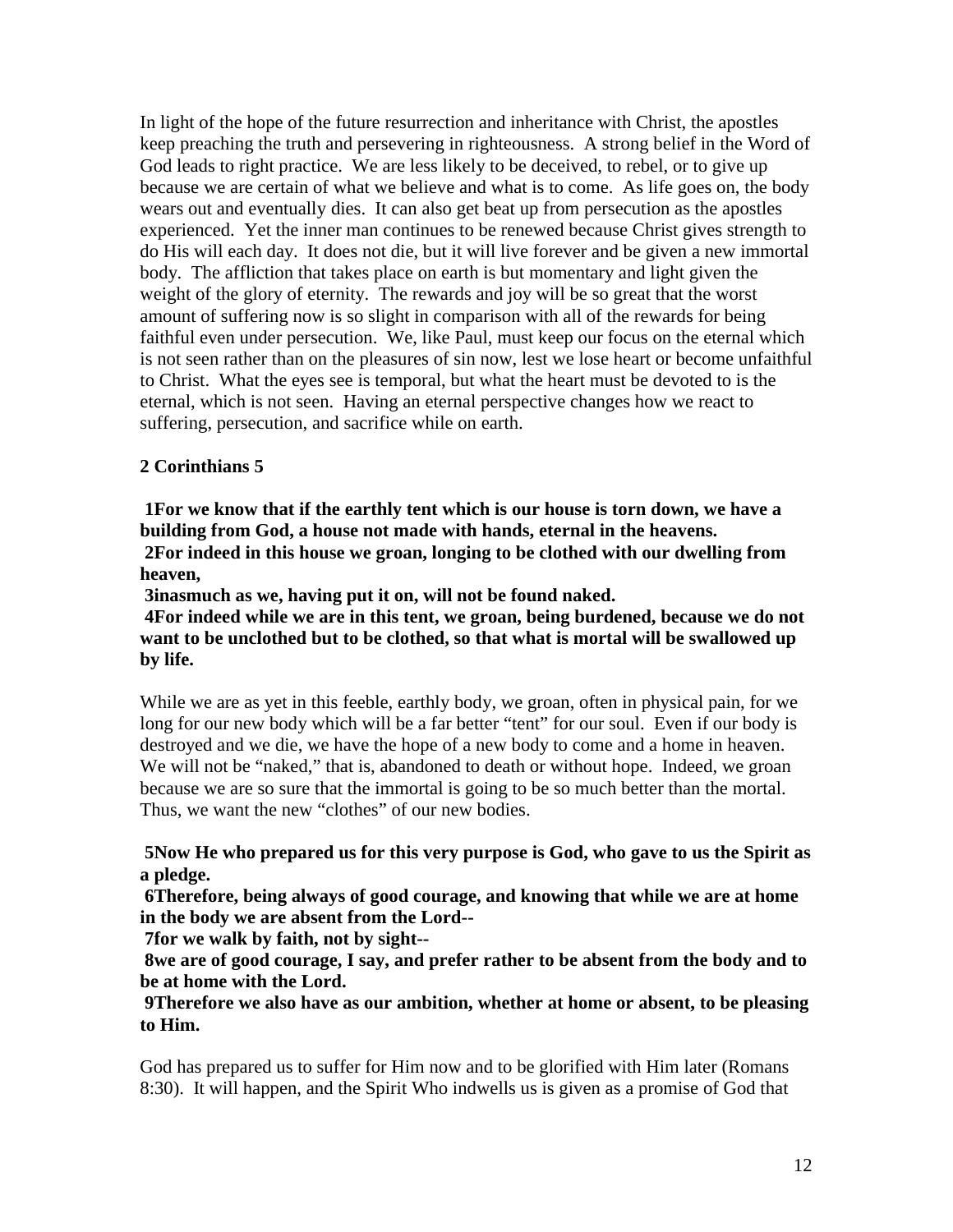we will inherit heaven and be raised immortal with Christ in heaven. Therefore we can have courage while on earth no matter what we face because of the certainty of life with Christ after death. While we are yet on earth in our mortal bodies, we are absent from the Lord in person. We look forward to that day, but in the meantime we walk by faith, believing that day will come, even though we cannot see it with our physical, mortal eyes. The better thing is to be absent from this mortal body and present with the Lord, for such is our true home. This will happen when Christ wants it to happen, and while He gives us life, we must use our opportunity to serve others (Galatians 6:10). Whether we are on earth or in heaven, it must be our ambition and purpose to please God. We will worship Him forever in eternity in our new home, so we should do it even now in a world that is not our home.

### **10For we must all appear before the judgment seat of Christ, so that each one may be recompensed for his deeds in the body, according to what he has done, whether good or bad.**

### **11Therefore, knowing the fear of the Lord, we persuade men, but we are made manifest to God; and I hope that we are made manifest also in your consciences.**

Every believer will be judged by Christ at His judgment seat. The unbelievers will go to the Great White Throne judgment (Revelation 20:11), at which point Christ will sentence them to hell for failing to repent and put their faith in Him while on earth (Revelation 20:12-15). Believers will get rewarded based upon their level of faithfulness and the purity of their hearts and motives (1 Corinthians 3:10-15). What is done by the power of God and not by our own strength will bring rewards. Some will receive many, some will receive few, and some will just barely get in by the grace of God. But all of us have great hope and joy to look forward to, and it is not in doubt that we will get in  $(1$  John 5:13). What is important is that we will be held accountable for how we live while in this mortal body, so we must make the most of our time and be faithful to Christ. In light of our accountability before Christ, we should live in reverent fear, knowing that we will be judged. Thus, we should be moved to live out the commission of Christ (Matthew 28:19- 20) and call people to repent and receive the gospel. We are not to influence them with human influence and means, but we must reason with them according to the truth of God's Word, doing all that we can by God's grace through faith to encourage them to respond in faith. Our faithfulness manifests us as being children of God Who love Him and fear His judgment. God takes note of our faithfulness, and He is faithful to reward us accordingly. Paul hopes that the Corinthians can see their faithfulness and integrity as well.

# **12We are not again commending ourselves to you but are giving you an occasion to be proud of us, so that you will have an answer for those who take pride in appearance and not in heart.**

**13For if we are beside ourselves, it is for God; if we are of sound mind, it is for you.** 

Paul is not commending himself and the apostles as if he is bragging upon himself and upon them. He is merely saying that they should be counted trustworthy which should give the Corinthians reason, not to challenge them, but to be proud of them. Some prefer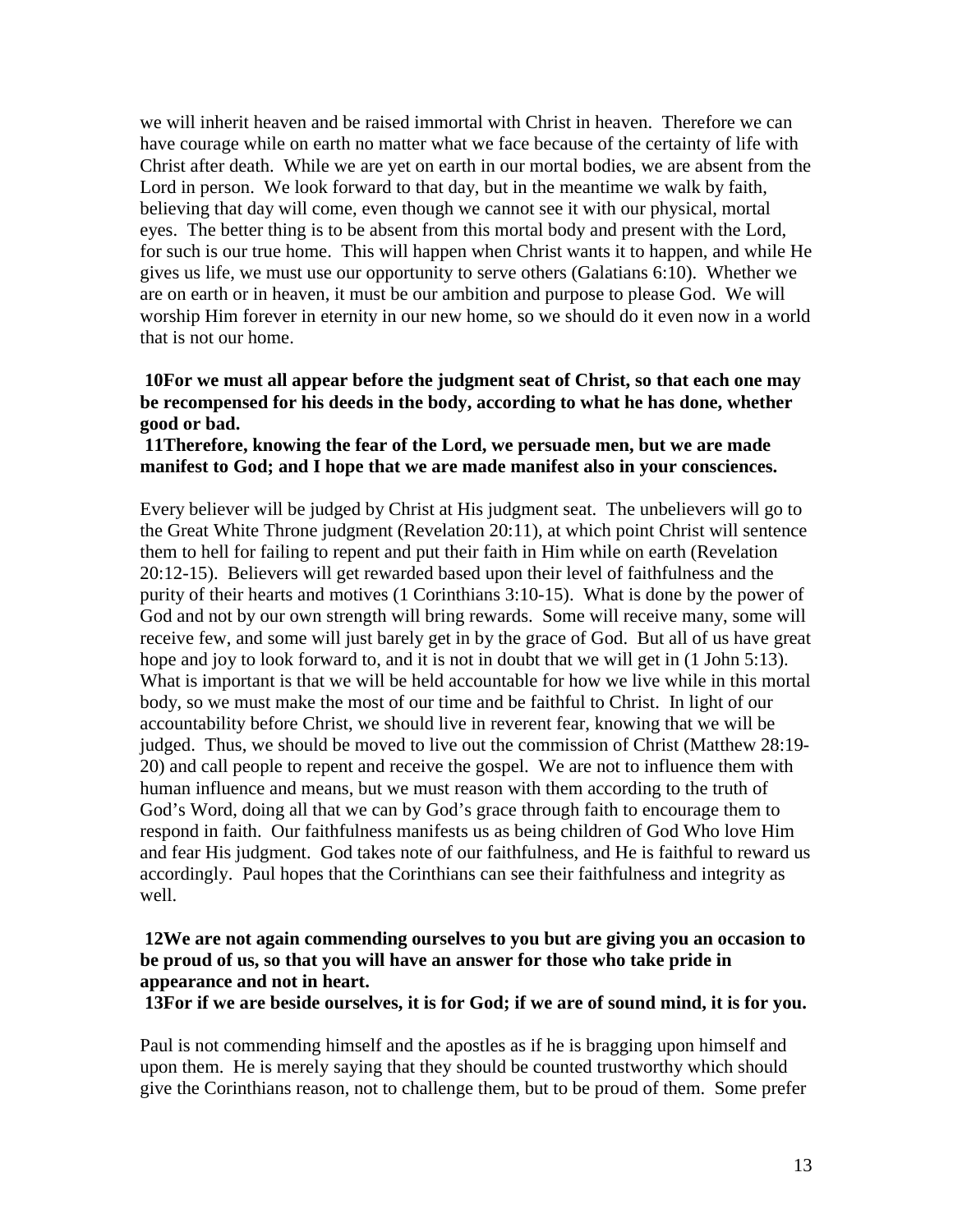appearance, that is, apparent success and notoriety among men, but Paul is saying that it is the heart that matters. Since they press on faithfully in light of the judgment and despite persecution, it should be clear that they are not interested in keeping up appearances but in suffering for Christ because they truly believe what they are preaching. This fact should give the Corinthians plenty of ammunition to refute any who challenge Paul as being one interested only in himself and his own notoriety. What is for sure is that the apostles don't have false, secondary motives. Perhaps they are crazy and honestly deluded, which would mean that they live for God at least in their own heads. But if they are not crazy but truly rational, then their lives are a measured, reasoned sacrifice for the sake of the Corinthians. It is not about vain glory, but it is because they love the brethren and wish to see the gospel advance. There is no reason not to trust them.

### **14For the love of Christ controls us, having concluded this, that one died for all, therefore all died;**

**15and He died for all, so that they who live might no longer live for themselves, but for Him who died and rose again on their behalf.** 

# **16Therefore from now on we recognize no one according to the flesh; even though we have known Christ according to the flesh, yet now we know Him in this way no longer.**

Paul emphasizes that his life is not his own and that he is not living according to selfish ambitions or for vain glory. He is interested in Christ's glory, and he is driven by love for God. In fact, he says that the love of Christ controls him. Sin doesn't have a controlling influence on him. He has disciplined his body so that it has become his slave. He lets the Spirit rule in his heart and lead him in the way to go, which is the way of love. When Christ died, we who trusted in Him, died with Him. We were buried with Him unto death and then raised to new life with Him (Romans 6:4, 6). All died so that the opportunity is available to all to live no longer for themselves but for Christ who died for them and rose again on their behalf. The opportunity is there in the form of a gift of grace if only the world will receive it (Romans 6:23). The old can die and a new self can be born (Colossians 3:9-10), but repentance is required (Luke 13:5). It is imperative that we as believers recognize one another as new creations from the time we come to know Christ. We cannot find our identity in our past, but we must find our purpose, worth, and identity in Christ Who changes us, rebirths our spirits, and gives us new life. So we must not recognize people according to what they used to be or according to manmade measures of worth but according to whether or not they are in Christ. Before Christ, we might have known Christ in a fallible, unbelieving way, but now we have received Him as our own into our hearts. We know Him in a much different way now, a way that is personal, real, and subservient to His will and leading.

### **17Therefore if anyone is in Christ, he is a new creature; the old things passed away; behold, new things have come.**

In Christ, we are reborn (John 3:3, 1 Peter 1:3, 23). The old self along with its evil heart and corrupt nature that is prone to sin and incapable of pleasing God dies, and we are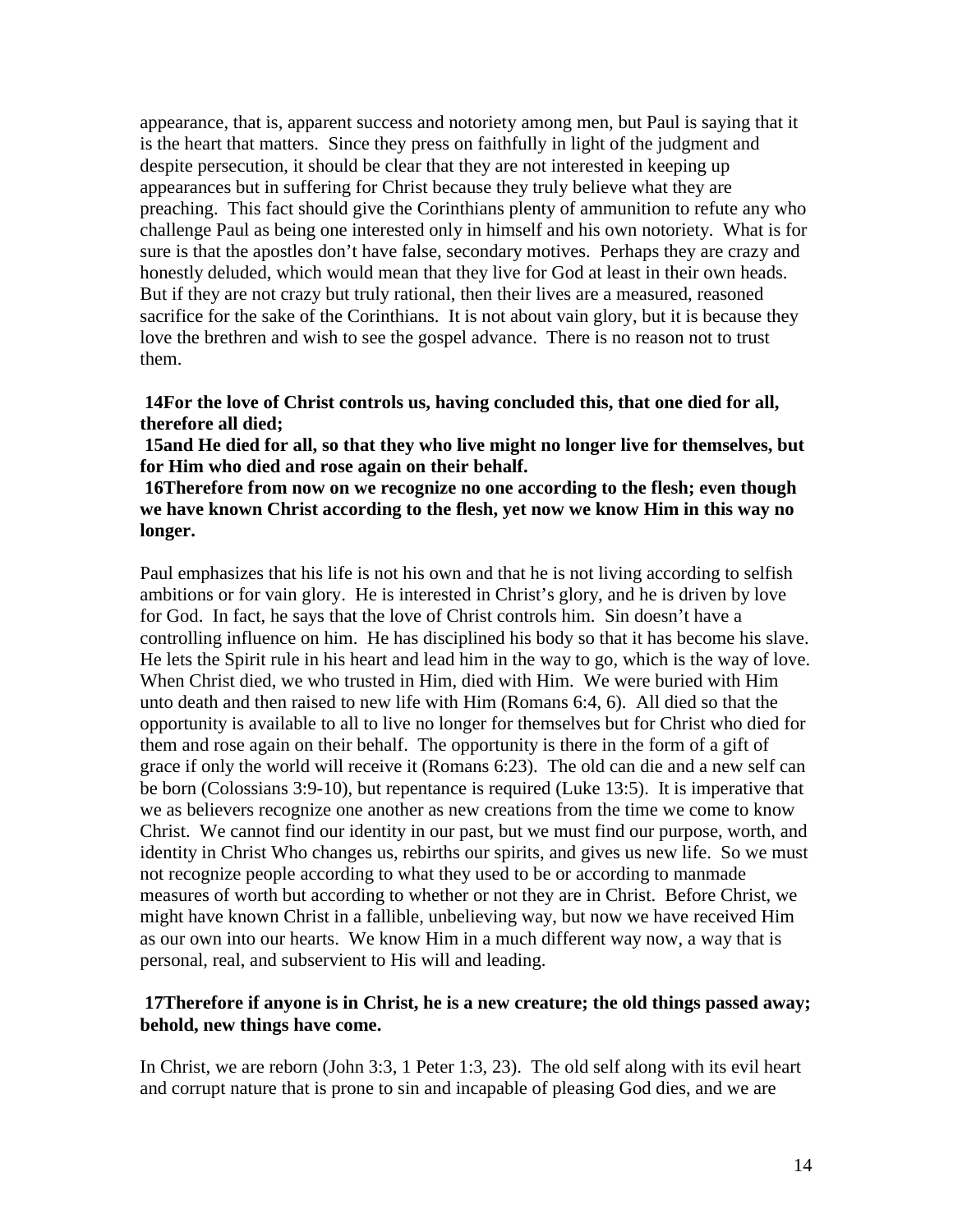made new from the inside out. Our spirit is reborn, our soul begins the process of sanctification (Romans 12:1-2), and the desires of our hearts change (v. 14). What was old, the evil things we valued and the sin we clung to, is gone. We don't have to continue in sin (1 Corinthians 15:34), for we are new creations in Christ. We have put on the new self as we were reborn in Christ, and the old self was buried with Him (Romans 6:4, Colossians 3:9-10). Our life and identity are now found in Christ (Colossians 3:3-4, Galatians 2:20) rather than in what we had done or achieved in our flesh. Christ is what makes us who we are and beings of value. Otherwise we are but dust which will die and go to hell. With Christ, we are dust indwelt by the glory of God, and one day that dust will become a new immortal body. We are so greatly changed, and that should be evident by the outward fruit (Matthew 7:20). Of course, if we believe our hearts are still evil (Jeremiah 17:9), then we will have trouble living as new creations, given that the heart is the center of our desires (Proverbs 4:23). The Christian should have changed desires and the power in Christ to be able to fulfill those desires (Psalm 37:4). Christ's glory must be our desire, and it can be because of Christ in us and our new nature. We still have the flesh to battle in this life, but we are not bound to do its will (Romans 6:6).

**18Now all these things are from God, who reconciled us to Himself through Christ and gave us the ministry of reconciliation,** 

**19namely, that God was in Christ reconciling the world to Himself, not counting their trespasses against them, and He has committed to us the word of reconciliation.** 

**20Therefore, we are ambassadors for Christ, as though God were making an appeal through us; we beg you on behalf of Christ, be reconciled to God. 21He made Him who knew no sin to be sin on our behalf, so that we might become the righteousness of God in Him.** 

Our certain inheritance and inward transformation are from God, Who gave us Christ to bring us back into right relationship with Him. Having received Christ, we are now given a calling as ministers of the gospel to call others to be reconciled to God. God sent Christ to the world to reconcile the world to Himself. He desires all to repent (2 Peter 3:9), and Christ calls all men to be saved (John 3:16). Not all respond in faith, however (Matthew 22:14). God's desire is to not count the sin of the world against it because He put the sin of the world on Christ. It is our job to go and share this truth with the world so that they can be saved (Romans 10:13-15, 17). We are ambassadors for Christ as if God is appealing to the world through us to be saved. Paul begs any who would hear this letter who do not know Christ to be reconciled to God through Christ. Christ took on the sin of the world so that we could receive His righteousness (Isaiah 53:6). Our only hope of redemption and salvation is to receive the righteousness of Christ.

#### **2 Corinthians 6**

#### **1And working together with Him, we also urge you not to receive the grace of God in vain-- 2for He says,**

**"AT THE ACCEPTABLE TIME I LISTENED TO YOU,**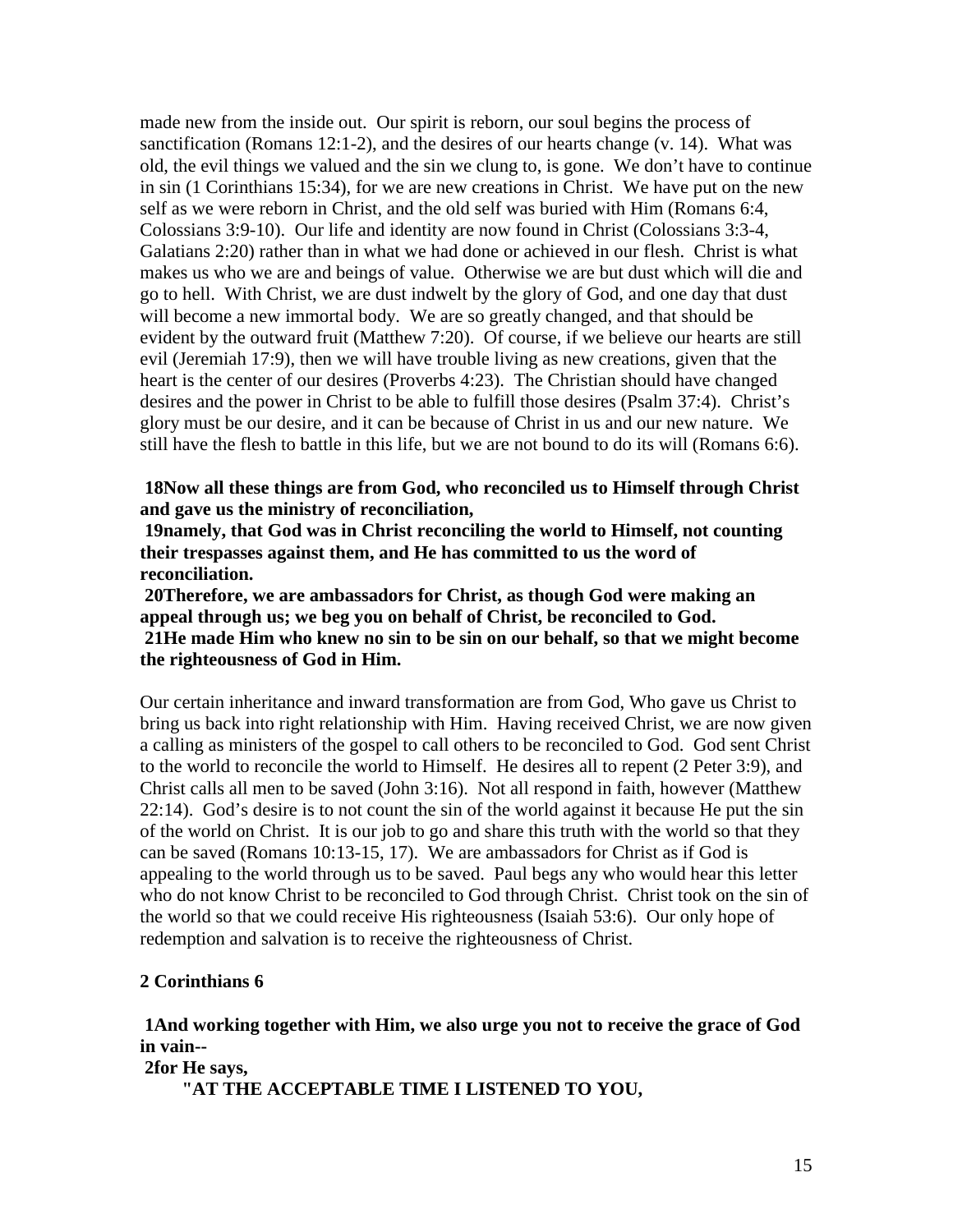# **AND ON THE DAY OF SALVATION I HELPED YOU." Behold, now is "THE ACCEPTABLE TIME," behold, now is "THE DAY OF SALVATION"--**

#### **3giving no cause for offense in anything, so that the ministry will not be discredited,**

Paul, drawing from Isaiah 49:8, urges the Corinthians both to be sure of their salvation in Christ by repenting of their sins and putting their trust in Him if they haven't already. This is the time to turn to Him, and only while we are alive and until the return of Christ, will sinners have a chance to repent. God desires to listen and help the sinner if only he would call out to Him in faith. Paul and the apostles desire that the Corinthians be their fellow workers, which they only can be if they are saved and then living out their faith in obedience. An ambassador of the gospel must have received the gospel, must be able to share the gospel, and must live a life transformed by the gospel such that no one can discredit his testimony. Paul wants the Corinthians to become effective ambassadors of the gospel so that their salvation truly amounts to fruit for the kingdom, but in order to do this, they must walk in holiness. Otherwise, offenses will be given to those watching, and the ministry can be discredited. Even part of the body being unfaithful can make it more difficult for others to preach and be respected. Faithfulness in the body in one place leads to credibility even in another. Thus, Paul desires that the Corinthians walk in holiness so that their testimony and his can be made effective and believable.

### **4but in everything commending ourselves as servants of God, in much endurance, in afflictions, in hardships, in distresses,**

**5in beatings, in imprisonments, in tumults, in labors, in sleeplessness, in hunger, 6in purity, in knowledge, in patience, in kindness, in the Holy Spirit, in genuine love,** 

**7in the word of truth, in the power of God; by the weapons of righteousness for the right hand and the left,** 

**8by glory and dishonor, by evil report and good report; regarded as deceivers and yet true;** 

**9as unknown yet well-known, as dying yet behold, we live; as punished yet not put to death,** 

**10as sorrowful yet always rejoicing, as poor yet making many rich, as having nothing yet possessing all things.** 

Paul's desire is that believers everywhere can be proven to be genuine because their lives are evidence of their saving faith in Christ. A servant of God is not to walk in disobedience, and if someone does this continually, there are Biblical grounds to question his salvation (1 John 3:9). But Paul's message is that genuine believers live in holiness continually and regularly so that they stop sinning (1 Corinthians 15:34). Perseverance in resisting sin and in preaching the gospel are marks of true servants of God who desire to have a legitimate testimony before men. They will stand firm for truth and for the glory of the Lord despite any amount of distress, persecution, suffering, affliction, hardship, beatings, tumults, severe labors for the sake of the gospel, imprisonment, or any other related suffering for the cause of the gospel. To serve the kingdom takes a lot of toil and hard work, and often it is accompanied by opposition and persecution, which the apostles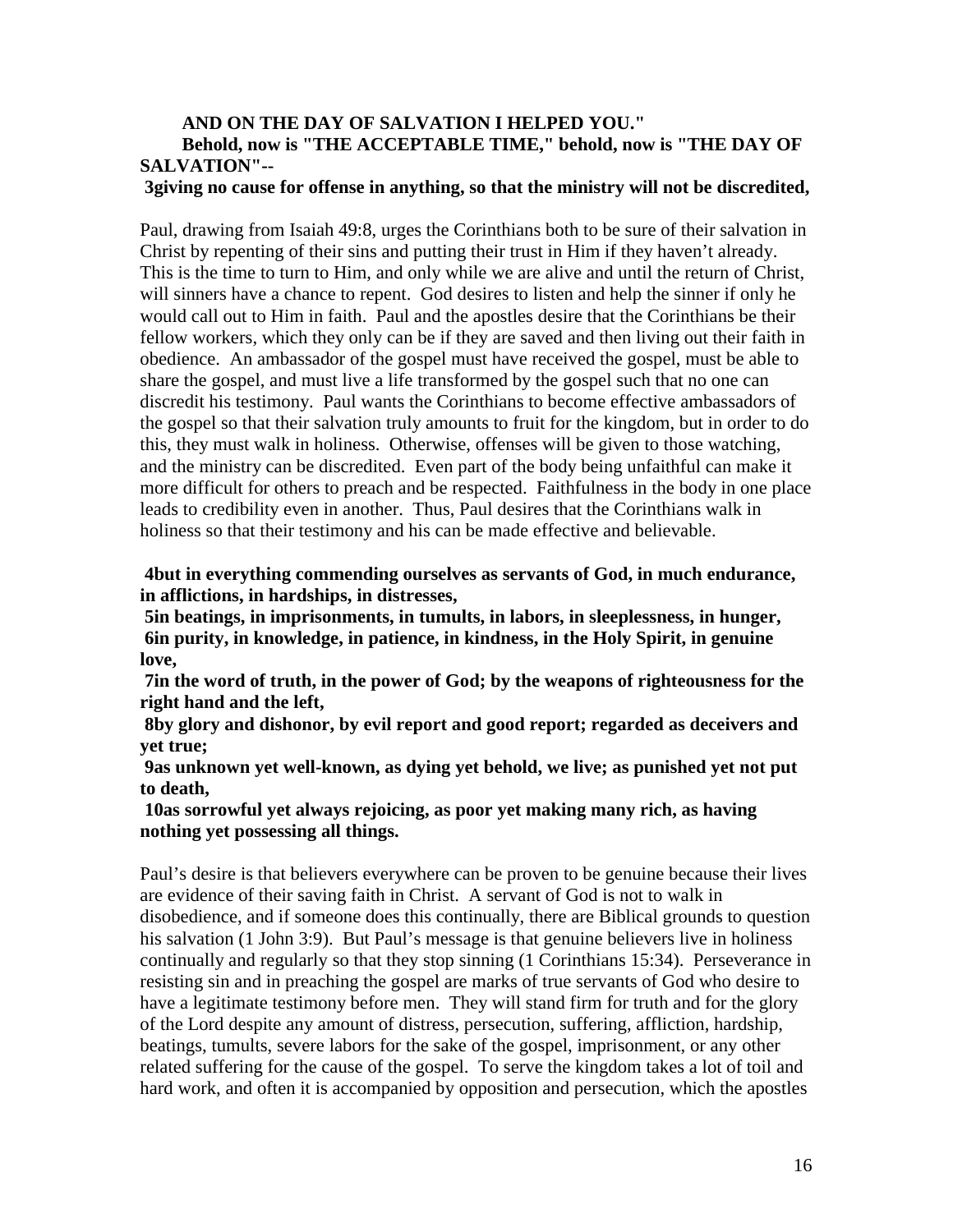were no stranger to. Yet Paul was adamant that perseverance would mark the lives of the believers as well as purity, a growing knowledge of God, patience and forbearance with one another, kindness, love that is without hypocrisy or false motives, the power of the Spirit and God, and the word of truth which is the revelation of God in the Scripture. Believers need to arm themselves with the armor of God (Ephesians 6:10-17), raising their shield of faith with one hand to deflect Satan's temptations and with the sword of God, which is the Word of God, in the other hand, to speak truth into a world that needs it. These weapons are powerful, and the servant of God uses them regularly lest he fall. There will be some who praise believers for their sacrifice and service, but more often than not, there will be those who curse and mock. Some will say good things and others bad, but at all times, whether in season or out, the Word must be preached (2 Timothy 4:2). Some will even attack a faithful person's reputation and falsely accuse him of things he didn't do. In some circles, a faithful preacher might become well-known, but popularity is not something he holds dear. Popularity is both fleeting and relative, and he accepts being unknown or well-known, regardless of what each brings, without changing his purpose and focus. Regularly, the faithful will suffer, and daily they must die to self. Yet in death to self there is life in Christ, and these know it better than most. Until they die, they often get punished for their faithfulness by unfaithful men and by those in the "church" who are too stubborn to deal with the sin in their own hearts. God's Word is not usually popularly received, though it is popularly known. Those who live it and preach it, expecting others to adhere to it, can expect to suffer while alive, and at some point they may even have to die for Christ's sake. Much sorrow fills the life of a faithful Christian, yet because of his faithfulness, he can have great joy all the while. Joy transcends bad circumstances as one finds deeper fellowship and intimacy with Christ. There is not typically wealth and the comforts of the world which accompany service for Christ. Most servants of God have next to nothing, and they are very poor. This is sacrifice, and it is evidence of their willingness to be servants and to be disrespected by the world. Yet, though they might not have much in the way of material possessions, they are rich in that they are storing up many rewards for themselves by making others spiritually rich as they come to know Christ. Thus, behind the material poverty lies spiritual treasure, and the faithful know it and believe it even if they cannot see it. They might not own much if anything, but they have all that they need in Jesus because God owns all things. Thus, they can trust Him to meet their needs and to provide them an inheritance of abundance in the life to come. The faithful continue on in love, purity, and perseverance, continuing to do what God called them to do no matter what people think and regardless of the opposition they might face. They don't live for the approval of men, and the disapproval of men doesn't distract them. These are the characteristics of ambassadors for Christ that God desires.

# **11Our mouth has spoken freely to you, O Corinthians, our heart is opened wide. 12You are not restrained by us, but you are restrained in your own affections. 13Now in a like exchange--I speak as to children--open wide to us also.**

Paul is saying that his heart is enlarged in love for them, opened wide in great care and concern for the Corinthians. He wants them to know Christ if they do not and to walk in Him faithfully if they do know Him. Paul has freely declared his love and compassion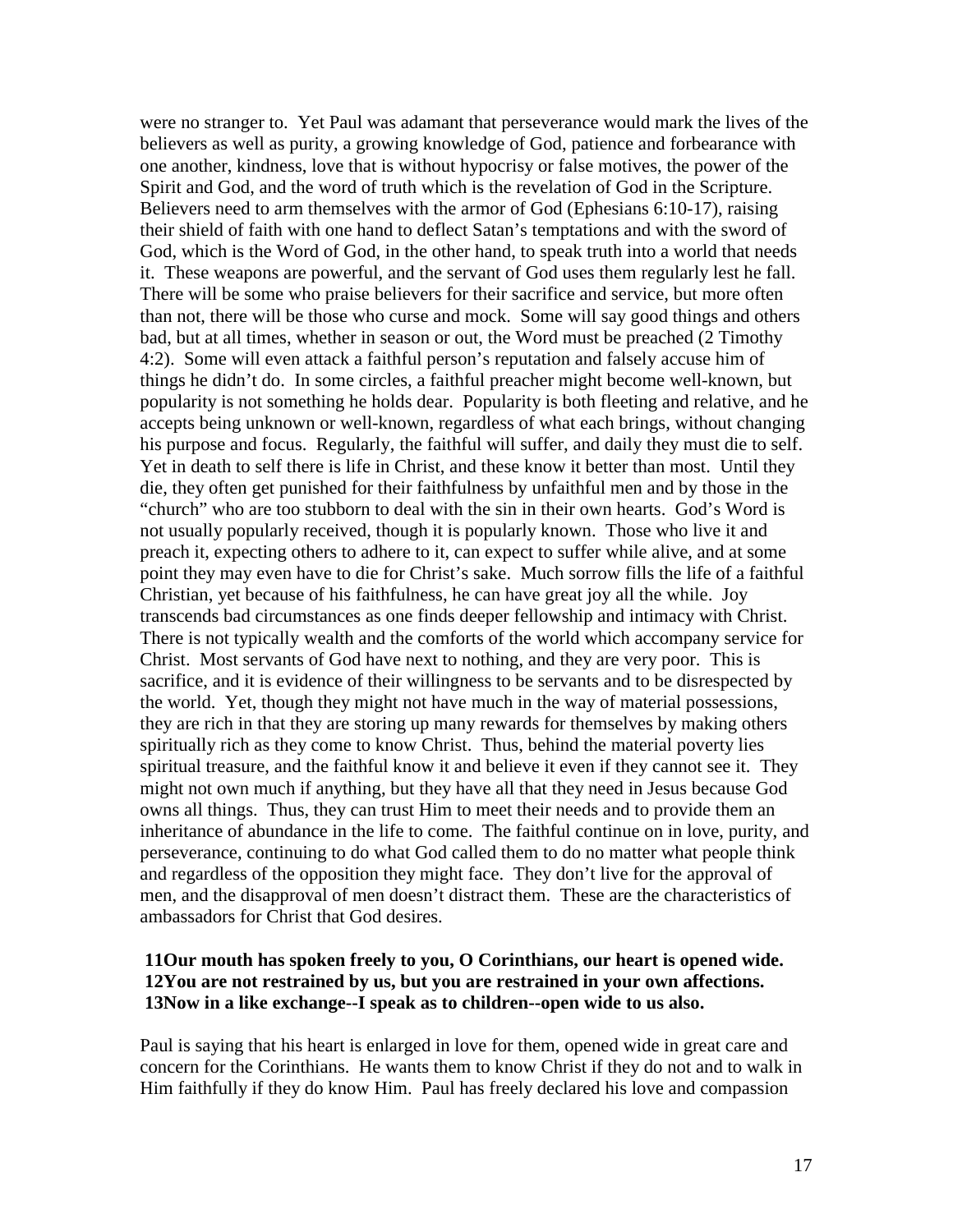toward them, and he desires that they respond in love and care to him, listening to his advice and admonitions by becoming faithful ambassadors of Christ. It is their choice, for Paul has demonstrated his grace and patience for them to change. Like a spiritual father, he calls to his spiritual children to grow up in Christ, to follow his example, and to live out the character of Christ in the world.

# **14Do not be bound together with unbelievers; for what partnership have righteousness and lawlessness, or what fellowship has light with darkness? 15Or what harmony has Christ with Belial, or what has a believer in common with an unbeliever?**

As believers, we live in a hostile world full of false teaching and deception. It is imperative that we set ourselves apart from it. This does not mean that we go out of the world so that we cannot be salt and light, but it does mean that we don't join hands and partner with that which is not of the Lord or of sound doctrine. To do so demonstrates an approval of false teaching or at least a tolerance of it, which is compromise. In marriage, believers must not marry unbelievers, for this is an example of utmost importance where standing for Christ matters. To not clearly maintain one's position for Christ defames His name, compromises our witness, and corrupts our own hearts. Light does not have any fellowship with darkness nor righteousness with unrighteousness. Christ has nothing in common with the devil, and believers have nothing in common with unbelievers because Christ is the issue of supreme importance. Unity can only be had between those who have a common faith in Christ. Otherwise, those in the relationship, partnership, or joint enterprise can consider themselves "unequally yoked." Such a union should not be.

### **16Or what agreement has the temple of God with idols? For we are the temple of the living God; just as God said,**

**"I WILL DWELL IN THEM AND WALK AMONG THEM; AND I WILL BE THEIR GOD, AND THEY SHALL BE MY PEOPLE. 17"Therefore, COME OUT FROM THEIR MIDST AND BE SEPARATE," says the Lord. "AND DO NOT TOUCH WHAT IS UNCLEAN;**

**And I will welcome you. 18"And I will be a father to you, And you shall be sons and daughters to Me," Says the Lord Almighty.** 

Believers are the temple of God Who lives within us. Thus, God does not want His temple intermingled and confused with the temple of idols. The Corinthians needed to be sure that they didn't compromise the gospel by condoning any of the idolatrous practices in Corinth. They also needed to guard their own hearts so that spiritual idols were not set up in God's temple. That which is Christ's is to be separate from the world and holy such that the world can see the difference and be called to respond accordingly. Christians are not to participate in the evil ways of the world, but we are to be clean, holy, and righteous by the power of Christ as we fulfill His law of love by grace. If we compromise, we will have a poor testimony and dishonor God.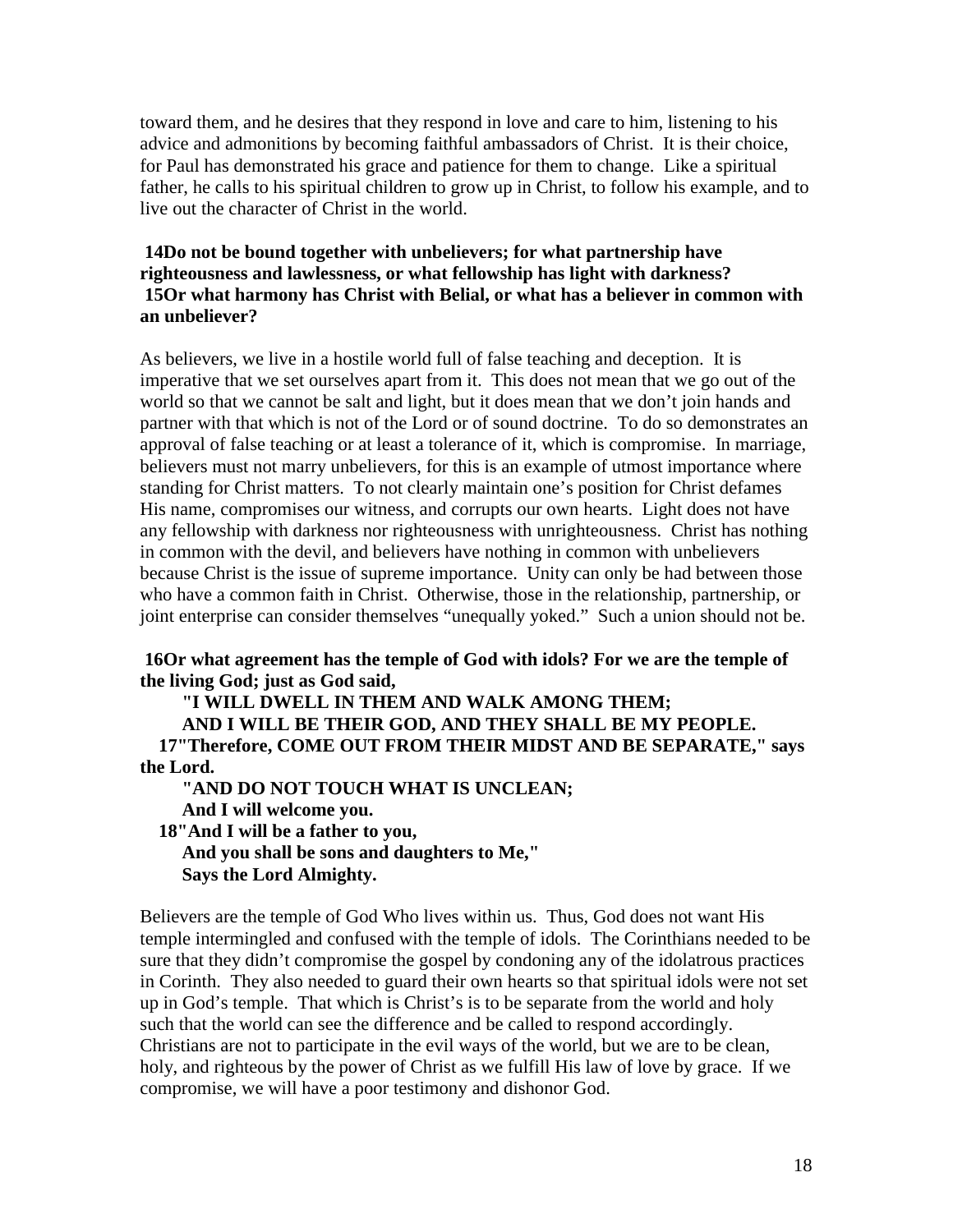# **2 Corinthians 7**

# **1Therefore, having these promises, beloved, let us cleanse ourselves from all defilement of flesh and spirit, perfecting holiness in the fear of God.**

Paul's conclusion after speaking of the importance of holiness in order to be effective ambassadors for Christ is to hold to the promise of God that He will enable His children to better and better imitate their Father. Thus, we are to continually grow towards perfection by the grace of God, part of which means walking in holiness as we are able today. We don't have excuses as if sin is allowable simply because we are not glorified yet (1 Corinthians 10:13). God will give us an escape route from every temptation, so our job and calling is to fear the Lord and keep His commandments (Ecclesiastes 12:13- 14). We must cleanse ourselves by turning from sin and receiving the forgiveness that is in Christ. We have been forgiven once and for all at salvation, but there are practical things to be cleansed of in the day to day course of life. These we must confess and then obey, putting away any contaminating force or thought from our bodies, minds, and hearts. We have no reason to continue in sin with our body or with our mind, for we have all we need in Christ to walk in godliness (2 Peter 1:3). We need to let God control what we do with our bodies, for they are His temple. We need to ask God to make us steadfast in spirit, thinking rightly, and ready and eager to do His will (Psalm 51:10).

### **2Make room for us in your hearts; we wronged no one, we corrupted no one, we took advantage of no one.**

### **3I do not speak to condemn you, for I have said before that you are in our hearts to die together and to live together.**

Paul wants the Corinthians to repent, to trust him, and to rest in his kind heart toward them. Never in the past had he defrauded them or wronged them in any way. Even now, his goal is not to condemn them because they are near and dear to his heart as a father loves his children. In life he views them as dear to him, and even in death, he expects to be rejoined with them. Yet he desires that they put away sin and be all that Christ wants them to be.

# **4Great is my confidence in you; great is my boasting on your behalf I am filled with comfort; I am overflowing with joy in all our affliction.**

**5For even when we came into Macedonia our flesh had no rest, but we were afflicted on every side: conflicts without, fears within.** 

**6But God, who comforts the depressed, comforted us by the coming of Titus; 7and not only by his coming, but also by the comfort with which he was comforted in you, as he reported to us your longing, your mourning, your zeal for me; so that I rejoiced even more.** 

Paul is not only upset at their sin, but he is grateful for the comfort which they have brought him. This brings him great pride and encouragement that those whom he has led to the Lord are showing some evidence of Christ working in their hearts as they cared for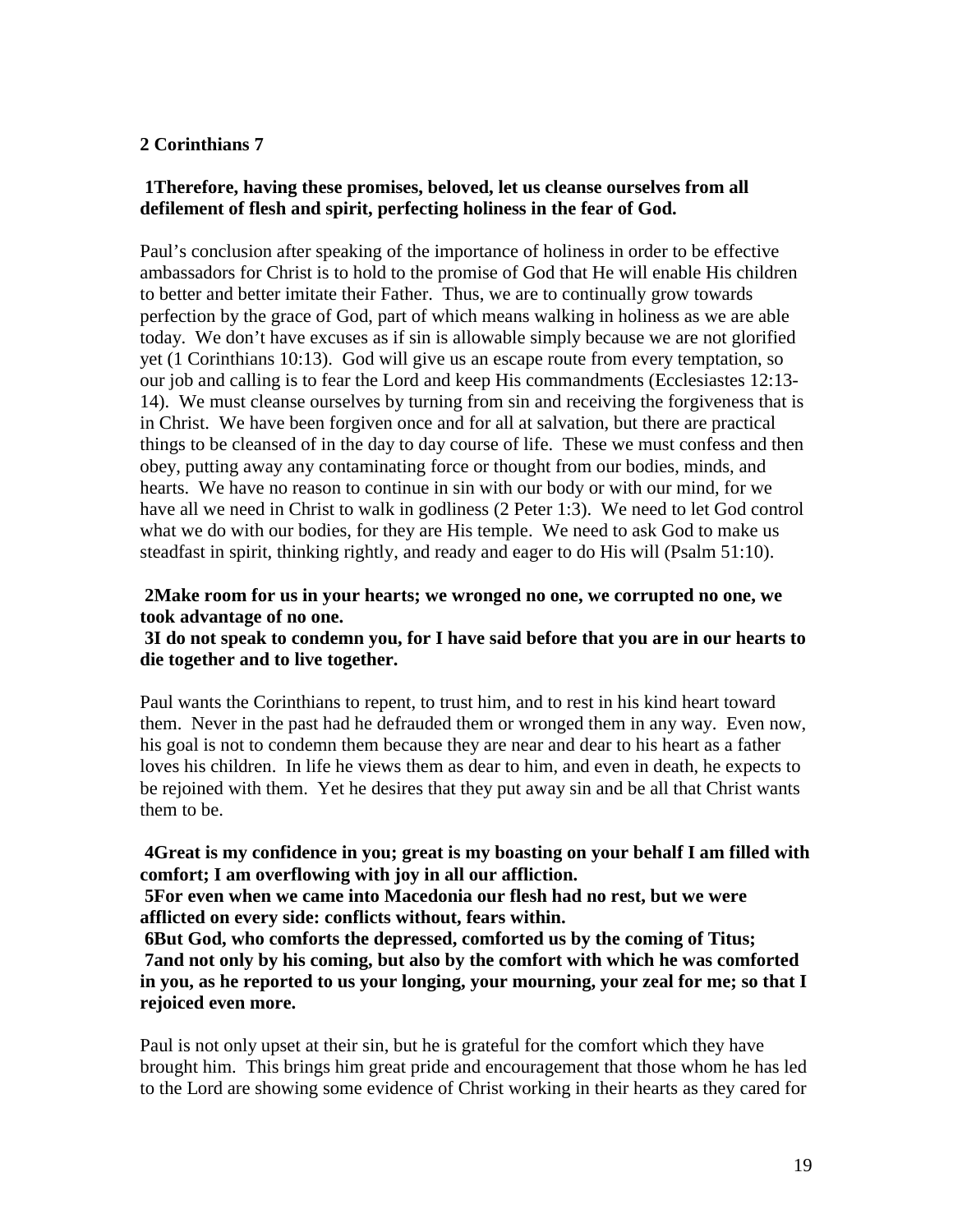him. Despite his affliction, he is able to overflow with joy and be filled with comfort because of the work they have done for him. When Paul had left for Macedonia, he was troubled. He was physically worn out and anxious in spirit. He had left an open door for ministry to go and find Titus (2 Corinthians 2:12-13). When Titus came to him, he greatly encouraged Paul simply by his presence but also because he had been so impacted and encouraged himself by the care of the Corinthians. So there were some signs of contrition and change among the Corinthians as they we grieved by what Paul had sent to them in the earlier letter. They were zealous to see him and desired to be with him, which demonstrated that they didn't ignore what he had said but that they respected him and looked forward to additional teaching and direction. This demonstrated their humility and gave Paul reason to rejoice even more.

# **8For though I caused you sorrow by my letter, I do not regret it; though I did regret it--for I see that that letter caused you sorrow, though only for a while-- 9I now rejoice, not that you were made sorrowful, but that you were made sorrowful to the point of repentance; for you were made sorrowful according to the will of God, so that you might not suffer loss in anything through us.**

Paul evidently had some regrets initially about sending the letter that he did probably because of how harsh of a rebuke it was. Yet, now knowing that the Corinthians received it with humility such that it made them seek the Lord more, he no longer had reason to regret it. God used it, and the sorrow that the Corinthians had was a healthy, temporary sorrow, leading to repentance. It was a sorrow produced by the Holy Spirit and according to the will of God as they realized the severity of their sin and turned from it. True repentance carries with it a sorrow over sin, not merely because of the consequences of sin but because it hurts the heart of God and the hearts of those who care. God used Paul's letter to keep them from suffering loss (1 Corinthians 3:15) in the day of Christ because of a lack of faithfulness. Now that they had repented, they had a chance to begin storing up eternal rewards once again. The motive for confrontation ought always to be for the restoration of the sinner for their own eternal well-being.

**10For the sorrow that is according to the will of God produces a repentance without regret, leading to salvation, but the sorrow of the world produces death. 11For behold what earnestness this very thing, this godly sorrow, has produced in you: what vindication of yourselves, what indignation, what fear, what longing, what zeal, what avenging of wrong! In everything you demonstrated yourselves to be innocent in the matter.** 

Sorrow that is according to God's will is a sorrow that leads to repentance. The repentant person will take joy in being forgiven, he won't regret having to give up the sin, and he will not have to wallow in the mire of sin forever. God's sorrow is a temporary sorrow that accompanies the turning from sin such that Christians can be free of regret and moved to change. This true repentance leads to salvation and continued sanctification, whereas merely regretting the destructive effects of sin accomplishes nothing that would edify spiritually. Those who abandon sin in true repentance don't regret doing so. The sorrow they have is a sorrow over having offended God, and this is sorrow that is quickly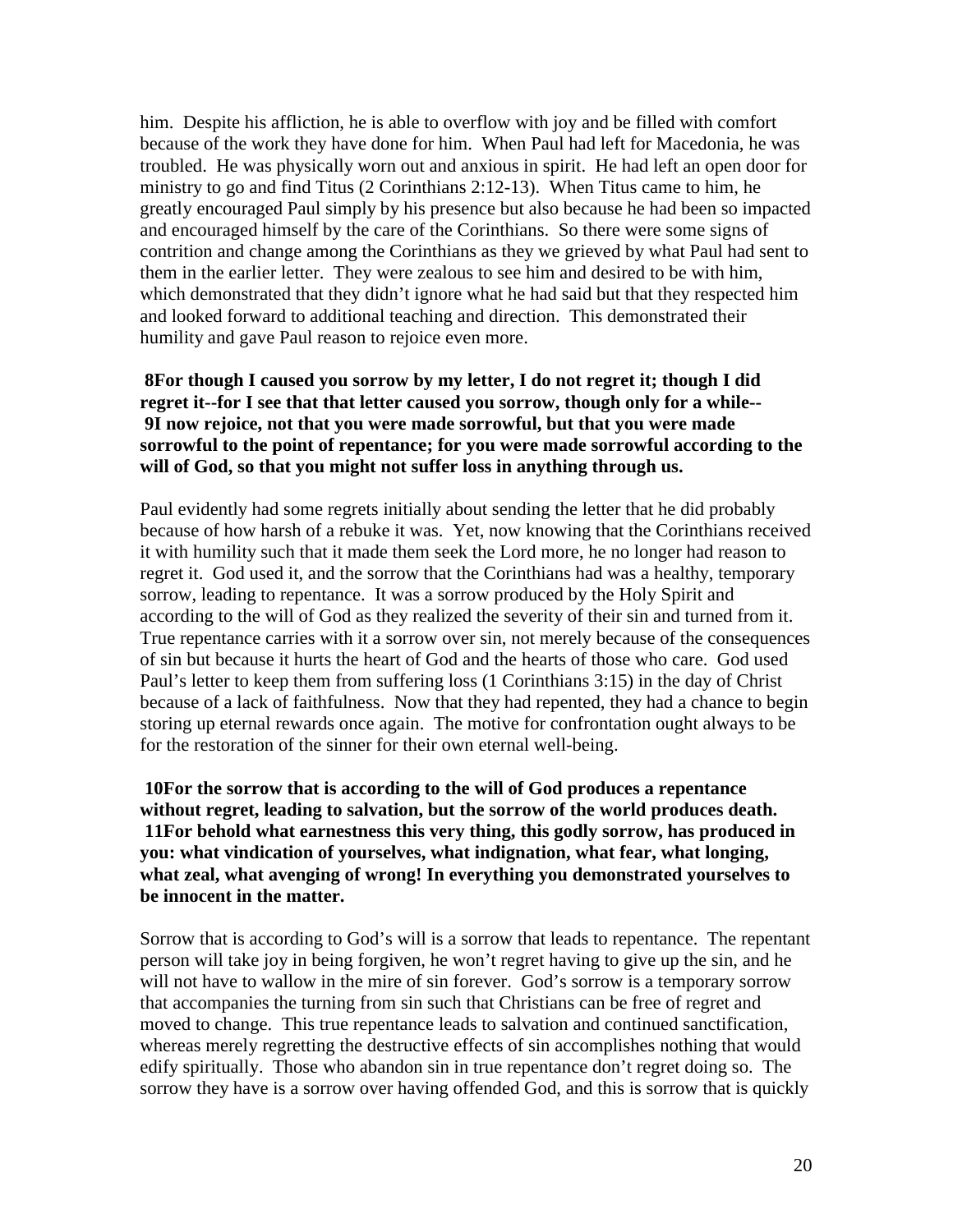replaced by joy. The sorrow that the world gives is the direct result of sin. Sin is always destructive, and it destroys the heart, mind, and body in addition to sending the soul to hell. Godly sorrow creates an earnestness to do right. Godly sorrow makes us want to have a clean slate before God, whereas while we are in sin, we don't care so much. Godly sorrow leads to irritation and vexation at sin and having wasted time in sin. It creates a healthy fear of God as we come to respect His authority and judgment, and it makes us long for righteousness and truth. We become zealous and passionate for the things of God, and we quickly desire to do what we can to right what we have wronged. Rather than participate with the devil, we quickly despise what we have done and switch allegiances back to serving God. God's promise to us is that when we turn from sin, He forgives and forgets our sin such that we are innocent in His sight. We stop sinning as we were, and we change directions such that we start doing right and seek the forgiveness of those whom we have offended (James 5:16, Matthew 5:23-24). Repentance is a return to reverence for God and innocence in how we live.

# **12So although I wrote to you, it was not for the sake of the offender nor for the sake of the one offended, but that your earnestness on our behalf might be made known to you in the sight of God.**

Paul's purpose for writing his letter in which he confronted the Corinthians about their sin was not merely for the sake of the offender or one offended but for the sake of seeing the Corinthians repent and be restored. He wanted them to have the chance to experience God's forgiveness and thus know what it is like to be earnest and eager to do what is right. Paul wanted to see repentance and restoration of broken relationships, but he had in mind, first and foremost, the result and fruit of repentance. He knew that when a person truly repents, he is set free and has more joy than ever before. Thus, Paul's ultimate motive was for the joy of the believers and to be able to see them seek out eternal rewards rather than fleeting, self-centered, destructive sin.

# **13For this reason we have been comforted And besides our comfort, we rejoiced even much more for the joy of Titus, because his spirit has been refreshed by you all.**

Because the Corinthians did repent and long to see Paul again and to do right, Paul and his fellow apostles were able to be comforted and rejoice because of the news Titus brought and because of how their repentance had so encouraged him. Seeing God work and people change such that they are freed from sin always brings joy to those who love the truth and the Lord. It is refreshing to have sin and bondage washed away and exchanged for healing and forgiveness. This is why churches must deal with sin, for it is the only road to the freedom and joy that the church has a right to in Christ.

# **14For if in anything I have boasted to him about you, I was not put to shame; but as we spoke all things to you in truth, so also our boasting before Titus proved to be the truth.**

**15His affection abounds all the more toward you, as he remembers the obedience of you all, how you received him with fear and trembling.**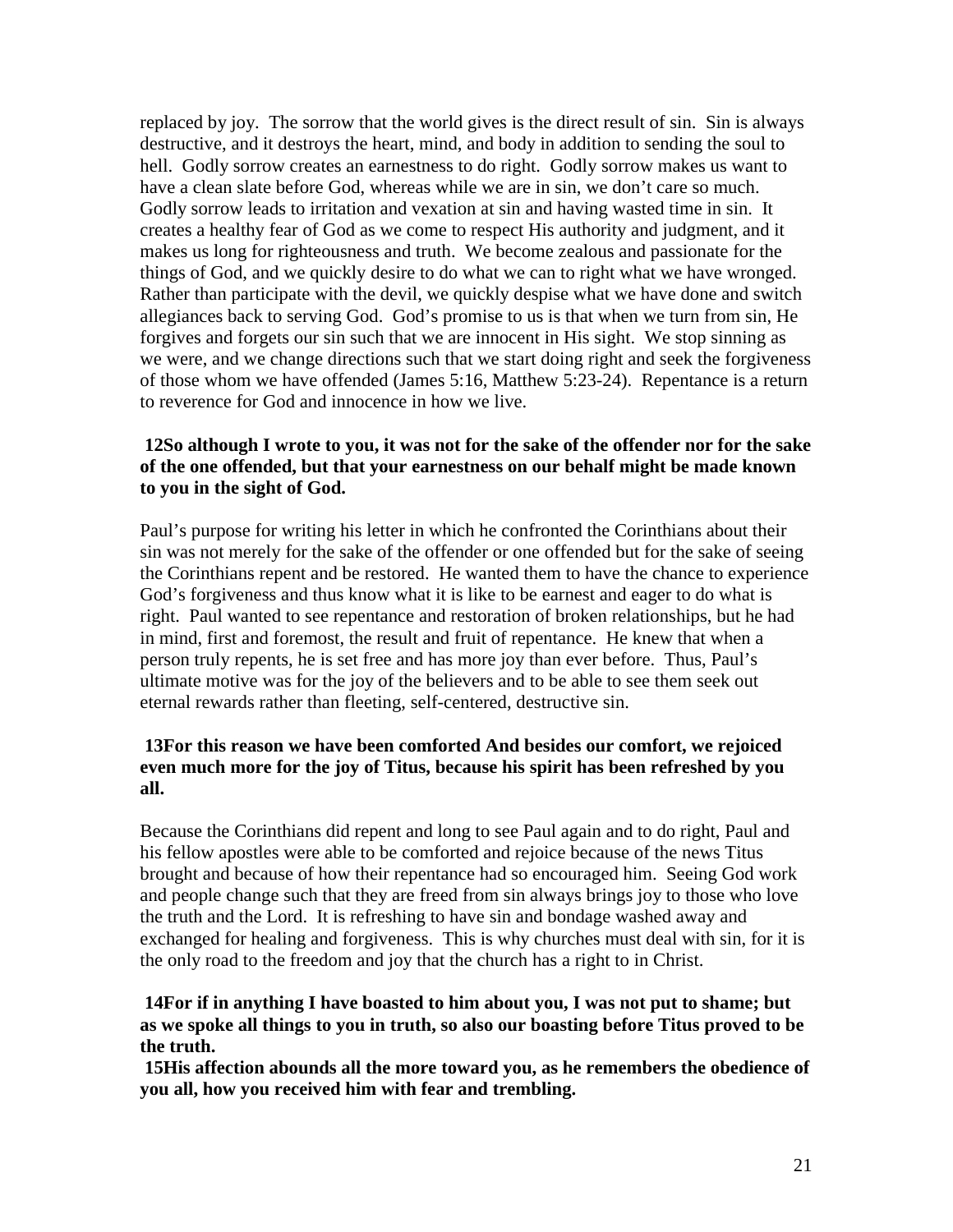# **16I rejoice that in everything I have confidence in you.**

Paul had confidence in the Corinthians that they would come around and repent at some point, which they were gradually doing and which delighted Paul. What he had said to Titus about being confident of the Corinthians' eventual repentance was coming to be reality as they did repent. Paul had sent Titus to deliver his letter, and the Corinthians treated him warmly and openly, choosing to repent and obey. If Paul had met Titus sooner, perhaps he might have made a second trip to Corinth, but fearing having to give another rebuke, he passed on to Troas. Once he met Titus, Titus brought him good news and refreshed his spirit. They had received Titus in humility, trembling before Paul's words, and they responded in obedience. Paul had confidence that they would do this eventually, and the news that they were being humble greatly encouraged his heart. He had joy that the church in Corinth would keep growing and being humble, continuing to trust him and listen to him.

# **2 Corinthians 8**

**1Now, brethren, we wish to make known to you the grace of God which has been given in the churches of Macedonia,** 

**2that in a great ordeal of affliction their abundance of joy and their deep poverty overflowed in the wealth of their liberality.** 

**3For I testify that according to their ability, and beyond their ability, they gave of their own accord,** 

**4begging us with much urging for the favor of participation in the support of the saints,** 

**5and this, not as we had expected, but they first gave themselves to the Lord and to us by the will of God.** 

**6So we urged Titus that as he had previously made a beginning, so he would also complete in you this gracious work as well.** 

Paul desired that Titus would be able to go to the Corinthians and receive up their free will gifts which would be used to support other churches which were in need. Giving is a way that Christians can make God's grace manifest to other believers and to those in need. The grace of God had been going forth through the gifts of the churches in Macedonia, and Paul wanted the Corinthians to do their share as well. Although many of the churches had to give during a time of affliction and poverty, they still overflowed in generosity toward those in need. Their giving was clearly a sacrifice and an act of trust in the Lord. They gave not merely according to their ability but beyond it, meaning that they were casting themselves upon the Lord in faith. This they did freely, which was above and beyond what God asks of us (v. 12). God's desire is that we give cheerfully from what we have, and a good baseline is ten percent, given that that is what Abraham gave Melchizedek (Genesis 14:20), a priest of God who served before the giving of the Law and the Old Testament civil laws. Thus, Abraham's giving was not a mere tax paid to a government, but it was a model of God's intention for us. Right from the top of what God gives us, we should give our first and best, amounting to ten percent or more, based on the ability we have. Giving should not be coerced or manipulated, but it is to be done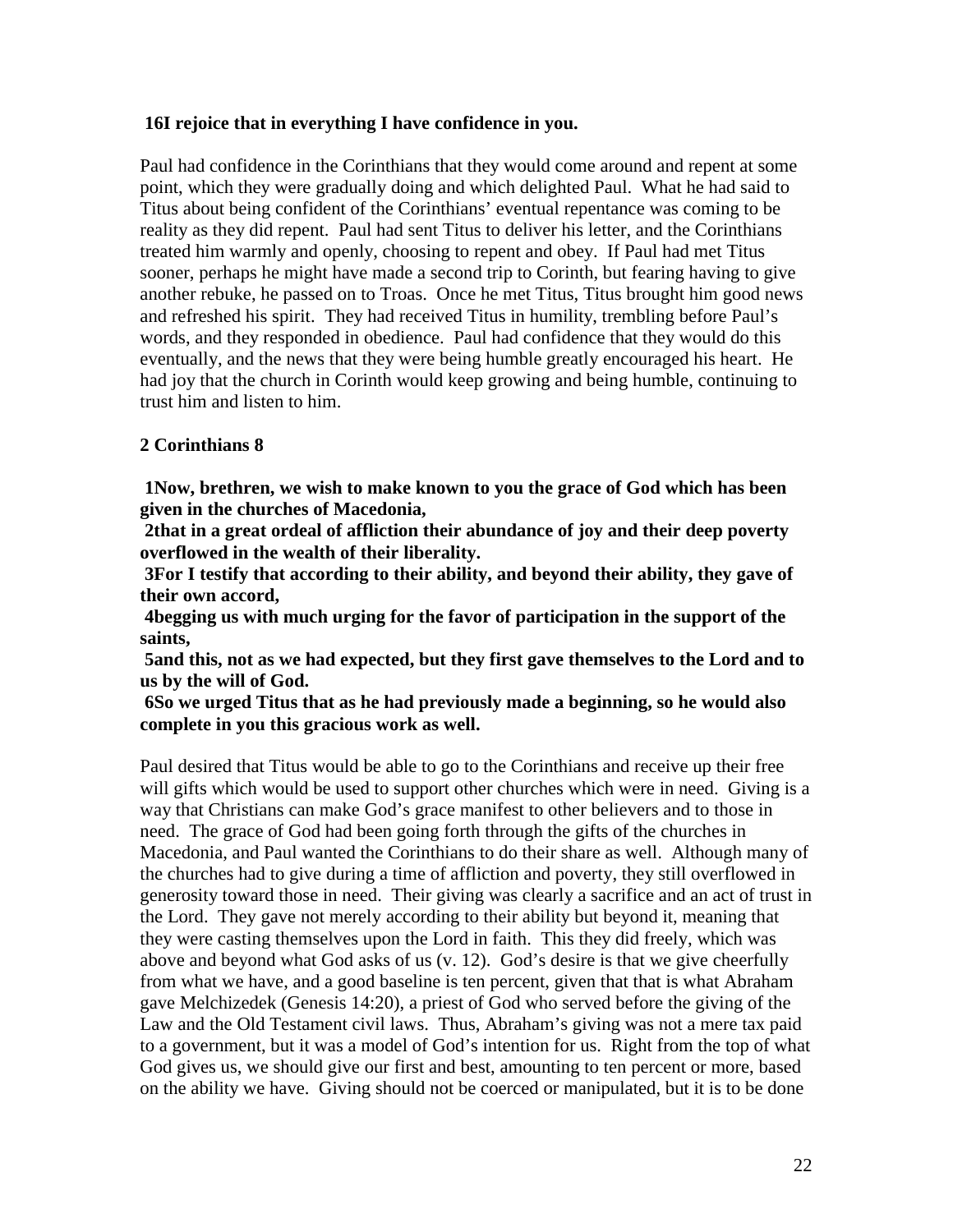of our own free will so that we can have an eternal reward for our earthly sacrifice (1 Corinthians 9:17). These churches begged to have the privilege of taking part in giving to the needs of the saints, even though they had next to nothing. They surrendered their finances to the will and purposes of the Lord, which they trusted Paul and the apostles to be carrying out. Thus, they understood that financial stewardship involves yielding one's finances and material well-being to the care of the Lord Who is Lord over all. To put our trust in money rather than in the Lord is dangerous and idolatrous (Luke 16:13). Paul's hope was that the Corinthians would do their part, not in pressure or competition, but freely before the Lord because they wanted to and could.

**7But just as you abound in everything, in faith and utterance and knowledge and in all earnestness and in the love we inspired in you, see that you abound in this gracious work also.** 

**8I am not speaking this as a command, but as proving through the earnestness of others the sincerity of your love also.** 

**9For you know the grace of our Lord Jesus Christ, that though He was rich, yet for your sake He became poor, so that you through His poverty might become rich.** 

**10I give my opinion in this matter, for this is to your advantage, who were the first to begin a year ago not only to do this, but also to desire to do it.** 

**11But now finish doing it also, so that just as there was the readiness to desire it, so there may be also the completion of it by your ability.** 

**12For if the readiness is present, it is acceptable according to what a person has, not according to what he does not have.** 

Paul sees faith, the willingness to declare the truth, a growing knowledge, and a passion and love for Christ and His church in the lives of the Corinthians. Thus, he believes that the only reasonable thing for these to do because of their love for the Lord is to give to the needs of the churches. Since they have repented to be faithful in other ways, they should be faithful in this way as well. Paul is not commanding the Corinthians to give because giving is to be of one's own free will (v. 3), but he believes it will serve as evidence to the other churches of their own sincerity which will greatly encourage them in the Lord. Knowing that other churches care about one's own church and needs is greatly edifying. Christ had all privilege in heaven (Philippians 2:5-11), but He was willing to lay aside some of His rights and riches so that He could become poor and make us spiritually rich. Christ modeled sacrifice for eternal gain for others, and this is what Paul wanted the Corinthians to do. In fact, it wouldn't be just for the gain of others, but it would be to their own advantage because of the spiritual rewards. They had started a year ago to want to give and to give, and Paul wanted them to now finish doing what they had started. He had earlier instructed them to put money aside regularly each Sunday (1 Corinthians 16:2), and now it was time to complete the work which they had been doing for awhile. Readiness to do good is one thing, but completion is another. We should be ready and eager for good works, and we should then obey and do them.

### **13For this is not for the ease of others and for your affliction, but by way of equality--**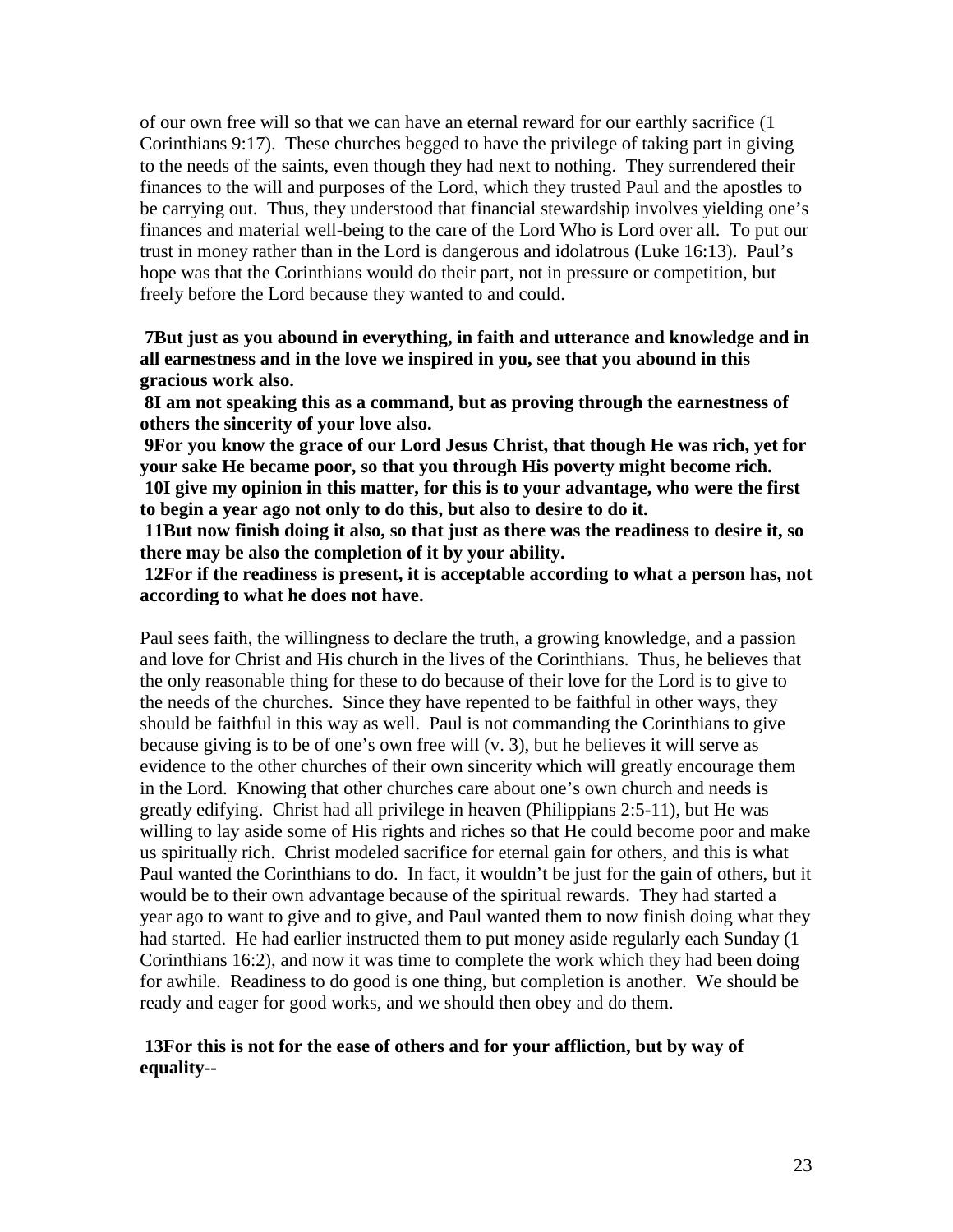# **14at this present time your abundance being a supply for their need, so that their abundance also may become a supply for your need, that there may be equality; 15as it is written, "HE WHO gathered MUCH DID NOT HAVE TOO MUCH, AND HE WHO gathered LITTLE HAD NO LACK."**

God's plan is that those in the church who have an abundance will give to those who lack. There are always going to be those who are poor among us (Matthew 26:11), and it is God's design as a means of showing His grace and mercy that those who are materially blessed will give to those in need. Thus, the church distributes as needed to those who have needs (Acts 2:44, 4:32). The point is not to give so as to destroy ourselves or so that the rich can get richer, but God's design is that the churches that have much would supply the needs of the churches that don't. Thus, in areas where wars or famines strike, for example, other churches can send relief. Giving is not to bring self-affliction, though it should be sacrificial. We should give according to our means, but the understanding is that we can expect gifts in return because those who have will take care of us in our any need that might arise. Thus, all have their needs met (Philippians 4:19) by the grace of God working through the giving of the saints (v. 1). The goal is equality across the church such that none live in wasteful extravagance and none live in poverty. If the church does things God's way when it comes to giving, then each person will have exactly what he or she needs. Some need more than others, but the point is that we all get what we need while being mindful of the needs of others. This creates a healthy dependence upon God, it allows us to store up eternal rewards, and it allows us to have our needs met through the service of other believers, creating unity and community.

**16But thanks be to God who puts the same earnestness on your behalf in the heart of Titus.** 

**17For he not only accepted our appeal, but being himself very earnest, he has gone to you of his own accord.** 

**18We have sent along with him the brother whose fame in the things of the gospel has spread through all the churches;** 

**19and not only this, but he has also been appointed by the churches to travel with us in this gracious work, which is being administered by us for the glory of the Lord Himself, and to show our readiness,** 

**20taking precaution so that no one will discredit us in our administration of this generous gift;** 

**21for we have regard for what is honorable, not only in the sight of the Lord, but also in the sight of men.** 

**22We have sent with them our brother, whom we have often tested and found diligent in many things, but now even more diligent because of his great confidence in you.** 

**23As for Titus, he is my partner and fellow worker among you; as for our brethren, they are messengers of the churches, a glory to Christ.** 

**24Therefore openly before the churches, show them the proof of your love and of our reason for boasting about you.**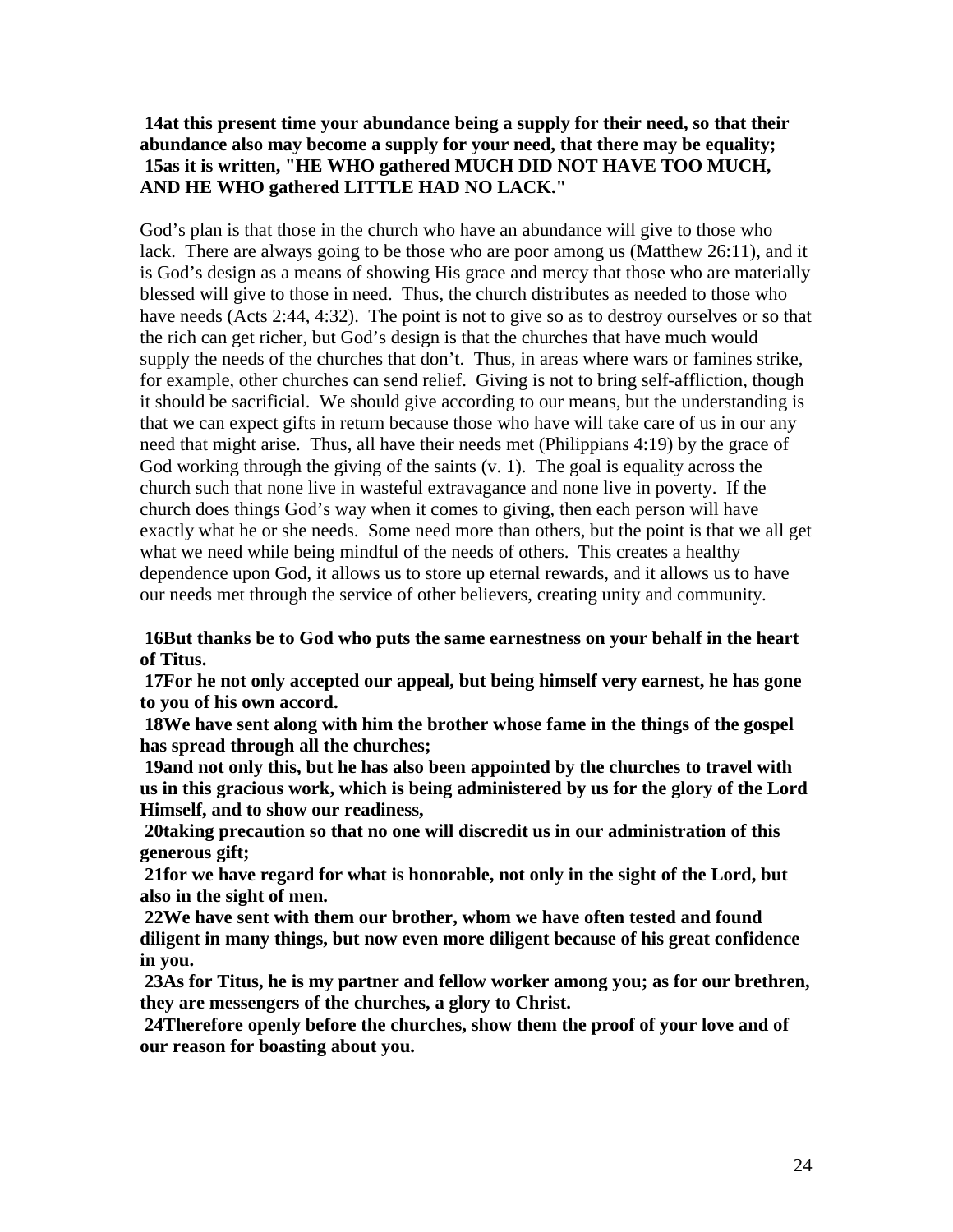Titus of his own free will obeyed Paul's appeal so that the Corinthians could have a chance to give to the other churches. He went to them because he was burdened in his own heart that this was something God wanted him to do. A "want-to" mentality is always God's desire for His people, and such an attitude enables us to better discern His leading and will. Titus was sent along with a well-known brother in the early church, whose name is not given. Possibly, God did this so that we would remember that no matter how well-known we might think we are fame is vain. We in modern times don't even know who this person was, demonstrating the temporal and finite nature of fame. But what is clear is that this person was trustworthy because he was appointed as a messenger by the churches in Macedonia to travel with Paul to do the gracious work of God for His glory as they demonstrated to Him their willing and eager hearts which God loves. They wanted to be careful, however, that there was no reason for the churches to worry as to whether their gifts were in safe hands. There was evidently a lot of money to be sent, and Paul emphasized that he wanted those who carried it to the churches in need to be trustworthy. Thus, he took precaution with the generous gift so that they could prove themselves to be honorable in its delivery. In addition to Titus and the well-known brother, a brother who was well trusted and proven faithful to the Corinthians was sent. Titus was Paul's fellow worker and could be trusted, and all of these messengers were servants of God, serving for His glory and not selfish gain. The gift would be safe in the company of these three faithful brothers. Therefore, Paul exhorts the Corinthians to freely and openly give their offering which would prove their love and demonstrate why Paul was so proud of them to begin with.

### **2 Corinthians 9**

**1For it is superfluous for me to write to you about this ministry to the saints; 2for I know your readiness, of which I boast about you to the Macedonians, namely, that Achaia has been prepared since last year, and your zeal has stirred up most of them.** 

**3But I have sent the brethren, in order that our boasting about you may not be made empty in this case, so that, as I was saying, you may be prepared; 4otherwise if any Macedonians come with me and find you unprepared, we--not to speak of you--will be put to shame by this confidence.** 

**5So I thought it necessary to urge the brethren that they would go on ahead to you and arrange beforehand your previously promised bountiful gift, so that the same would be ready as a bountiful gift and not affected by covetousness.** 

Paul is confident that the Corinthians will follow through on giving to the churches because they had earlier on been very zealous to do this work. In fact, it was their zeal that inspired many of the other churches in the region to start giving themselves. Now these other churches had given, and it was time to take a collection from the Corinthians. Given their earlier desire which even led Paul to have pride in them and to use them as an example to encourage the other churches to give, he was confident that they would indeed give. So Paul sent the three brothers to receive the gift from them, and he wanted them to be prepared so that they and Paul would not be put to shame. The brothers who went ahead of Paul were to make sure the gift was in order and that no covetousness had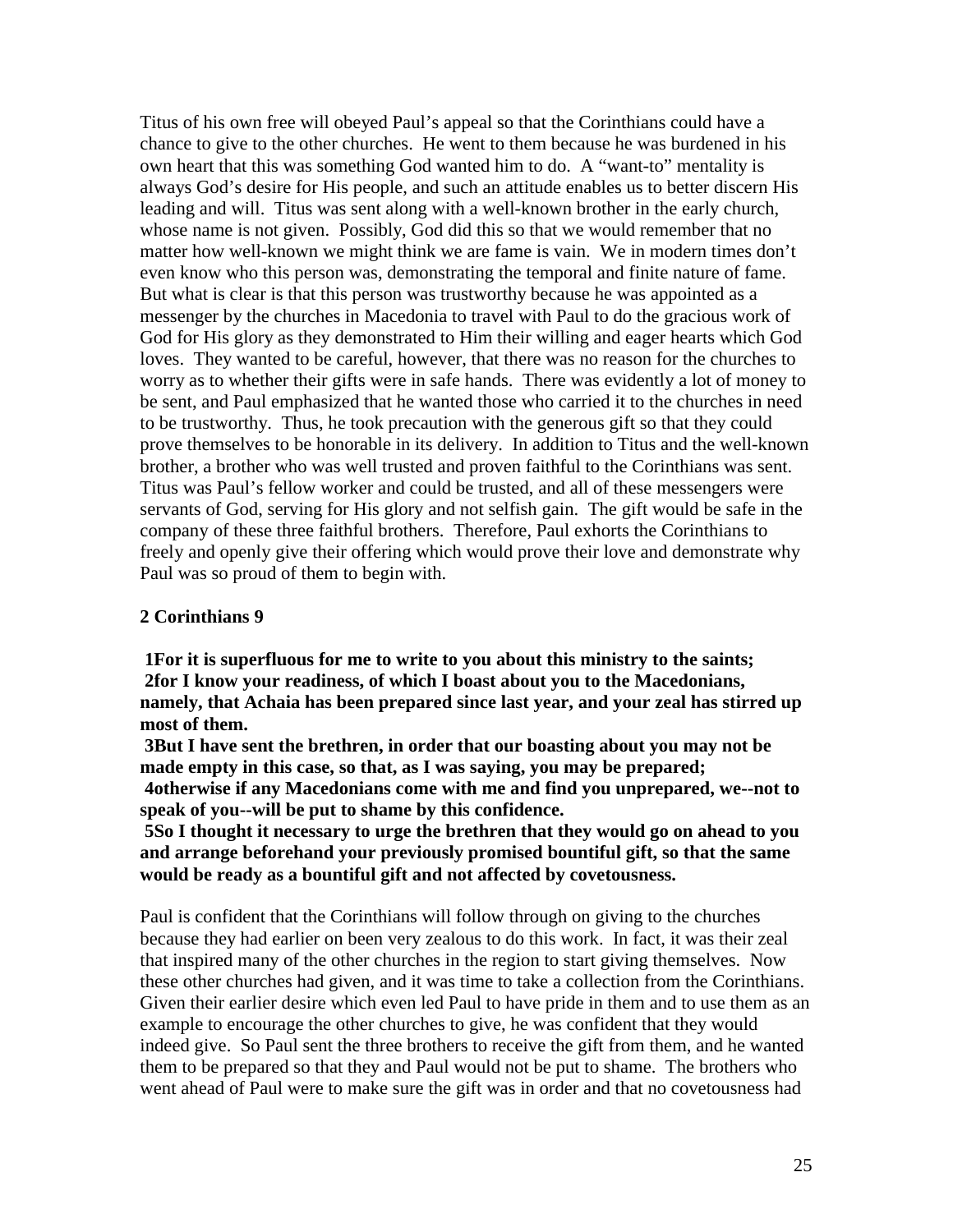arisen to take from the gift which the Corinthians had stored up. The Corinthians had made a promise to give generously, and Paul wanted to see the fulfillment of their promise.

# **6Now this I say, he who sows sparingly will also reap sparingly, and he who sows bountifully will also reap bountifully.**

# **7Each one must do just as he has purposed in his heart, not grudgingly or under compulsion, for God loves a cheerful giver.**

Paul lays out a fundamental principle of giving. He has already said giving was to be a regular setting aside of funds for the Lord (1 Corinthians 16:2). Second, it should be generous and sacrificial, but not poverty inducing (2 Corinthians 8:7, 13-14). Third, giving is to be as God leads an individual, so that giving is according to his own desires, from a "want to" mentality rather than a "have to." Thus giving is not something to be forced upon someone, nor should legalistic standards be imposed. Legalism makes this work of grace an annoyance or compulsion, and this is not right before the Lord. We should want to give, and we should give freely without others watching over us in judgment. God loves a cheerful giver, one who does so out of joy and eagerness, rather than regret, sadness, and sorrow. Giving should be done for the joy of the Lord and out of a desire to serve Him as a means to support the churches around the world as well as our own local church. Giving in Scripture was to one's own church which then oversaw the giving of gifts to other churches and missionaries. Those who give sparingly will have few rewards, while those who give generously will reap many eternal rewards (Galatians 6:7-8, Luke 6:38). The more we give according to what we are able (2 Corinthians 8:12), the more joy we can experience.

**8And God is able to make all grace abound to you, so that always having all sufficiency in everything, you may have an abundance for every good deed; 9as it is written,**

**"HE SCATTERED ABROAD, HE GAVE TO THE POOR, HIS RIGHTEOUSNESS ENDURES FOREVER."** 

**10Now He who supplies seed to the sower and bread for food will supply and multiply your seed for sowing and increase the harvest of your righteousness; 11you will be enriched in everything for all liberality, which through us is producing thanksgiving to God.** 

**12For the ministry of this service is not only fully supplying the needs of the saints, but is also overflowing through many thanksgivings to God.** 

God is faithful in overseeing the giving done in His name and according to His principles. Those who give can trust God to look after their needs and to meet them (Philippians 4:19) such that they will continue to have the means to give to others regularly. When we give, it is not as if we are signing up to be in poverty and destitute. We give to have the chance to have joy as ministers of grace to those in need, and we are able to give God thanks and praise when we are given to in return. This is what Luke refers to in the book of Acts when he speaks of the early church having everything "in common" (Acts 2:44, 4:32). A benefit of fellowship in the early church was that one could rest in the care of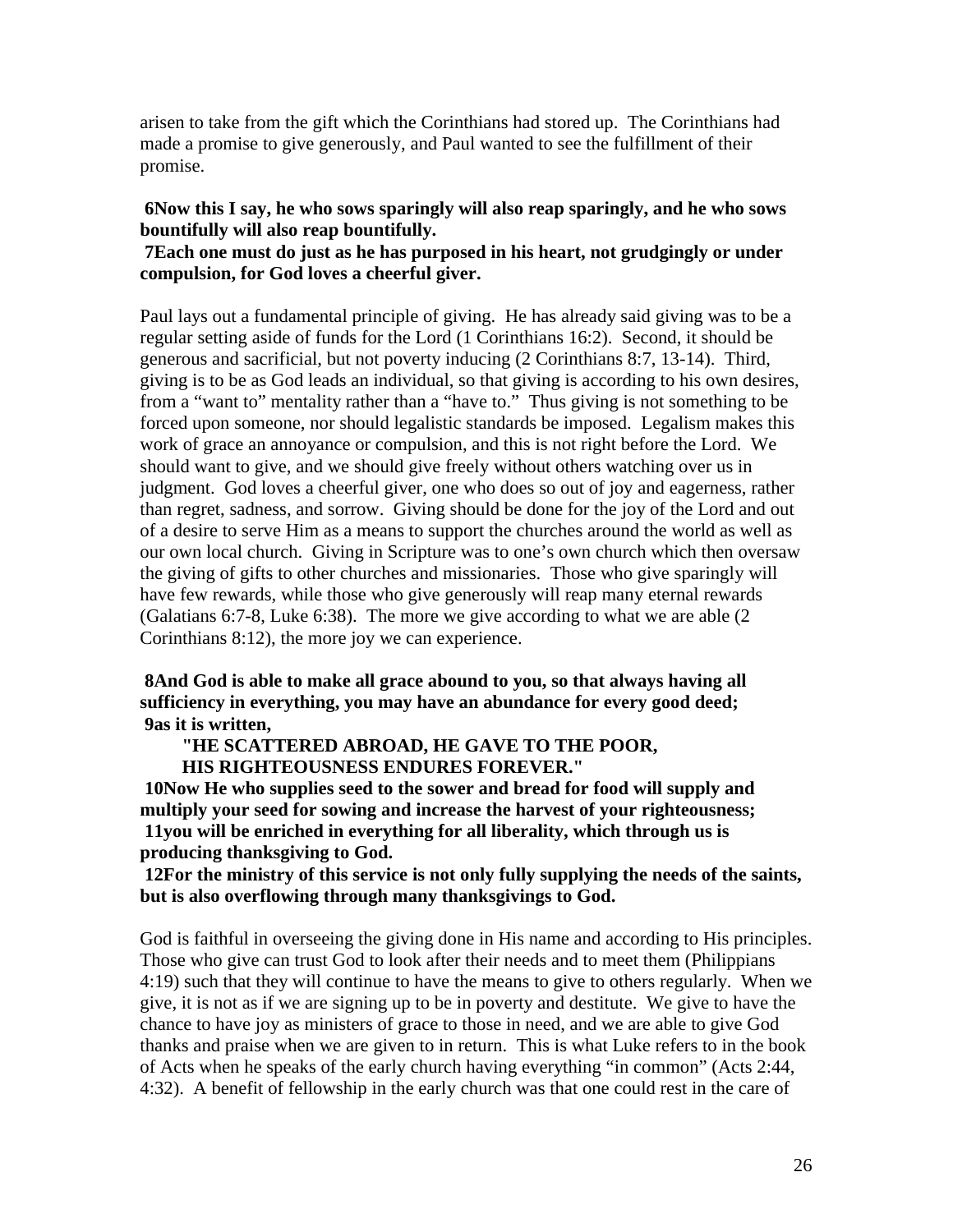the community. But the promise we have here from the Lord is that even if some in the church are unfaithful, God sees and knows His faithful ones, and He promises to take care of them, giving them the needed grace such that they can abound in every good deed. God's desire for life is one of abundance when it comes to serving Him (1 Corinthians 15:58) because He loves us and desires us to have many rewards in heaven. He will enable this to happen as we trust Him and by faith obey His commands. Paul desires the Corinthians to give and trust God Who gives bread for food and seed for sowing, given that He owns and has made everything. He will be faithful to give them the means to give to others and to be given to, even multiplying their efforts to produce an abundant harvest of righteousness. Giving what we can to God cheerfully leads not to poverty but to God supplying us with even more to give. We don't give to get rich as if we expect God to give us more to spend on ourselves, but we give so that we can be trusted by God to give more when He gives us more. He enriches us when we trust Him in giving so that we can give in even more liberality and generosity. Giving is not for getting or for making a profit, but it is for the purpose of resting in God's faithfulness so that we trust in His sufficiency and not our own. When He then provides and gives us more opportunities to give to His kingdom and even in greater quantities, then we will have more and more thanksgiving for Him for letting us be part of His kingdom work. Giving supplies the needs of the saints and gives us a chance to thank and worship God. Giving is God's idea, and it is a good thing, teaching us humility, generosity, trust, compassion, and community.

### **13Because of the proof given by this ministry, they will glorify God for your obedience to your confession of the gospel of Christ and for the liberality of your contribution to them and to all,**

**14while they also, by prayer on your behalf, yearn for you because of the surpassing grace of God in you.** 

**15Thanks be to God for His indescribable gift!** 

The result of the Corinthians' faithfulness in giving will lead to the rest of the churches glorifying God because of their obedience and submission to the principles of living out the gospel of Christ in the world. They will be so thankful to see their needs met through other Christians who care about them even if they don't personally know them. Such is the love and community of the true church of God, or so it should be. The other churches will pray for the Corinthians, desiring to meet them and enjoy getting to know them, if such is possible while on the earth. At least in heaven, we will meet those whom we have loved and served while on the earth, and what a glorious time that will be. Paul concludes this section by praising God Who thought up the idea of giving because of how it blesses those who give spiritually and because of the fellowship it creates. Giving does so much good for our spiritual lives as we trust God and love others.

### **2 Corinthians 10**

**1Now I, Paul, myself urge you by the meekness and gentleness of Christ--I who am meek when face to face with you, but bold toward you when absent!**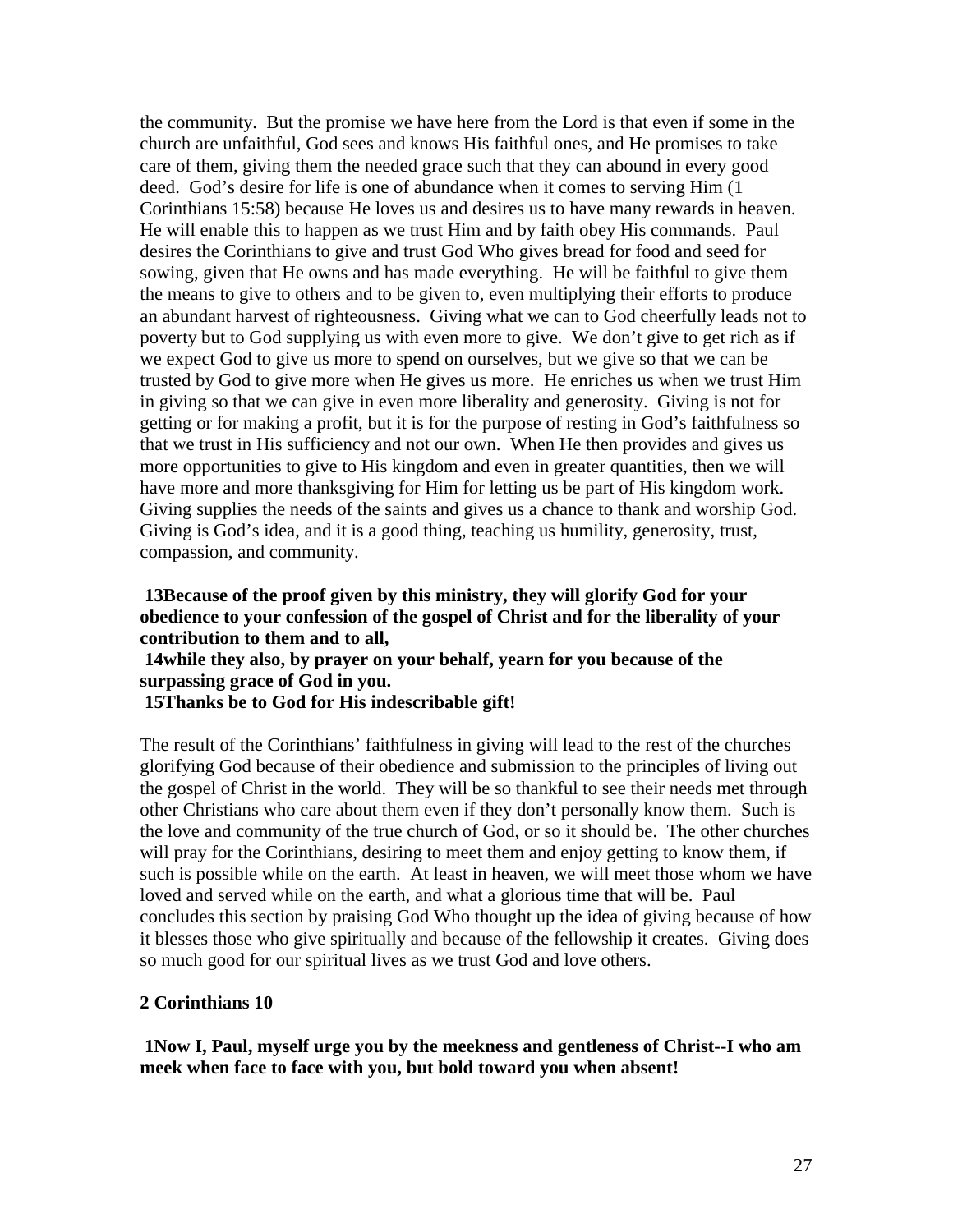# **2I ask that when I am present I need not be bold with the confidence with which I propose to be courageous against some, who regard us as if we walked according to the flesh.**

Paul is going to spend some time defending his authority and apostleship. He writes boldly to the Corinthians, but when he is with them, he speaks mercifully and gently. This certainly contributed to why he didn't want to visit them as per his initial plan given that he might have had to be bold to their faces. He hopes that when he is present with the Corinthians that he doesn't have to be bold with the courage and directness that he might have to be if some reject his reproof and spurn his authority as an apostle. Some treat him as if he is weak, fleshly, and without the authority from the Lord, but such is wrong.

**3For though we walk in the flesh, we do not war according to the flesh, 4for the weapons of our warfare are not of the flesh, but divinely powerful for the destruction of fortresses.** 

**5We are destroying speculations and every lofty thing raised up against the knowledge of God, and we are taking every thought captive to the obedience of Christ,** 

### **6and we are ready to punish all disobedience, whenever your obedience is complete.**

Just because Paul is a mere man does not mean he fights on mere physical terms. He didn't rely upon his fleshly attributes or human strengths to accomplish spiritual ministry, but his strength and confidence was in the Lord. He understood that he fought a spiritual battle against the spiritual fortresses of the enemy, and thus victory was only possible through the strength and grace of Christ. Since the war was spiritual, the weapons of battle must also be spiritual, namely prayer, the Spirit of God, and the Word of God. These are the means by which the devil is stopped in his tracks. He doesn't fear mere man, but he does fear Christ. He is defeated as sound doctrine is fought for and contended for. Mere human wisdom, speculations, and supposed "lofty" understanding which is nothing but lies and human arrogance must be displaced with the truth of God's Word. When these deceptions of man and of the devil are raised up in an attack against the Lord, these need to be brought down with the truth of God's Word. Every thought that is wrong must be challenged so that God's people think rightly and then live accordingly. Wrong theology leads to wrong living, whereas right doctrine leads to obedience. Thus, Paul's purpose in coming is to see that the church as a whole is living obediently and in accordance to the truth, and if there are any in opposition, it is God and His Word which must put them in their place. Once it was clear who was going to follow Christ, then those who rejected sound doctrine were to be disciplined by being put out of the fellowship. This purging was for the good and preservation of the church, and this honored Christ because He demands obedience.

**7You are looking at things as they are outwardly If anyone is confident in himself that he is Christ's, let him consider this again within himself, that just as he is Christ's, so also are we.**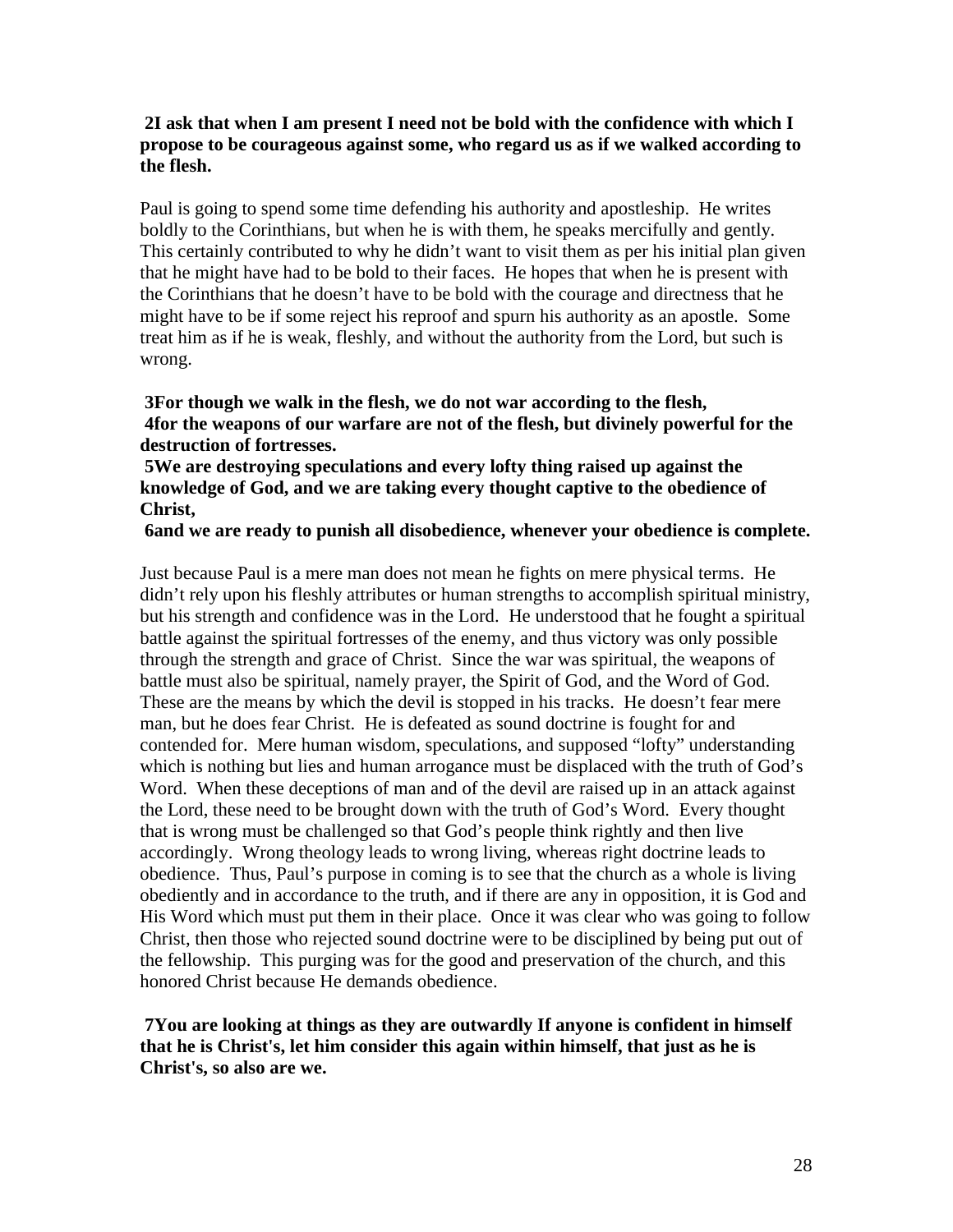**8For even if I boast somewhat further about our authority, which the Lord gave for building you up and not for destroying you, I will not be put to shame,** 

**9for I do not wish to seem as if I would terrify you by my letters.** 

**10For they say, "His letters are weighty and strong, but his personal presence is unimpressive and his speech contemptible."** 

**11Let such a person consider this, that what we are in word by letters when absent, such persons we are also in deed when present.** 

There were some among the Corinthians that didn't value or respect Paul's God-given authority as an apostle simply because his personal presence wasn't all that impressive. His letters were strong, heavy, powerful, well-written and authoritative, but when these false teachers met Paul, they feared him not at all. He certainly didn't have anything about him that appealed to their natural mindset of what a powerful person should look like or act like. Thus, they despised him and ridiculed his speaking ability as if it was nothing. They cared not at all for what he said in person because they thought they should be able to set the rules. Yet Paul wanted any who thought this or said this to realize that he is one and the same as the person who writes the letters. God's authority is with him, and he must be respected as an apostle. It doesn't matter what he looks like or how he speaks as much as that he is the same Paul who writes the letters. He is the same Paul who was called and commissioned of God. Thus, he must be listened to and respected. Some were thinking merely outwardly as if they could evaluate who was to be taken seriously just by how they looked or carried themselves.

Just because a person at Corinth claimed to be a believer didn't mean that they were an apostle. Paul would have to give reason for his authority so that none would have grounds to reject his authority or to persuade others to do so. He would not be ashamed for having to defend his credibility, for his commissioning was for their edification. He was called not to shame them, destroy them, or terrify them but to encourage them. Yet, if some refused to listen, he would defend his apostleship.

# **12For we are not bold to class or compare ourselves with some of those who commend themselves; but when they measure themselves by themselves and compare themselves with themselves, they are without understanding. 13But we will not boast beyond our measure, but within the measure of the sphere which God apportioned to us as a measure, to reach even as far as you.**

Paul didn't brag about himself unnecessarily or in a way that compared himself to others. He wasn't trying to compete with others for recognition or notoriety. To compare oneself with another is a relative measure that may or may not have any truth attached to it whatsoever, and to do so demonstrates a lack of understanding. Paul refused to boast beyond what was true before the Lord so that he did not lie or exaggerate to make himself look good. Paul would only defend himself within the boundaries of what God had done for him and called him. God had called him to bring the gospel to Corinth, and within his God-given calling, Paul would defend his authority. He would not use any other natural means which would appeal only to a natural mindset. Paul chose to go with what was true and absolute, rather than relative and of men.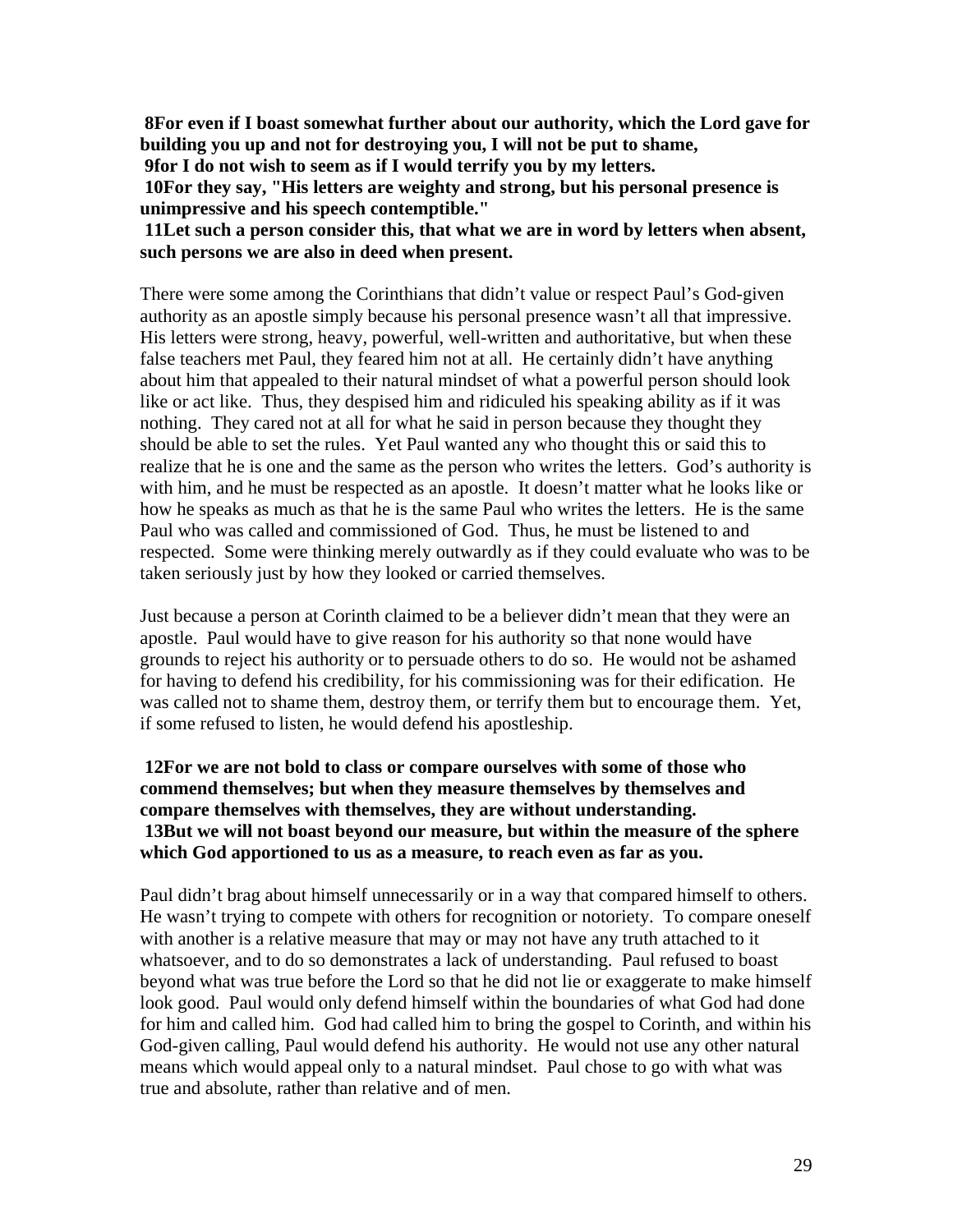**14For we are not overextending ourselves, as if we did not reach to you, for we were the first to come even as far as you in the gospel of Christ;** 

**15not boasting beyond our measure, that is, in other men's labors, but with the hope that as your faith grows, we will be, within our sphere, enlarged even more by you,** 

# **16so as to preach the gospel even to the regions beyond you, and not to boast in what has been accomplished in the sphere of another.**

Paul has a right to claim authority on the basis that he was the one who brought the gospel to them in the first place in Christ. This is not boasting beyond measure or taking credit for what others have done. He was there from the beginning, preaching the gospel to them, and he has been faithful to shepherd them to continue to grow in faith. As they grow, Paul is blessed to reap spiritually, which serves more to show that he indeed has a right to speak authoritatively to these spiritual children. As the church grows through Paul's ministry, he can take a certain responsibility in what has happened, though not taking credit for what others have done in their sphere of ministry.

# **17But HE WHO BOASTS IS TO BOAST IN THE LORD. 18For it is not he who commends himself that is approved, but he whom the Lord commends.**

Boasting that exalts self and one's own ability apart from God's grace is despicable and blasphemous. God is a jealous God, demanding all glory, and to boast in ourselves is to steal glory from God that is rightfully His. But we have the right to glory, boast, and celebrate what God has done in and through us and in the world around us. We can always be confident in the Lord and praise Him because of what He does and because of His sufficiency and grace. Yet we should never commend ourselves as if we deserve glory because of our own fleshly strength, but we should praise the Lord for being our strength (Philippians 4:13). Commending ourselves is meaningless because our judgment is fallible, particularly if we evaluate our achievements based upon comparisons to others. The only evaluation that matters is God's, and He will approve those who live by faith and operate by His strength and by the power of His grace.

# **2 Corinthians 11**

# **1I wish that you would bear with me in a little foolishness; but indeed you are bearing with me.**

### **2For I am jealous for you with a godly jealousy; for I betrothed you to one husband, so that to Christ I might present you as a pure virgin.**

Paul understands the limits of self-commendation (2 Corinthians 10:18), but he is going to set forth his own credentials as an apostle hoping that the Corinthians will see that he speaks the truth. He hopes to point them to the fact that God is behind his ministry and that God approves of his work. He is not interested in trying to brag about himself as if he is better than other men. His purpose is to show that his life is directed by God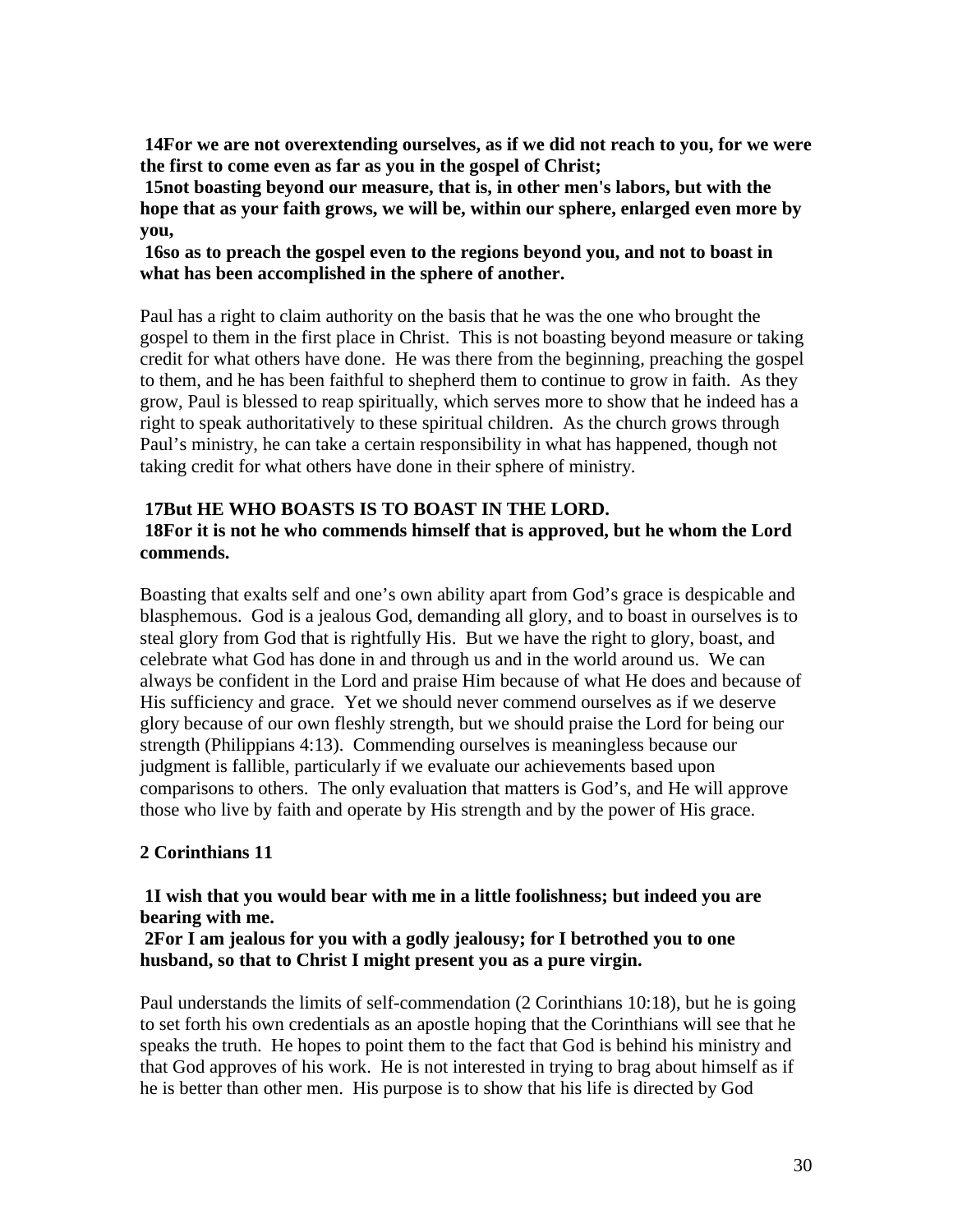because of a special call on his life as a minister to the Gentiles (Romans 15:16). He trusts the Corinthians to bear with him as he lays forth the reasons that they must respect his authority and reject the accusations of those who exalt themselves based upon the commendation of men rather than that of God. Paul cares greatly about the purity of the Corinthians because it was he that led them to Christ as the bride of Christ. He wants the Groom to be totally satisfied and fulfilled in His bride, so Paul is very driven to make sure that the Corinthians walk in holiness. This is a godly motive, not a man-centered one.

**3But I am afraid that, as the serpent deceived Eve by his craftiness, your minds will be led astray from the simplicity and purity of devotion to Christ. 4For if one comes and preaches another Jesus whom we have not preached, or you receive a different spirit which you have not received, or a different gospel which you have not accepted, you bear this beautifully.** 

The gospel is simple and straightforward (1 Corinthians 15:1-8), and this is what Paul had given to them. But he was afraid that perhaps the devil had deceived some of them as he had deceived Eve, leading them away from the simple and pure gospel to cleverlydevised tales and fables. Paul's fear is that they will receive a false gospel, a different Jesus, or a different spirit leading to a corrupted lifestyle. He wanted them to be steadfast, holding to precisely the same gospel that he had preached to them. Since the stakes are so high here, he must defend his credibility as an apostle so that the Corinthians can be sure that his gospel is the one and only true gospel.

# **5For I consider myself not in the least inferior to the most eminent apostles. 6But even if I am unskilled in speech, yet I am not so in knowledge; in fact, in every way we have made this evident to you in all things.**

Paul does not consider himself inferior to even the most well-known and well-respected apostles. Some have disrespected him simply because they think he is not a good speaker, which perhaps he wasn't or perhaps he wasn't according to their view of what defined good speaking. After all, he had decided not to wax eloquent but to simply declare the gospel so that their faith would not rest on the wisdom of men but on the power of God (1 Corinthians 2:4-5). Perhaps Paul could have impressed with his speech if he had wanted to. He was highly educated and knowledgeable, but he chose not to draw attention to himself but to the gospel message itself. It should have been clear to the Corinthians one way or another that Paul was very knowledgeable about the Word and about mankind in general. He had a lot of wisdom from the Lord, and surely they should have been able to perceive this. This spiritual wisdom is what should be expected of an apostle of God, and Paul certainly was this.

#### **7Or did I commit a sin in humbling myself so that you might be exalted, because I preached the gospel of God to you without charge? 8I robbed other churches by taking wages from them to serve you;**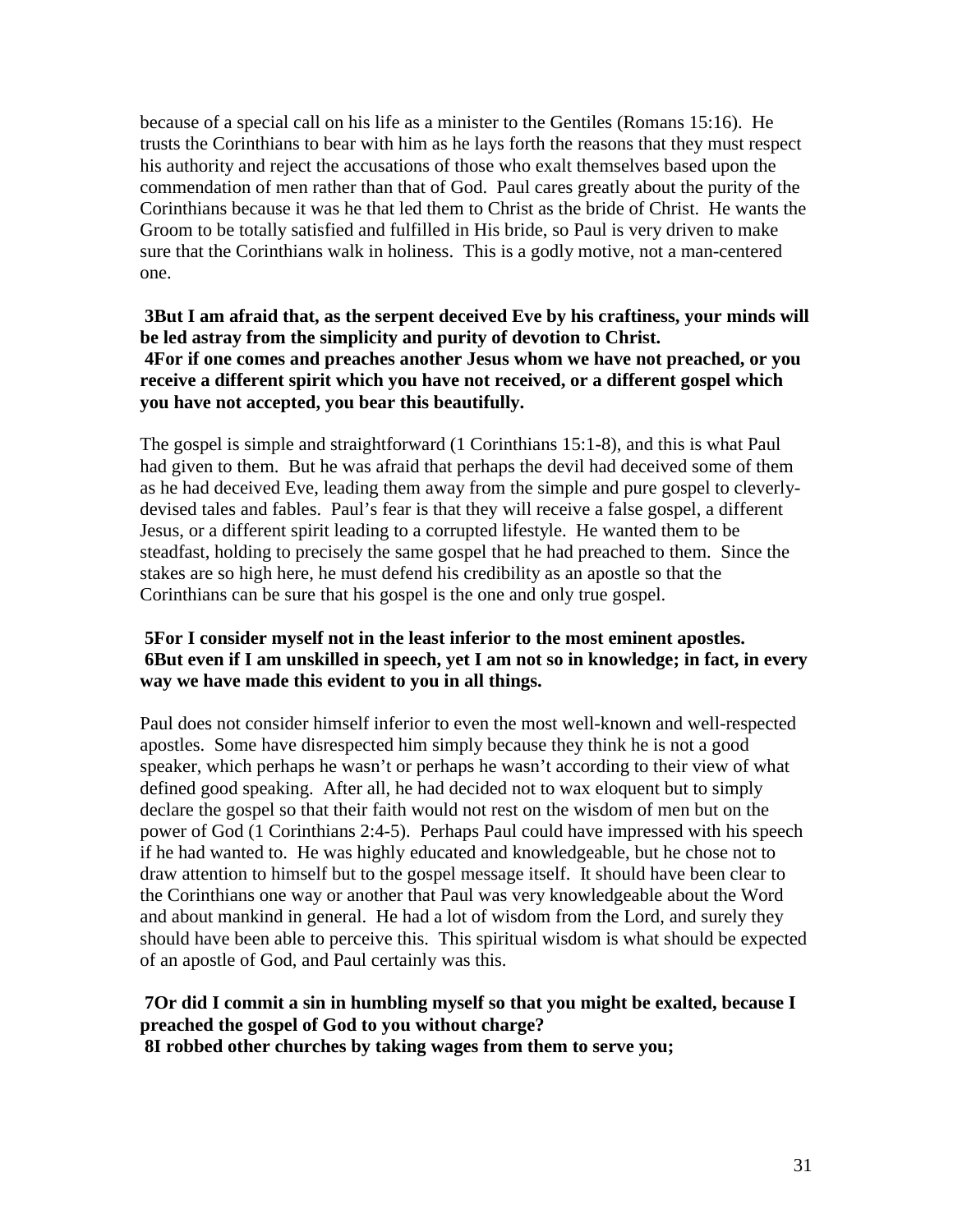# **9and when I was present with you and was in need, I was not a burden to anyone; for when the brethren came from Macedonia they fully supplied my need, and in everything I kept myself from being a burden to you, and will continue to do so.**

Paul did not sin by not accepting a gift from the Corinthians and by choosing to supply his own need by working (1 Corinthians 9:15). Some might have accused him of being a false teacher simply because he didn't take money, which the culture would have thought would have made him more credible. Paul, in great humility, didn't take money so as not to offend anyone or to cause them to think that he might be ministering for the sake of money. Yet the false teachers tried to deceive the people that even Paul's humility wasn't humility but incompetence. Paul sacrificed because he loved these believers, and he used support that he received from other churches (e.g. Philippians 4:15-16) to support himself. So there is no credible reason to argue that he was not worth listening to because he didn't demand money. Even when Paul was with the Corinthians during a time of need, he didn't seek their support, but he rather took it from other Macedonian believers. In everything he kept himself from being a burden to the church at Corinth, and his intention was to continue to do so. In a culture that exalted the strong, powerful, rich, and well-known, Paul continued to demonstrate that he was willing to become weak for the sake of Christ, even poor and unappreciated, so that the gospel could be unimpeded in its progress. It was not about Paul but about Christ, and Paul did not want to take money in case that message wouldn't be understood.

# **10As the truth of Christ is in me, this boasting of mine will not be stopped in the regions of Achaia.**

### **11Why? Because I do not love you? God knows I do!**

**12But what I am doing I will continue to do, so that I may cut off opportunity from those who desire an opportunity to be regarded just as we are in the matter about which they are boasting.** 

Paul will continue to declare the gospel of Christ and to exercise his apostolic authority in the churches in Macedonia and Achaia. He will not stop because he loves those whom he is serving, and God knows that also. Paul will continue to speak authoritatively no matter what people might say because he knows it is for the best of those who hear. He must do this because he loves them lest the false teachers exalt themselves such that the people accept their falsities on the same level as Paul's truths. Paul must condemn them and defend the truth and his right to give it. The false teachers wanted to usurp Paul's authority, but Paul was going to demand otherwise lest the people get led astray and respect the wrong people.

# **13For such men are false apostles, deceitful workers, disguising themselves as apostles of Christ.**

**14No wonder, for even Satan disguises himself as an angel of light.** 

**15Therefore it is not surprising if his servants also disguise themselves as servants of righteousness, whose end will be according to their deeds.**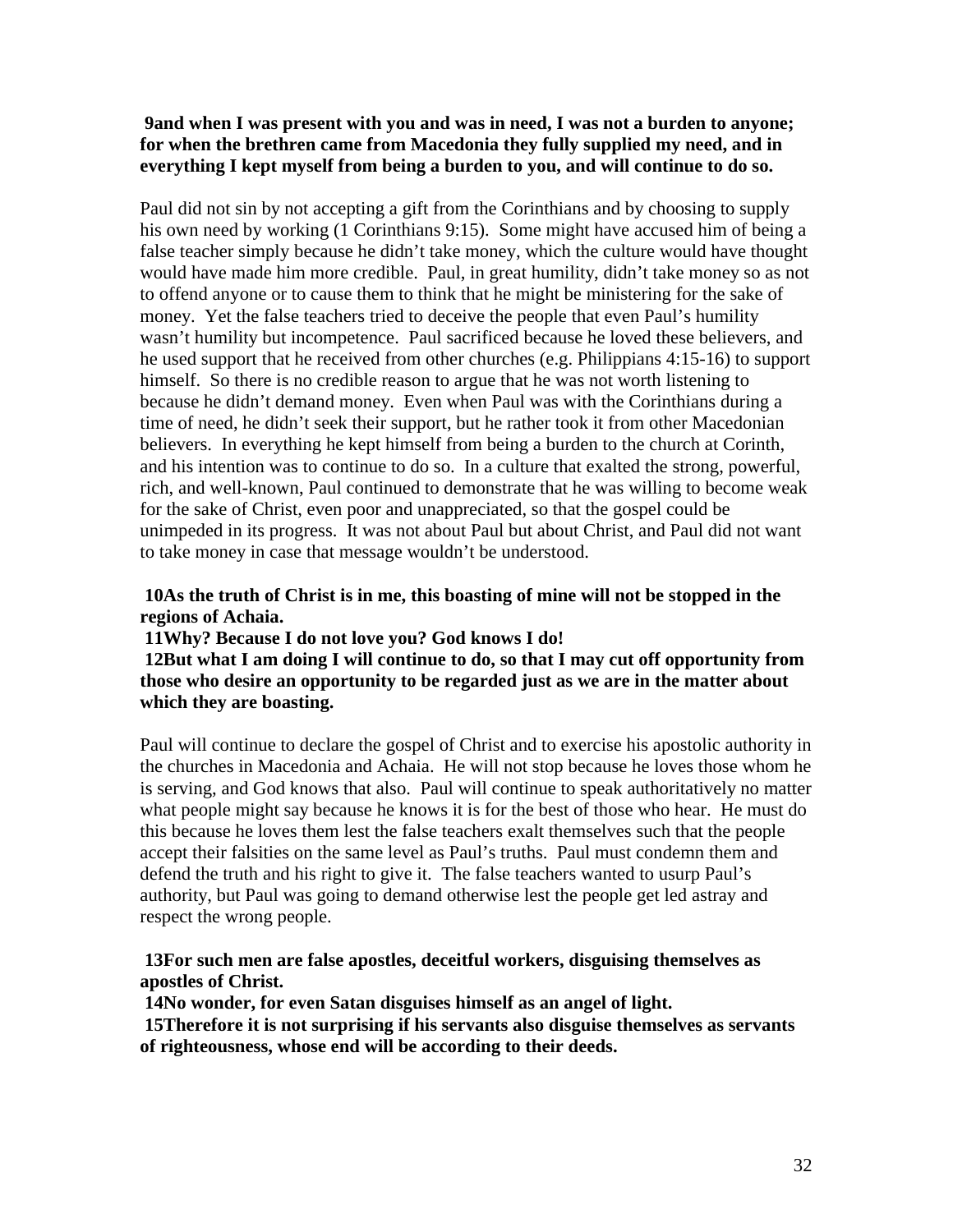Those who preached a different gospel and attacked Paul's apostleship and authority were false apostles and deceitful workers, making themselves out to be apostles when they really weren't. They hadn't been commissioned and called by God to preach the gospel, and they didn't even preach the gospel. Yet they tried to deceive the people into following them, which required them to trick the people into not trusting Paul. Satan himself masquerades as an angel of light. He doesn't show people that he is evil, horrific, and trying to destroy them, but he comes in as a gentle wolf in sheep's clothing (Matthew 7:15), undermining faith without people even realizing what is happening, even in the church. Therefore, the false teachers who serve the devil also follow the devil's example of deception and act as servants of light when in reality they are servants of darkness. They will be judged according to the evil deeds as will the devil (Revelation 20:10-15).

**16Again I say, let no one think me foolish; but if you do, receive me even as foolish, so that I also may boast a little.** 

**17What I am saying, I am not saying as the Lord would, but as in foolishness, in this confidence of boasting.** 

**18Since many boast according to the flesh, I will boast also.** 

**19For you, being so wise, tolerate the foolish gladly.** 

**20For you tolerate it if anyone enslaves you, anyone devours you, anyone takes advantage of you, anyone exalts himself, anyone hits you in the face.** 

**21To my shame I must say that we have been weak by comparison But in whatever respect anyone else is bold--I speak in foolishness--I am just as bold myself.** 

Paul is forced to speak in terms of folly in that he must boast about his authority in Christ in order to refute the self-exaltation of the false teachers. This he does not so as to boast in himself or for vain glory but in order to protect the Corinthians from going after the false teachers. Paul did not enjoy pointing out his qualifications, but it was necessary in this instance for the sake of the preservation of the church at Corinth. The Corinthians trusted in their "wisdom" which wasn't true wisdom but the wisdom of the world which led them into getting deceived and taken advantage of by the false teachers. They tolerated the foolish teaching and treatment of the false teachers rather than standing up for righteousness and purity in Christ. They allowed themselves to be enslaved by bondage to lies and sin rather than being free in Christ. They allowed themselves to be devoured and destroyed by succumbing to false teaching and its devastating effects. They allowed themselves to be easily deceived and exploited so that the false teachers could gain power and influence. They allowed the false teachers to be exalted in their midst in outright blasphemy against Christ, and they allowed themselves to be utterly humiliated in the process. They yielded themselves to the false power and influence of false teachers who took over control of the church rather than resisting them and defending the truth. They did whatever they said as if they were mindless slaves of these men, and it is even possible that they let themselves get literally struck in the face, though the phrase is more likely figurative and communicating humiliation.

Paul's "foolishness" by comparison has been weak in that he has not attempted to get the people to follow and exalt him. His purpose has been to preach Christ and to be a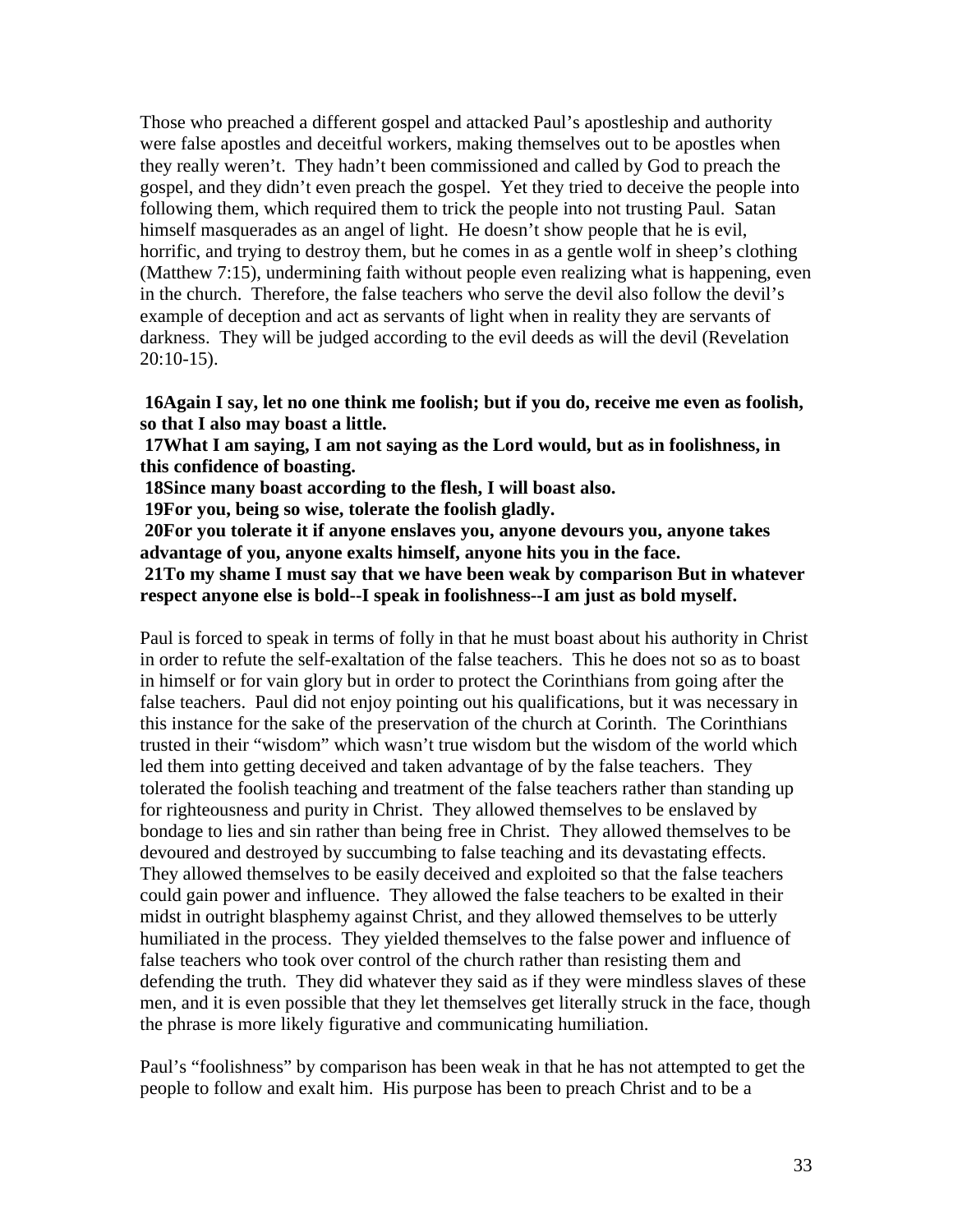servant, not one who lorded his authority over them, mistreating the people and humiliating them. Rather, he tried to edify them and encourage them in Christ. If the Corinthians were going to view this foolishness as "boldness," then Paul had some "boldness" of his own to offer.

# **22Are they Hebrews? So am I Are they Israelites? So am I Are they descendants of Abraham? So am I.**

**23Are they servants of Christ?--I speak as if insane--I more so; in far more labors, in far more imprisonments, beaten times without number, often in danger of death. 24Five times I received from the Jews thirty-nine lashes.** 

**25Three times I was beaten with rods, once I was stoned, three times I was shipwrecked, a night and a day I have spent in the deep.** 

**26I have been on frequent journeys, in dangers from rivers, dangers from robbers, dangers from my countrymen, dangers from the Gentiles, dangers in the city, dangers in the wilderness, dangers on the sea, dangers among false brethren; 27I have been in labor and hardship, through many sleepless nights, in hunger and thirst, often without food, in cold and exposure.** 

# **28Apart from such external things, there is the daily pressure on me of concern for all the churches.**

If the false teachers bragged about being descendants of Abraham, Jews according to the flesh, so was Paul. If they thought they were servants of Christ, which Paul obviously doesn't believe them to be, so is Paul, in fact, even more so based on criteria that the false teachers would never relate to. Paul had suffered greatly for the sake of the gospel unlike the false teachers. Paul toiled much harder for the gospel than they ever did, he was in prison far more, beaten far more, and often in danger of death. If he was seeking popularity and power, why would he allow these things to happen to him? Clearly, he wasn't seeking comfort but the truth. Five times he received beatings from the Jews, the customary thirty-nine lashes to go above and beyond the requirements of Deuteronomy 25:1-3. Three times he was beaten with rods, the Roman beating. Once he was stoned, three times he was shipwrecked, and once he was in peril of drowning for a day and a night in the open sea. He has traveled extensively through dangerous terrain, in danger of rivers that could wash him away and robbers who would attack and plunder him. His own Jewish people attacked him often as did the Gentiles. He was in danger in the wilderness, at sea, and from false teachers, as in this case. Sleepless nights, hunger, thirst, exposed to the cold, and the pressure of shepherding the churches were his "bragging" points. If the false teachers wanted him to play the game of "credentials," then Paul would "win" it by explaining all of his suffering for the sake of the gospel.

# **29Who is weak without my being weak? Who is led into sin without my intense concern?**

### **30If I have to boast, I will boast of what pertains to my weakness.**

If anybody is weak, Paul was, given how much he sacrificed and suffered. Paul also was a very concerned shepherd in that if anybody was led into sin, Paul would be concerned about it. His life demonstrated his commitment to the churches and to the Lord, and there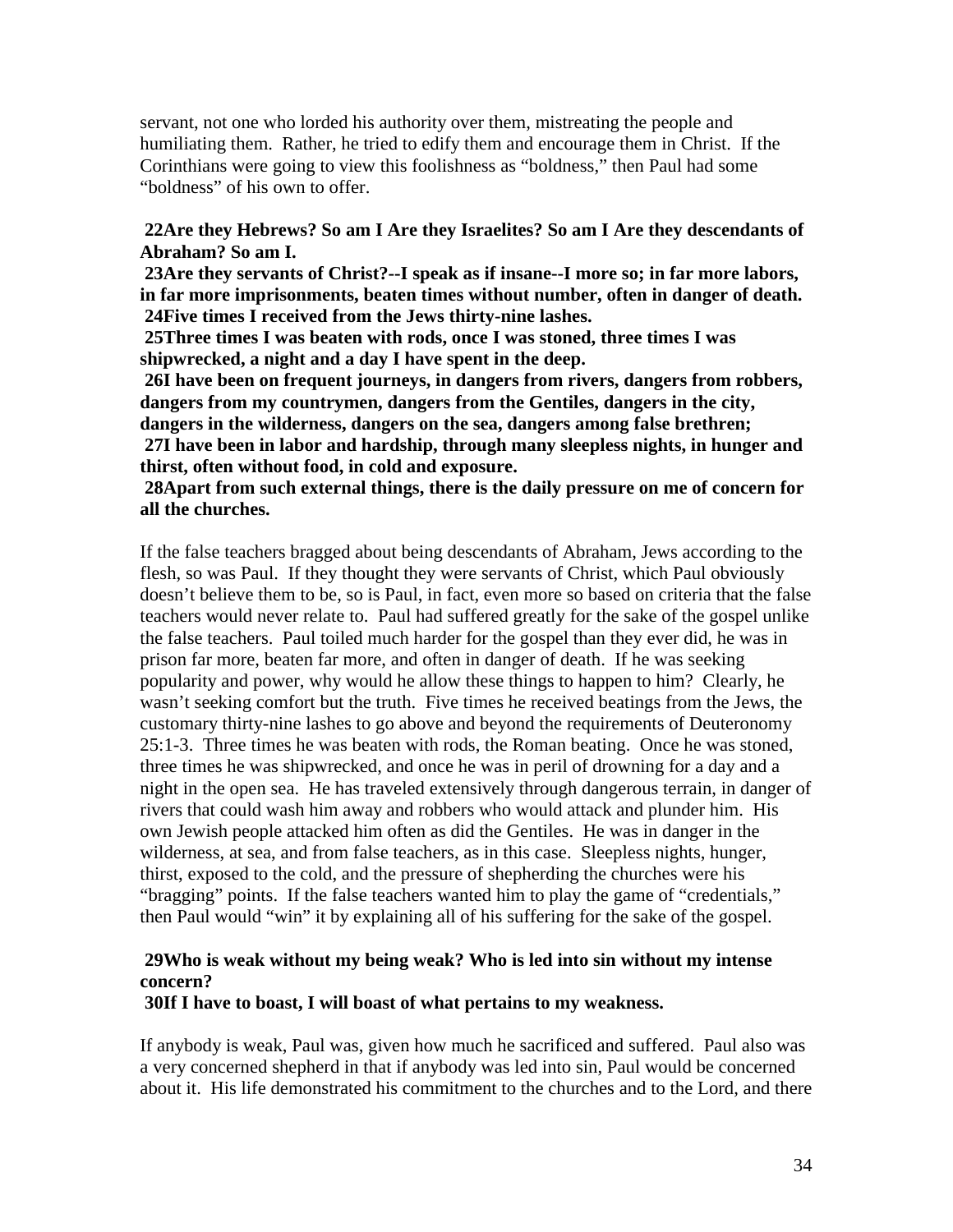was no reason to discredit him as not being a person of integrity. The false teachers sought power while Paul sought servanthood and humility. His "weakness" stood in condemnation of their "strength."

**31The God and Father of the Lord Jesus, He who is blessed forever, knows that I am not lying.** 

**32In Damascus the ethnarch under Aretas the king was guarding the city of the Damascenes in order to seize me,** 

# **33and I was let down in a basket through a window in the wall, and so escaped his hands.**

Before God, Paul could say this because he knew he was not lying. Even in this foolish emphasis of his own life and suffering, he was sure to bless God and Christ Who alone deserves all praise and blessing forever. Paul's life was not about Paul but about the Lord. To put the icing on the cake in terms of proving his authenticity and credibility as a humble servant of the Lord, Paul mentioned the time when he was let down over a wall in a basket to preserve his life from the authorities seeking him (Acts 9:23-25). His own countrymen stirred up even the secular authorities to seek the life of Paul. Despite all of this opposition, still Paul loved the church and tried to bring the gospel to them, thereby demonstrating his commitment and the absence of any false motives. Paul believed that recounting how much the world hated him would remind the Corinthians that he was a true apostle of the Christ Whom the world also hated.

# **2 Corinthians 12**

**1Boasting is necessary, though it is not profitable; but I will go on to visions and revelations of the Lord.** 

**2I know a man in Christ who fourteen years ago--whether in the body I do not know, or out of the body I do not know, God knows--such a man was caught up to the third heaven.** 

**3And I know how such a man--whether in the body or apart from the body I do not know, God knows--**

**4was caught up into Paradise and heard inexpressible words, which a man is not permitted to speak.** 

Paul again explains that he doesn't enjoy having to boast about his apostleship and authority, for he would rather speak of the Lord. Yet it is necessary in order to keep the Corinthians from following the false apostles. Thus, he decides to tell them of his visions and revelations from the Lord, something a true apostle would have experienced while a false one would not have. It pains him to even speak of himself as having the vision, given that he doesn't want to make himself the focus. Thus, he speaks of his experience in the third person, though it is clear that he is speaking of himself (v. 7). He says he was caught up into the very presence of God into heaven. Whether in the body or not, he didn't know, and it didn't much matter. The important thing was that Paul witnessed paradise firsthand and heard words from God that he wasn't allowed to speak or share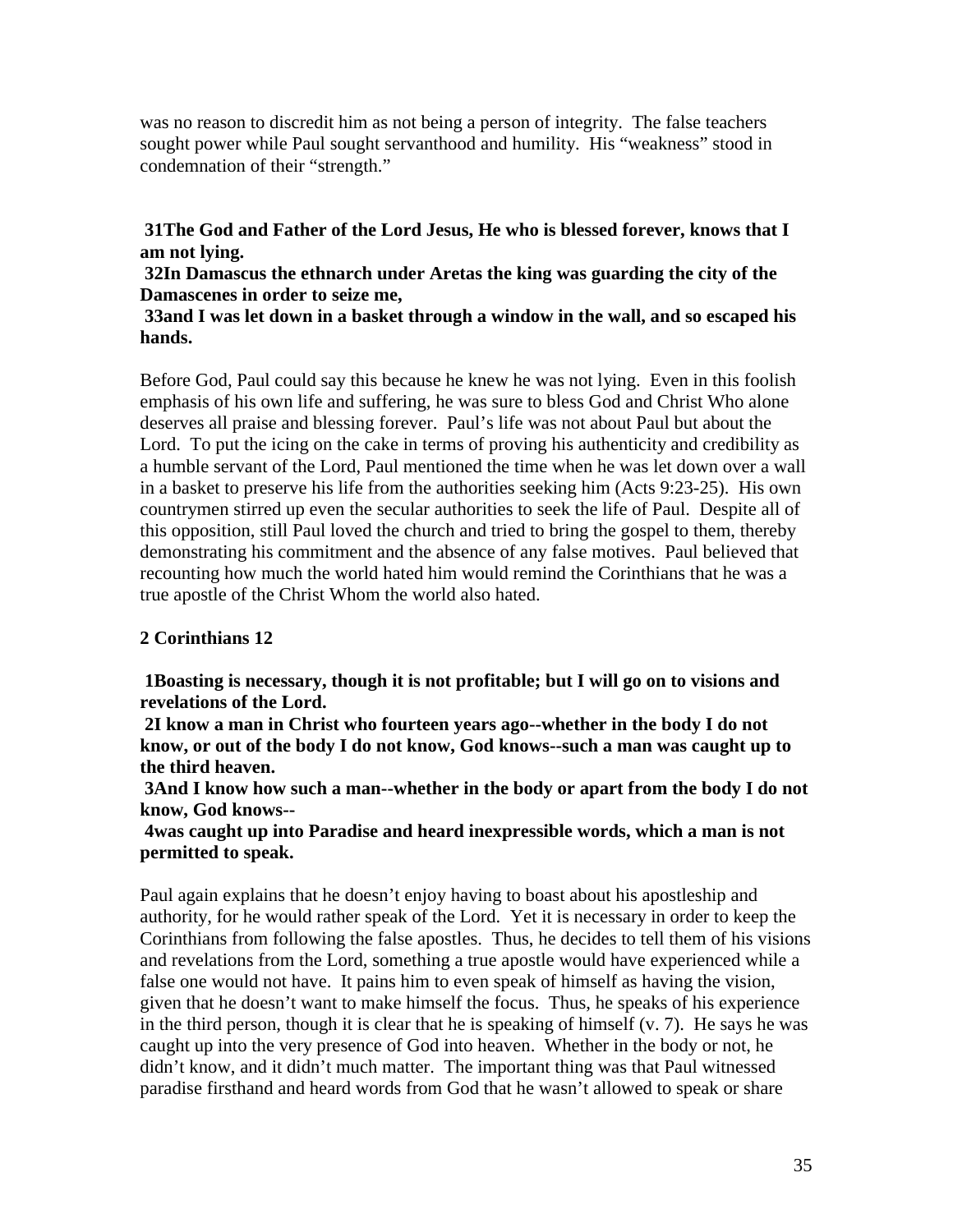with others. What these words were was not the point, but the point was that Paul had the chance to be in the very presence of God and to witness things pertaining to utter holiness.

# **5On behalf of such a man I will boast; but on my own behalf I will not boast, except in regard to my weaknesses.**

**6For if I do wish to boast I will not be foolish, for I will be speaking the truth; but I refrain from this, so that no one will credit me with more than he sees in me or hears from me.** 

Paul speaks of himself in the third person because he would prefer to only boast in his weakness given his appreciation for the glory, holiness, and jealousy of God. Paul wasn't lying to share this glorious vision, but he didn't care to draw attention to himself, only to the Lord. He chose not to share any more lest people would think more highly of him than they ought. Paul made it his purpose simply to declare the truth and not to exalt himself or make himself the focus. Paul wanted to be known only as a messenger of truth and a vessel of Christ. Christ was to be the focus and the glory.

### **7Because of the surpassing greatness of the revelations, for this reason, to keep me from exalting myself, there was given me a thorn in the flesh, a messenger of Satan to torment me--to keep me from exalting myself! 8Concerning this I implored the Lord three times that it might leave me.**

In fact, Paul was given a thorn in the flesh in order to keep him from exalting himself. This points to Paul's vulnerability and human weakness, and thus he is not trying to brag about his own strength. It also shows how much God loves him that He would go to extreme measures to keep Paul from becoming arrogant and thus unusable for His purposes. The revelations and visions were so wonderful that God had to send a messenger of Satan to torment him. The word "torment" literally means to "strike with the fist" or to "maltreat with violence." So Paul clearly suffered as a result of this harsh treatment which God ordained and allowed a demon to orchestrate. God knew that suffering in the flesh would be good for Paul, for as Peter says, those who have suffered in the flesh have ceased from sin (1 Peter 4:1). Sometimes God ordains suffering and allows Satan to torment us so that we remain weak, which allows God to use us and show Himself strong through us. If we start bragging about ourselves as if we are the main event or can rely in our own strength, we have robbed God of worship and glory. God gracefully kept Paul from doing this by allotting suffering for him, not more than he could handle with God's grace but just enough (1 Corinthians 10:13). Paul prayed three times to the Lord, begging that God would take the pain away, but God's answer was "no." God knew this was best for Paul, and so he let the suffering continue.

# **9And He has said to me, "My grace is sufficient for you, for power is perfected in weakness " Most gladly, therefore, I will rather boast about my weaknesses, so that the power of Christ may dwell in me.**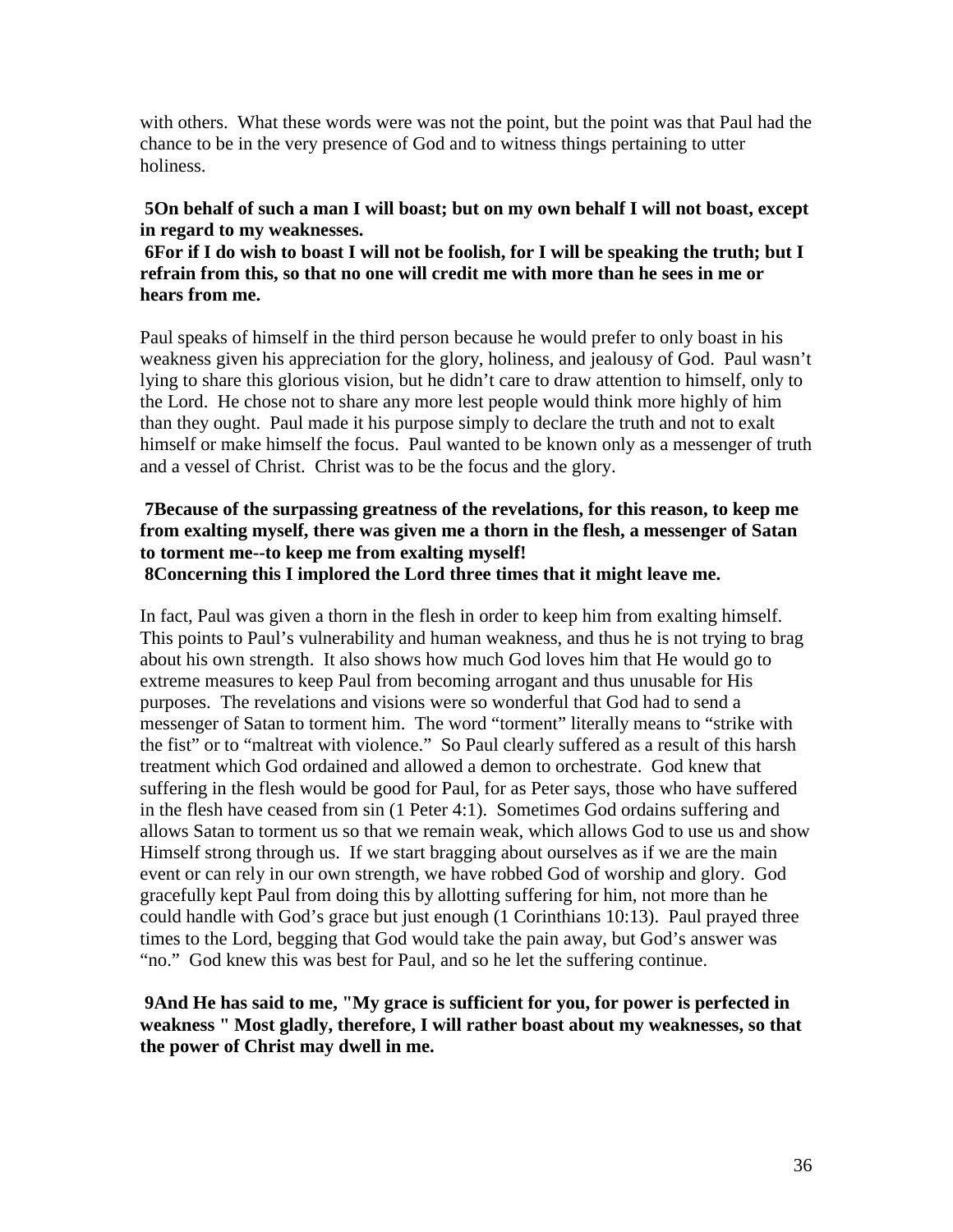# **10Therefore I am well content with weaknesses, with insults, with distresses, with persecutions, with difficulties, for Christ's sake; for when I am weak, then I am strong.**

God's explanation to Paul for why He didn't take the suffering away was so that Paul would demonstrate faith and trust in the sufficiency of God's grace to sustain him through it. It made him weaker and weaker so that he couldn't turn to his flesh and trust in himself. He could only turn to Christ for strength, and thus, even in this time of great weakness, Paul could be used powerfully of the Lord. God's power is always perfected in weakness because it keeps us out of the way so that God can show Himself strong and work through yielded, pliable vessels. So if Paul was going to boast, it would be in weakness, not in the supposed strength of his own humanity. His boast would be that God loved him enough to weaken him so that God could be seen as strong in and through him. Paul's ministry legacy was not about his personal presence or speaking ability because he chose to be weak, but it was about God's power which worked extraordinarily through a man who made himself ordinary by faith as God worked in his heart to make him weak. So Paul could take joy and contentment from weakness, insult, distress, persecution, difficulty, and all suffering for Christ's sake because these were the times when he was really strong by faith in Christ. When he was weak according to the flesh, he could be strong in spirit. God delights in showcasing His strength and power through those who by faith recognize that they have none. This is God's way, and God gets the glory.

**11I have become foolish; you yourselves compelled me Actually I should have been commended by you, for in no respect was I inferior to the most eminent apostles, even though I am a nobody.** 

**12The signs of a true apostle were performed among you with all perseverance, by signs and wonders and miracles.** 

**13For in what respect were you treated as inferior to the rest of the churches, except that I myself did not become a burden to you? Forgive me this wrong!** 

So Paul bragged, though he bragged about his own weakness as a means of criticizing those who boasted in their own strength, namely the false apostles. The reality is that the Corinthians should know the truth such that Paul shouldn't have been forced to prove his apostleship at all. They had seen that he wasn't inferior to the other true apostles and certainly when compared to the false apostles in that he had performed signs, wonders, and miracles among the people. This was to be expected of a true apostle, and Paul did these things. Furthermore, he treated the Corinthians with great love and care such that he didn't even take money from them. In no way did he treat the Corinthians worse than other churches, particularly given that he used the support of other churches to fund his service for them. Sarcastically, he asks them to forgive him for doing that wrong of genuine service to them.

**14Here for this third time I am ready to come to you, and I will not be a burden to you; for I do not seek what is yours, but you; for children are not responsible to save up for their parents, but parents for their children.**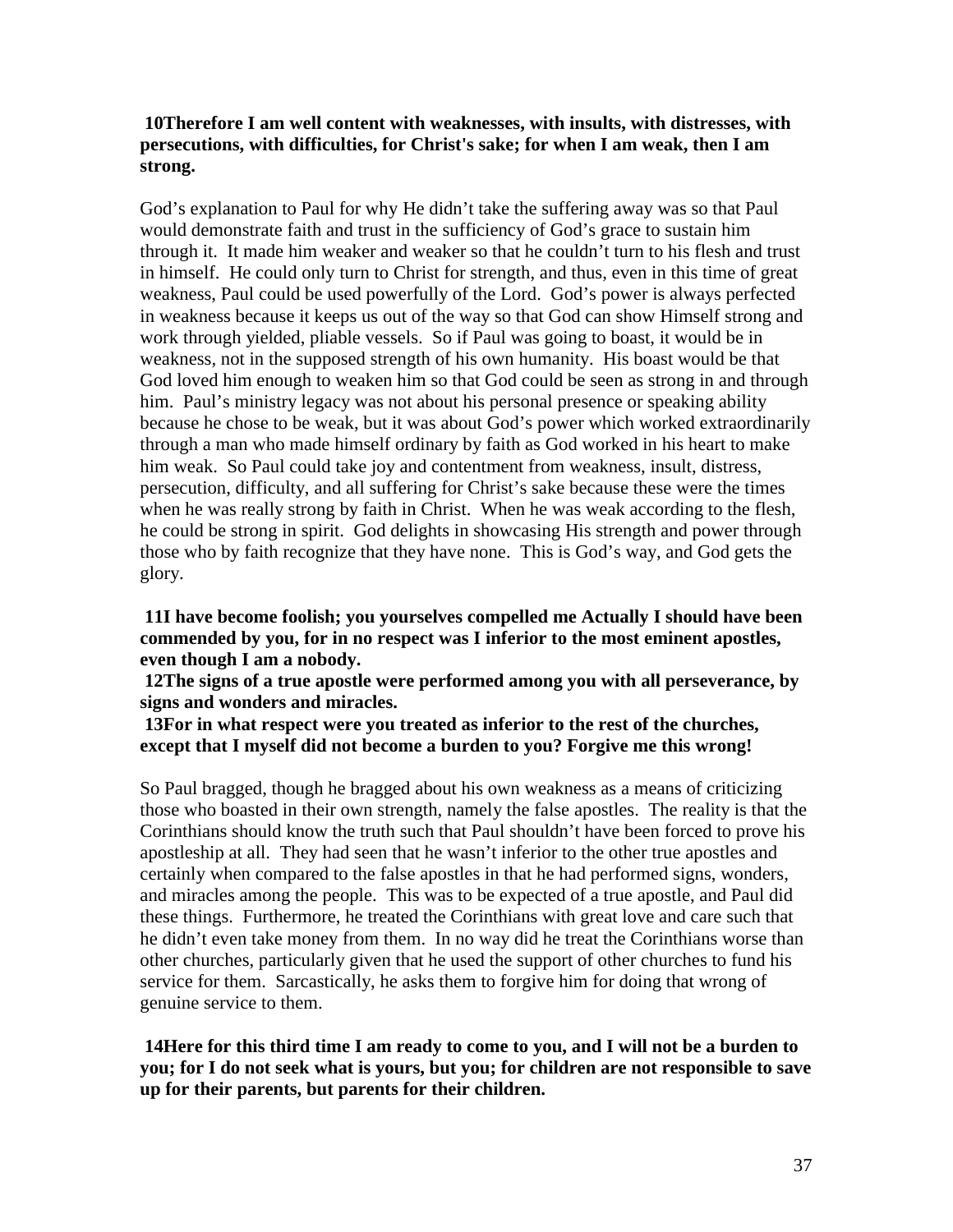### **15I will most gladly spend and be expended for your souls If I love you more, am I to be loved less?**

Paul first visited the Corinthians in Acts 18. His second visit would have led to the harsh rebuke, namely the book of 1 Corinthians. He almost came another time (2 Corinthians 2:1), but he decided not to given that he was concerned that he would have to be harsh again. Now, he has planned a third time to come to the Corinthians. Again, his pledge is that he will not burden them financially by taking any funds from them. He is not interested in their material possessions but in their hearts. Just as parents save money for their children and not children for their parents, so too, Paul, as their spiritual parent, did not want them to save money for him. He would gladly spend himself in order to contribute to the well-being of their souls. So, given how much he loved them, he could certainly have demanded that they pay him his due support, but he wasn't going to do that because of his love for them.

### **16But be that as it may, I did not burden you myself; nevertheless, crafty fellow that I am, I took you in by deceit.**

**17Certainly I have not taken advantage of you through any of those whom I have sent to you, have I?** 

**18I urged Titus to go, and I sent the brother with him Titus did not take any advantage of you, did he? Did we not conduct ourselves in the same spirit and walk in the same steps?** 

Paul did not exercise his right as an apostle to take support, but still some might have said that he was being crafty because he asked Titus to take money. Yet clearly he had not taken advantage of them through the brothers whom he sent to them. Titus did not take advantage of them, and neither did Paul. They both acted in good faith before the Lord.

# **19All this time you have been thinking that we are defending ourselves to you. Actually, it is in the sight of God that we have been speaking in Christ; and all for your upbuilding, beloved.**

**20For I am afraid that perhaps when I come I may find you to be not what I wish and may be found by you to be not what you wish; that perhaps there will be strife, jealousy, angry tempers, disputes, slanders, gossip, arrogance, disturbances; 21I am afraid that when I come again my God may humiliate me before you, and I may mourn over many of those who have sinned in the past and not repented of the impurity, immorality and sensuality which they have practiced.** 

Paul is not defending himself to them, but his purpose is to edify them in the Lord because they need to be rescued from the deceit of the false apostles. Thus, Paul's purpose in this discourse was to point the Corinthians to God, not to focus on his own apostleship. He did speak of his authority as an apostles because he was afraid that they might not continue in obedience and in sound doctrine but that they might fall away into strife, division, jealousy, anger, slander, gossip, arrogance, and other confusions, commotions, and tumults. Where there was order and unity, Paul was afraid that it would be all destroyed because of the false teachers. This would humiliate Paul in that it would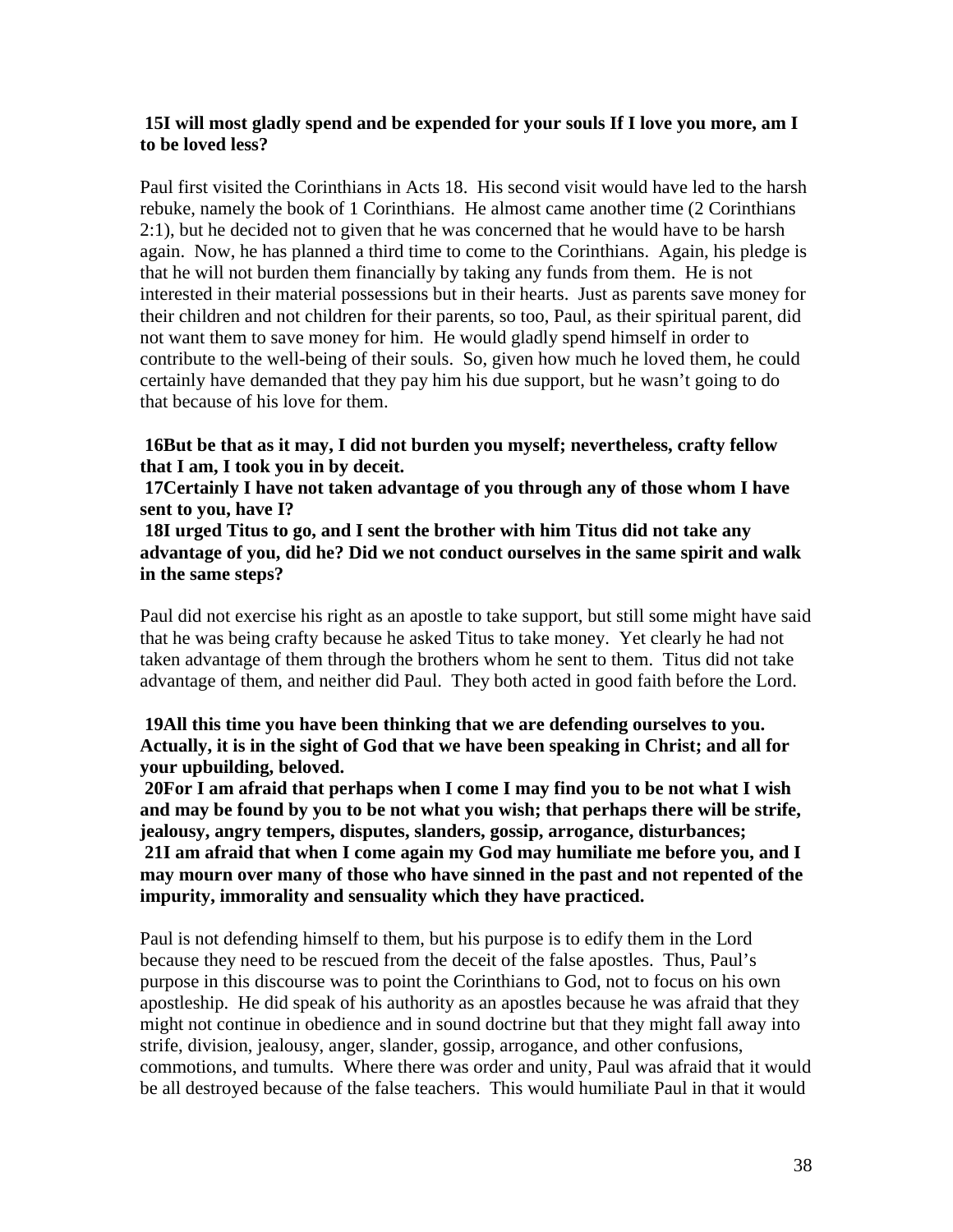make him feel as if he had failed the Lord in shepherding the flock. Paul fears that he would come and see many still in immorality, impurity, and sensuality, things he had rebuked them for previously. This would cause him to grieve and mourn greatly, and because he doesn't want this to happen, he defends his authority to them. In defending his apostleship, he defends the truth about the gospel and Christ so that he can exhort the Corinthians to live in holiness.

# **2 Corinthians 13**

**1This is the third time I am coming to you EVERY FACT IS TO BE CONFIRMED BY THE TESTIMONY OF TWO OR THREE WITNESSES. 2I have previously said when present the second time, and though now absent I say** 

**in advance to those who have sinned in the past and to all the rest as well, that if I come again I will not spare anyone,** 

**3since you are seeking for proof of the Christ who speaks in me, and who is not weak toward you, but mighty in you.** 

Paul is going to come to the Corinthians a third time, and he is going to address all issues of sin, sparing no one. He will not put a person out of the fellowship unless there are two or three witnesses to prove his or her guilt. But Paul wants all of them to know that sin will be addressed when he comes, which will serve as a demonstration of the strength and power of Christ which works in and through his weakness. Christ is not weak but mighty, and He will reveal where the sin is and what needs to be changed. Those who don't repent will be disciplined by the church as they are removed from fellowship.

# **4For indeed He was crucified because of weakness, yet He lives because of the power of God For we also are weak in Him, yet we will live with Him because of the power of God directed toward you.**

Christ was crucified because of weakness in that He willingly submitted Himself to the plan of God, allowing Himself to be crucified by men who deemed themselves stronger than Him. Yet He demonstrated that He has all power when He rose from the dead. As believers, we are weak in Him, choosing to suffer with Him and be mocked by the world. Yet we will live with Him for eternity by the power of God, the same power that raised Christ from the dead.

# **5Test yourselves to see if you are in the faith; examine yourselves! Or do you not recognize this about yourselves, that Jesus Christ is in you--unless indeed you fail the test?**

**6But I trust that you will realize that we ourselves do not fail the test.**

Paul wants the Corinthians to be introspective before he comes to them. He wants them to determine whether they are saved or not and whether they are walking according to the faith or not. Either Jesus is in them or not. If they are saved, He is. If they are not saved, He is not. Those who have Christ in them should be known by love (1 John 4:7-8) and by the fact that they don't continue practicing sin (1 John 3:9). It is imperative that every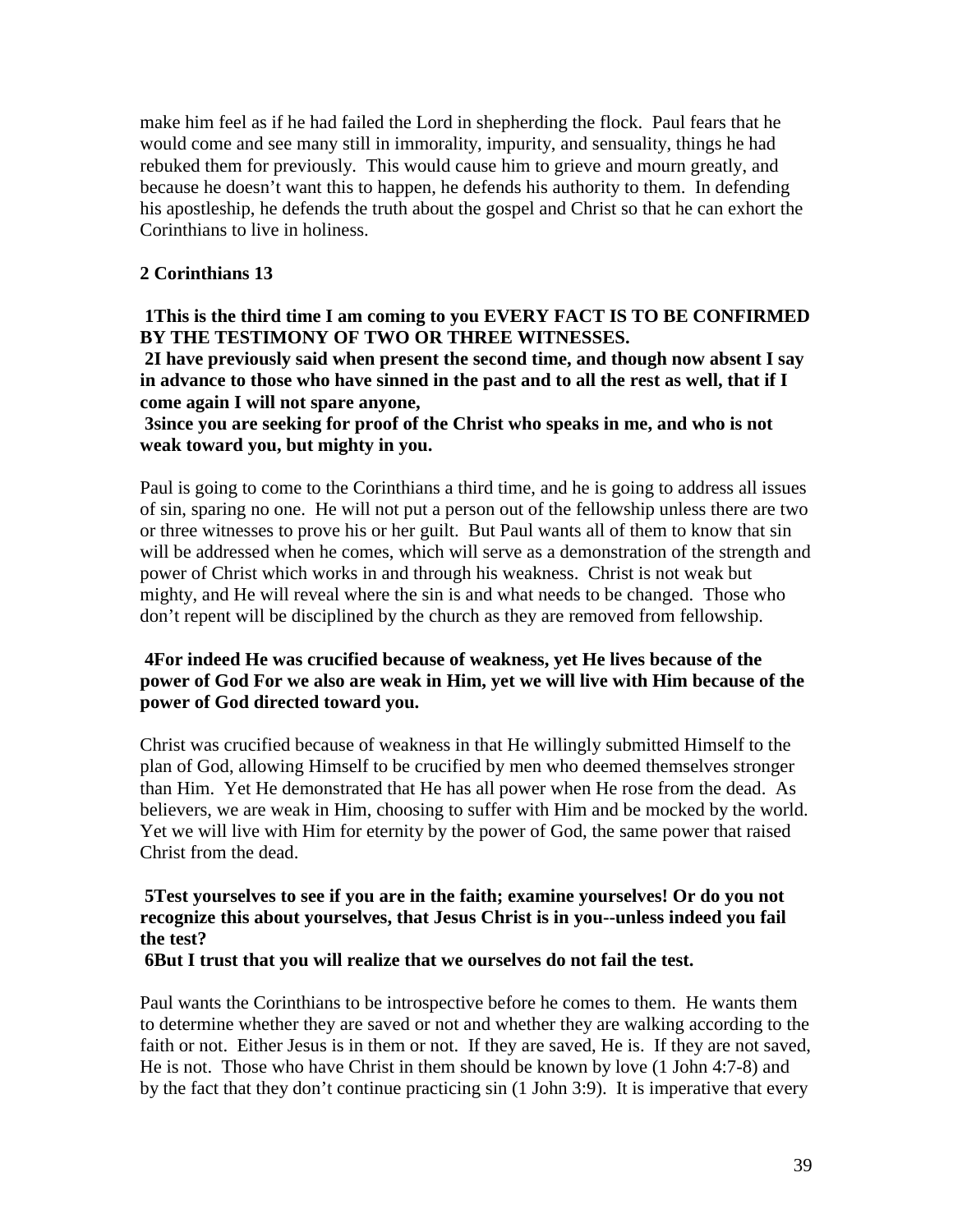person comes to a place where they know where they stand before God. Believers should rest in their relationship with God Who will keep them until the end (1 John 5:13).

**7Now we pray to God that you do no wrong; not that we ourselves may appear approved, but that you may do what is right, even though we may appear unapproved.** 

**8For we can do nothing against the truth, but only for the truth.** 

**9For we rejoice when we ourselves are weak but you are strong; this we also pray for, that you be made complete.** 

**10For this reason I am writing these things while absent, so that when present I need not use severity, in accordance with the authority which the Lord gave me for building up and not for tearing down.** 

Paul prays that the Corinthians repent and stop sinning. This is not because he wants the Corinthians to follow him for his own ego's sake, but it is that he wants them to obey God and live in righteousness for their own well-being and for the glory of God. He is on the side of truth, and he wants them to be on that side as well. What is true will be true, no matter how many deceptions and lies there are floating around. The truth can't be stopped because Christ will build His church (Matthew 16:18). We must guard ourselves lest we oppose the truth and thereby fall under its condemnation. We can't stop the truth from being true, but we can receive rewards from the Lord if we participate in the advancement of His truth. Paul rejoices when he sees the Corinthians strong in the Lord, even if he must suffer greatly in order to see it done. He desires that they grow to maturity in Christ and that the church continues to be sustained and sanctified in Corinth. Paul says that he writes this letter now correcting them so that he doesn't have to come to them in severity yet again and use the authority which he has been given to set things straight in the church, though he will if he must (v. 2). He doesn't want to have to rebuke and tear down when he visits, but he would rather build the Corinthians up, enjoying good fellowship in the Lord all the while.

# **11Finally, brethren, rejoice, be made complete, be comforted, be like-minded, live in peace; and the God of love and peace will be with you.**

Paul concludes this letter by commanding the church to rejoice, grow to maturity, be comforted, be like-minded, and at peace. This will only happen if they repent of sin and stop listening to the false teachers. They must listen to Paul's teaching if they want to have joy. As they obey and humble themselves, God will give them peace and enable love to overflow through them to one another and to the world in need. They have pushed God away by their sin and error, and God will be with them to bless them and help them if only they will seek Him by obeying His commands (James 4:8).

# **12Greet one another with a holy kiss.**

The holy kiss was a customary greeting in this culture that was between men or between women. There was nothing immoral or sensual about it, but it was akin to a handshake or hug. It was holy in that it was not corrupt and not tied to pagan practices.